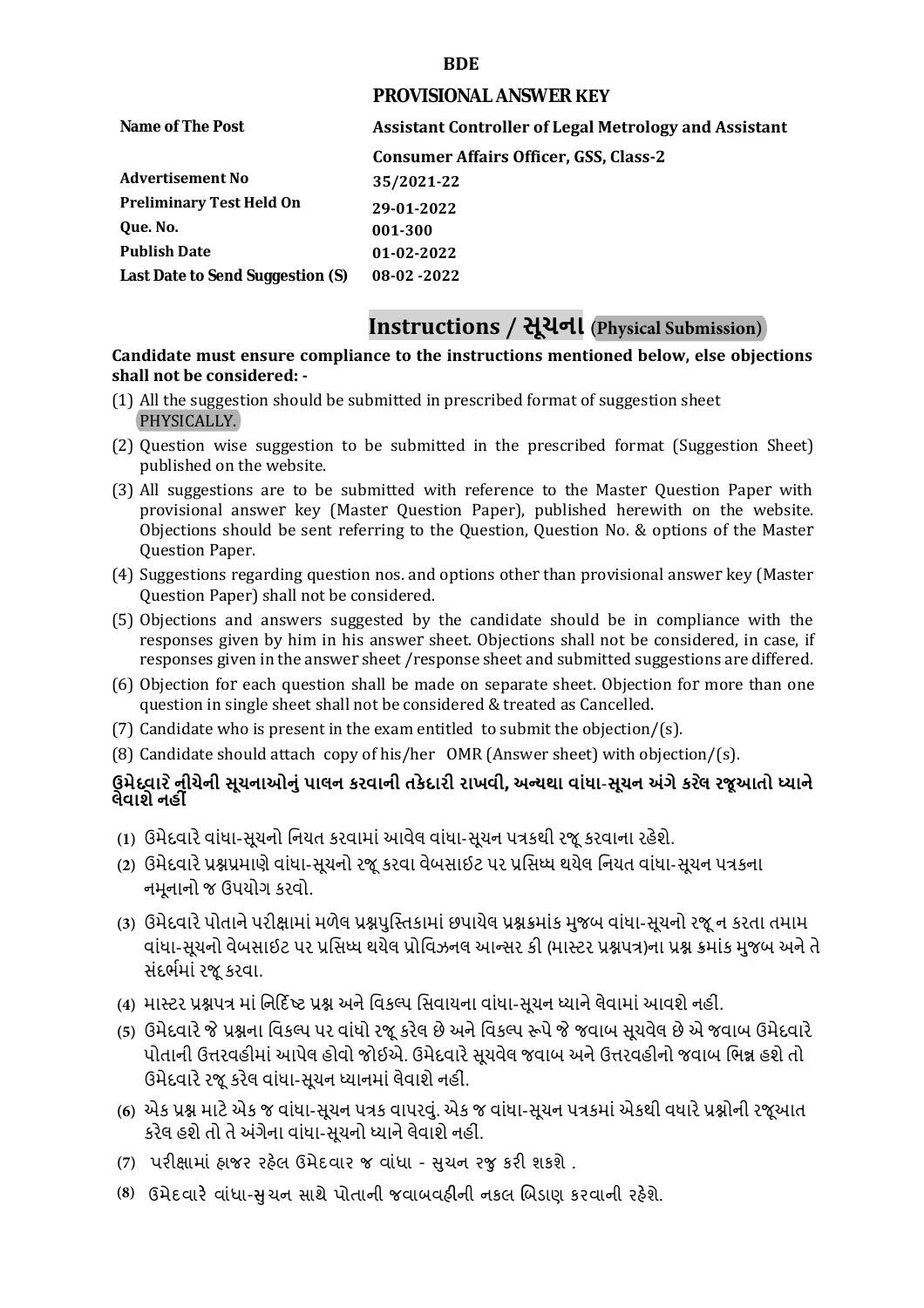વેદ સાહિત્યના બ્રાહ્મણ ગ્રંથો(બ્રાહ્મણો) તે સંહિતાઓની સમજૂતી અને ટીકા રૂપે લખાયેલ ગ્રંથો છે, જેની સાચી જોડીનો  $001.$ વિકલ્પ પસંદ કરો. 1. જૈમિનીય  $3698$   $(a)$ (b) સામવેદ  $2.$  ગોપથ $1$ 3. ઐત્તિરેય અને કૌશિતકી (c) યજર્વેદ 4. તૈત્તિરેય અને શતપથ (d) અથર્વવેદ  $(A)$  (a -4), (b -3), (c -2), (d -1)  $(B)(a-3), (b-1), (c-4), (d-2)$ (C)  $(a-2)$ ,  $(b-1)$ ,  $(c-3)$ ,  $(d-4)$ (D) (a-3), (b-1), (c-2), (d-4) કયા ભારતીય જનજાતિ સમુદાયના લોકો ગાયોપાળે છે, અને તે ઝાડ પર રહેનારી જનજાતિ છે?  $002.$ (A) બૈગારા (B) ચેન્યુ જનજાતિ  $(C)$  સંથાલ (D) અલ્લર રથ અને હાથીના રેખાંકનોનું ભરતકામ ધરાવતી સાડી 'ઇલ્કલ' ભારતના કયા રાજ્યનીપારંપરિક ક્ષેત્રિય સાડીની ઓળખ 003.  $698$  $(A)$  આંધ્રપ્રદેશ  $(B)$  કર્ણાટક (C) ઓડિશા **(D)** કેરળ ચિત્રકાર જગન્નાથ અહીવાસી ના ચિત્ર સંપુટને શું નામ આપવામાં આવ્યું છે? 004. (B) આર્ટ નાઉ ઇન ઈન્ડિયા (A) સત્તર છાયા ચિત્ર  $(C)$  જ્ઞાન ગંગોત્રી (D)ચિત્ર મંજૂષા વીરનગરના ડૉ. શિવાનંદ અધ્વર્યુ ની સેવાઓ કયા ક્ષેત્રના આયોજક તરીકે જાણીતી છે? 005. (B) ધાર્મિક સાહિત્યની પરબ (A) અન્ન ક્ષેત્ર અને ગૌ શાળા  $\overline {\bf (C)}$ નેત્ર યજ્ઞો (D) શ્રમ અને સંગઠન આદિ શંકરાચાર્યએ નીચેના પૈકી કયો ગ્રંથ રચેલો છે? 006. (A) ન્યાયકુસુમાંજલી (B) આત્મ વિવેચક (D) ઈશ્વરપ્રત્યાભિજ્ઞ (C) વિવેક ચૂડામણિ સૌરાષ્ટ્રની કઈ જાતિની સ્ત્રીઓ કાળા રંગના ઓઢણા, રાતી જીમી અને તસતસતા લીલા કમખા પહેરે છે ? 007. (A) કાઠી જાતિ (B) ભરવાડ- રબારી (C) આહિર જાતિ (D) કોળી સમાજ ગુજરાતના લોકવાઘો પૈકી શિંગી, મહૂવર અને કાની કયા પ્રકારના વાઘો છે? 008. (A) ધન વાદ્ય (B) તંતુ વાદ્ય (C)સુષિર વાદ્ય (D) અનવદ્ય વાદ્ય "રસમ અહીની જુદી, નિયમ સાવ નોખા, અમારે તો શબ્દો જ કંકુ ને ચોખા'' આ પંક્તિઓ કયા ગઝલકાર ની છે ? 009. (B) ચિનુ મોદી "ઇર્શાદ" (A) અમૃતભાઈ લવજીભાઈ ભટ્ટ "ઘાયલ" (C) મનોજ ખંડેરિયા (D) હરજી લવજી દામાણી "શયદા" નીચે દર્શાવેલ માનવીય ભાવોના રસોમાં કયા રસોનો સમાવેશ થતો નથી?  $010.$ (A) શંગારરસ, વીરરસ, રુદ્રરસ (B) લાવણ્યરસ, આનંદરસ, શાંતિરસ (C) ભયરસ, બીભત્સરસ, હાસ્યરસ (D) કરૂણ રસ, અદ્દભૂતરસ, શાંતરસ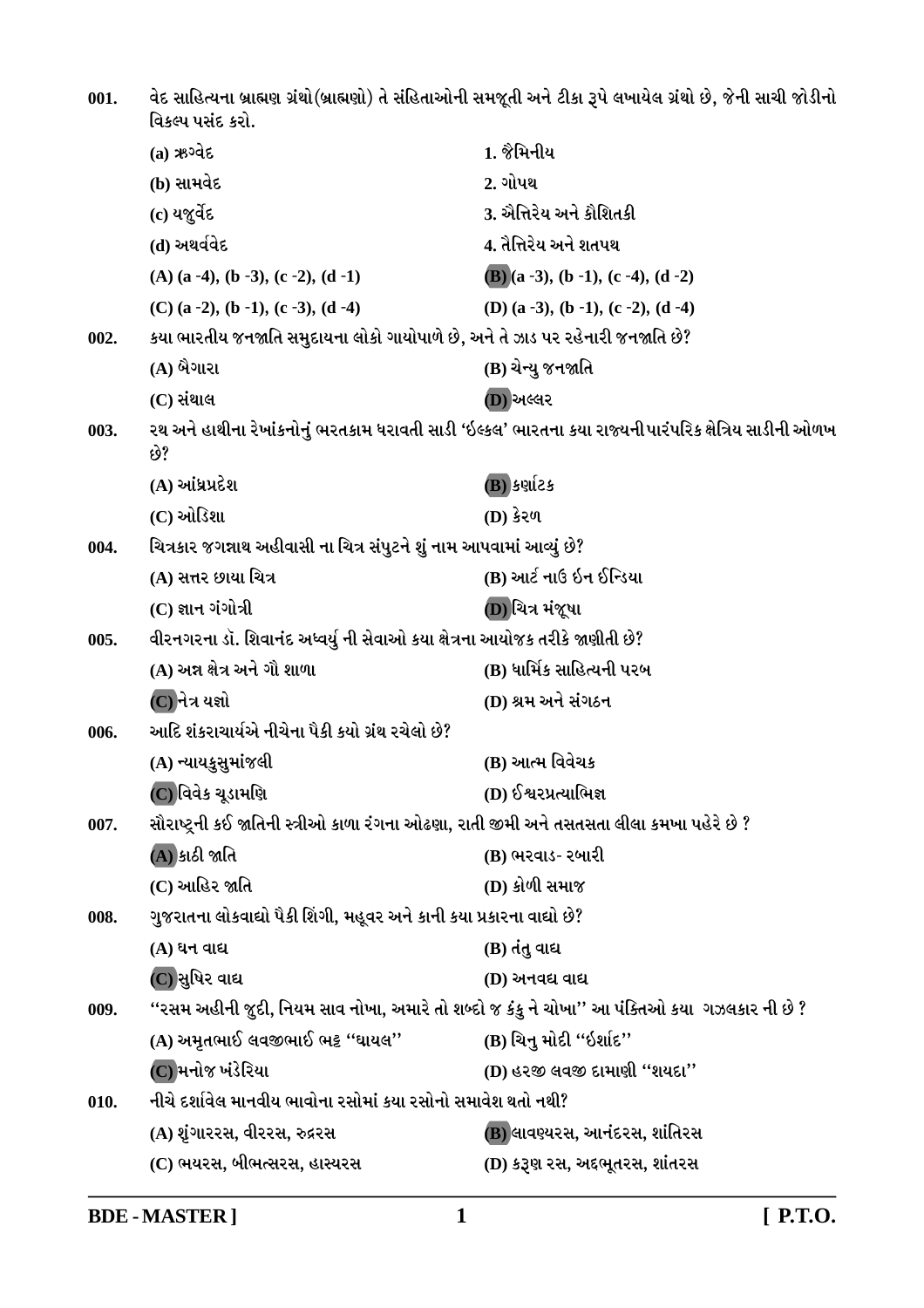| 011.                                                                                                                                                           | ઇંદુલાલ યાજ્ઞિકે શરૂ કરેલા સામયિકો પૈકી કયા એક સામયિકનો સમાવેશ થતો નથી?                         |                                                                                                           |
|----------------------------------------------------------------------------------------------------------------------------------------------------------------|-------------------------------------------------------------------------------------------------|-----------------------------------------------------------------------------------------------------------|
|                                                                                                                                                                | (A) ઇંડિયન સોસિયોલોજિસ્ટ                                                                        | $(B)$ નવજીવન                                                                                              |
|                                                                                                                                                                | $(C)$ સત્ય                                                                                      | (D) યંગ ઈન્ડિયા                                                                                           |
| 012.                                                                                                                                                           | નૃત્ય સંસ્થા ''ભરતનૃત્યાંજલી'' ના સ્થાપક કોણ હતા?                                               |                                                                                                           |
|                                                                                                                                                                | (A) ભાસ્કર અને રાધા મેનન                                                                        | (B) હરિણાક્ષી દેસાઇ                                                                                       |
|                                                                                                                                                                | (C) સ્મિતા શાસ્ત્રી                                                                             | (D) ઇલાક્ષી ઠાકોર                                                                                         |
| 013.                                                                                                                                                           | મહાગુજરાત આંદોલન સમયની બનેલી ઘટનાઓને કાળ ક્રમાનુસાર ચઢતા ક્રમમા ગોઠવો.                          |                                                                                                           |
|                                                                                                                                                                | 1. જેલ ભરો આંદોલન                                                                               |                                                                                                           |
|                                                                                                                                                                | 2. શહિદ કિનારીવાલા દિન                                                                          |                                                                                                           |
|                                                                                                                                                                | 3. લોકસભાની ચૂંટણી સમયે જનતા પરિષદ નેતાઓની ધરપકડ                                                |                                                                                                           |
|                                                                                                                                                                | 4. સ્વતંત્ર ગુજરાત રાજ્ય અસ્તિત્વ દિન                                                           |                                                                                                           |
|                                                                                                                                                                | $(A)$ 1, 2, 4, 3                                                                                | $(B)$ 2, 4, 1, 3                                                                                          |
|                                                                                                                                                                | $(C)$ 2, 3, 1, 4                                                                                | $(D)$ 1, 2, 3, 4                                                                                          |
| 014.                                                                                                                                                           | નિમ્યો હતો?                                                                                     | અકબરે ગુજરાત સર કર્યા પછી, તેનો વહીવટ કરવા સૌ પ્રથમ પોતાના કયા વિશ્વાસુ સરદારને ગુજરાતના સુબા તરીકે       |
|                                                                                                                                                                | (A) મિરઝા અઝીઝ કોકા                                                                             | (B) મિરઝા અબ્દુર રહીમખાન                                                                                  |
|                                                                                                                                                                | (C) શિહાબુદીન અહમદખાન                                                                           | (D) ઇતમદખાન                                                                                               |
| 015.                                                                                                                                                           | કોણે કર્યું હતું ?                                                                              | બાબરે લખેલ તેની આત્મકથા ''તુઝૂક- એ- બાબરી/ બાબરનામાં'' – તુર્કી ભાષા સાહિત્યનુ અરબી ભાષામાં રૂપાંતરણ      |
|                                                                                                                                                                | $(A)$ અબુલ ફઝલ                                                                                  | (B) અમિર ખુશરો                                                                                            |
|                                                                                                                                                                | (C)હુમાયુ                                                                                       | (D) પંડિત રતનનાથ                                                                                          |
| શુદ્ધોધને બાળ સિદ્ધાર્થ નું ભવિષ્ય જાણવા બોલાવેલ બ્રાહ્મણો પૈકી કયા એક બ્રાહ્મણે ''બાળ સિદ્ધાર્થ નિઃશંક સમ્યક બુદ્ધ<br>016.<br>થશે'' – એવી ભવિષ્યવાણી કરી હતી? |                                                                                                 |                                                                                                           |
|                                                                                                                                                                | (A) કૌન્ડિન્ય                                                                                   | (B) આલાદ કલામ                                                                                             |
|                                                                                                                                                                | $(C)$ અશ્વઘોષ                                                                                   | (D) સાંડિલ્ય                                                                                              |
| 017.                                                                                                                                                           | સંગમયુગ દરમિયાન દક્ષિણ ભારતના રાજ્યોના શાસન/વહીવટી તંત્રમાં પ્રાંત(મંડલમ) પછીનું એકમ કયું હતું? |                                                                                                           |
|                                                                                                                                                                | $(A)$ કુરરમ                                                                                     | $(B)$ ગ્રામમ                                                                                              |
|                                                                                                                                                                | (C) કોટ્ટમ અથવા નાડુ                                                                            | (D) જનપદમ                                                                                                 |
| 018.                                                                                                                                                           | આવી હતી?                                                                                        | ત્રીજી ગોળમેજી પરિષદ દરમિયાન કોના દ્વારા ભારતથી અલગ પ્રાંત માટે ''પાકિસ્તાન'' નામની સૌપ્રથમ ભલામણ કરવામાં |
|                                                                                                                                                                | (A) ચૌધરી રહેમતઅલી                                                                              | (B) મહંમદઅલી જિન્હા                                                                                       |
|                                                                                                                                                                | (C) મહમ્મદ ઇકબાલ                                                                                | (D) સર સૈયદઅલી                                                                                            |
| 019.                                                                                                                                                           | તરીકે ઓળખાય છે?                                                                                 | મદન મોહન માલવિયાના પ્રયત્નોથી 24 સપ્ટેમ્બર 1932 ના રોજ ગાંધીજી અને આંબેડકર વચ્ચે જે કરાર થયો, તે કયા કરાર |
|                                                                                                                                                                | (A) ગાંધી આંબેડકર સમજૂતી                                                                        | (B) યરવડા કરાર                                                                                            |
|                                                                                                                                                                | (C)પૂણે કરાર                                                                                    | (D) લખનૌ કરાર                                                                                             |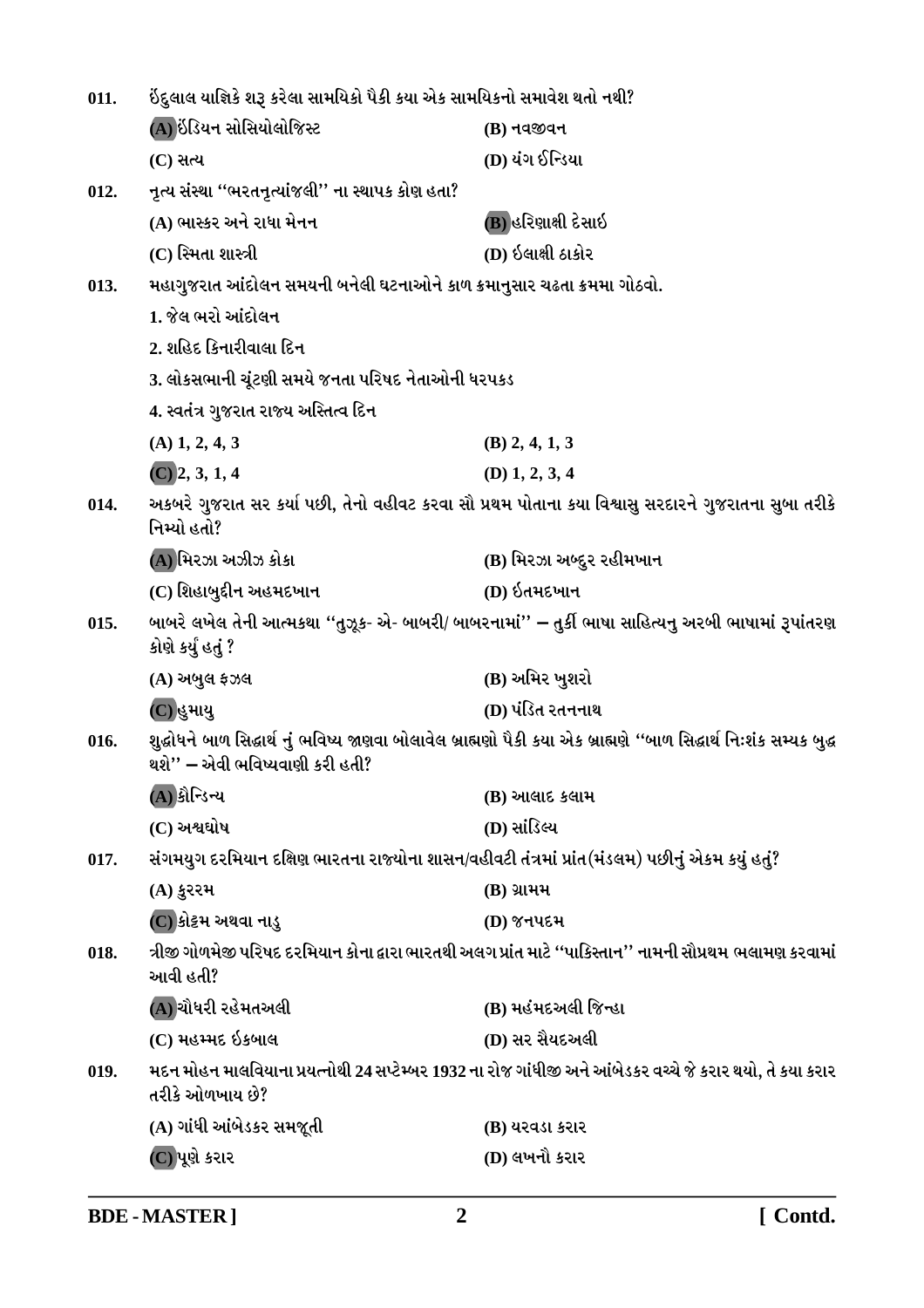| 020. | નીચે પૈકીના કયા એક સમાજવાદી આગેવાને વિનોબા ભાવેની ભૂદાન ચળવળમાં પણ અગત્યની ભૂમિકા ભજવી હતી? |                                                                                                         |
|------|---------------------------------------------------------------------------------------------|---------------------------------------------------------------------------------------------------------|
|      | (A) મધુ લિમયે                                                                               | (B) જયપ્રકાશ નારાયણ                                                                                     |
|      | (C) રવિશંકર મહારાજ                                                                          | (D) મીનુ મસાણી                                                                                          |
| 021. | સુરદાસ ની ગણના વિદ્ધાનો-કવિઓના કયા સંગઠનમાં થાય છે?                                         |                                                                                                         |
|      | (A) અષ્ટ દિગ્ગજ                                                                             | $(B)$ અષ્ટકુલક                                                                                          |
|      | (C) અષ્ટછાપ                                                                                 | (D) અષ્ટાયુધ                                                                                            |
| 022. | સમયમાં થયું હતું?                                                                           | અમદાવાદમાં ''બાગે ફિરદોશ'' અને ''બાગે શબાન'' નામે વિશાળ બગીચાઓનું નિર્માણ નીચેના પૈકી કયા સુલતાનના      |
|      | (A) અહમદશાહ પહેલો                                                                           | (B) અહમદશાહ બીજો                                                                                        |
|      | (C) શેખ અહમદ ખટ્ટ                                                                           | (D) મહમૂદ બેગડો                                                                                         |
| 023. |                                                                                             | ગુજરાતના કયા મુખ્યમંત્રીના શાસન સમયગાળા માં અમદાવાદ શહેરને ''વર્લ્ડ હેરિટેજ સિટી'' નો દરજ્જો મળ્યો હતો? |
|      | (A) શ્રી નરેન્દ્રભાઈ મોદી                                                                   | (B) શ્રી વિજયભાઈ રૂપાણી                                                                                 |
|      | (C) શ્રીમતી આનંદીબેન પટેલ                                                                   | (D) શ્રી કેશુભાઈ પટેલ                                                                                   |
| 024. | બારડોલી સત્યાગ્રહ નો ઇતિહાસ અને વીર વલ્લભ ના લેખક કોણ છે?                                   |                                                                                                         |
|      | (A) પ્રાણલાલ એદલજી                                                                          | (B) મનુભાઈ પંચોળી                                                                                       |
|      | (C) મહાદેવભાઇ દેસાઇ                                                                         | (D) ઇન્દુલાલ યાજ્ઞિક                                                                                    |
| 025. | નર્મદાનદી પર સૂરપાણનો ધોધ કયા નામે ઓળખાય છે?                                                |                                                                                                         |
|      | (A) ગિરા ધોધ                                                                                | (B) નિનાઇનો ધોધ                                                                                         |
|      | $(C)$ રેવા ધોધ                                                                              | (D) મોખડી ઘાટ                                                                                           |
| 026. | કર્કવૃત્તને બે વાર ઓળંગતી નદી કઈ છે?                                                        |                                                                                                         |
|      | (A)મહી નદી                                                                                  | (B) નર્મદા નદી                                                                                          |
|      | $(C)$ તાપી નદી                                                                              | (D) અંબિકા નદી                                                                                          |
| 027. | સાપુતારા ખાતે જોવાલાયક નીચે દર્શાવેલ સ્થળો પૈકી કયા સ્થળનો સમાવેશ થતો નથી?                  |                                                                                                         |
|      | (A) દીપકલા ઉદ્યાન                                                                           | $(B)$ ત્રિફળાવન                                                                                         |
|      | (C) કસ્તુરબા સેવાશ્રમ                                                                       | (D) ઋતુંભરા વિશ્વ વિદ્યાપીઠ                                                                             |
| 028. | કયા દેશની ભાષા ચકમા અને માઘ છે?                                                             |                                                                                                         |
|      | (A) પાકિસ્તાન                                                                               | (B) બાંગલાદેશ                                                                                           |
|      | (C) અફઘાનિસ્તાન                                                                             | (D) નેપાળ                                                                                               |
| 029. | 2011ની વસ્તી ગણતરી મુજબ સૌથી ઓછી વસ્તી ગીચતા ધરાવતો કેન્દ્રશાસિત પ્રદેશ કયો છે?             |                                                                                                         |
|      | $(A)$ લક્ષદ્વીપ                                                                             | (B) દીવ -દમણ                                                                                            |
|      | (C) પોંડીચેરી / પુડૂચેરી                                                                    | (D) અંદામાન -નિકોબાર                                                                                    |
| 030. | પેસિફિક મહાસાગરના પ્રવાહોમાં કયો પ્રવાહ ઠંડા પ્રવાહ તરીકે જાણીતો છે?                        |                                                                                                         |
|      | (A) પૂર્વ- ઓસ્ટ્રેલિયન                                                                      | (B) ક્યુરોશિયો                                                                                          |
|      | (C) હમ્બોલ્ટ                                                                                | (D) ઉત્તર વિષુવવૃત્તિય                                                                                  |
| 031. |                                                                                             | સતલુજ નદીથી કાળી નદી સુધીના હિમાલયના વિસ્તારને ''કુમાઉ હિમાલય'' કહે છે, જેનું સૌથી ઊંચુ શિખર કયું છે?   |
|      | $(A)$ બદરીનાથ                                                                               | (B)નંદાદેવી                                                                                             |
|      | (C) કેદારનાથ                                                                                | (D) કાંચનજંગા                                                                                           |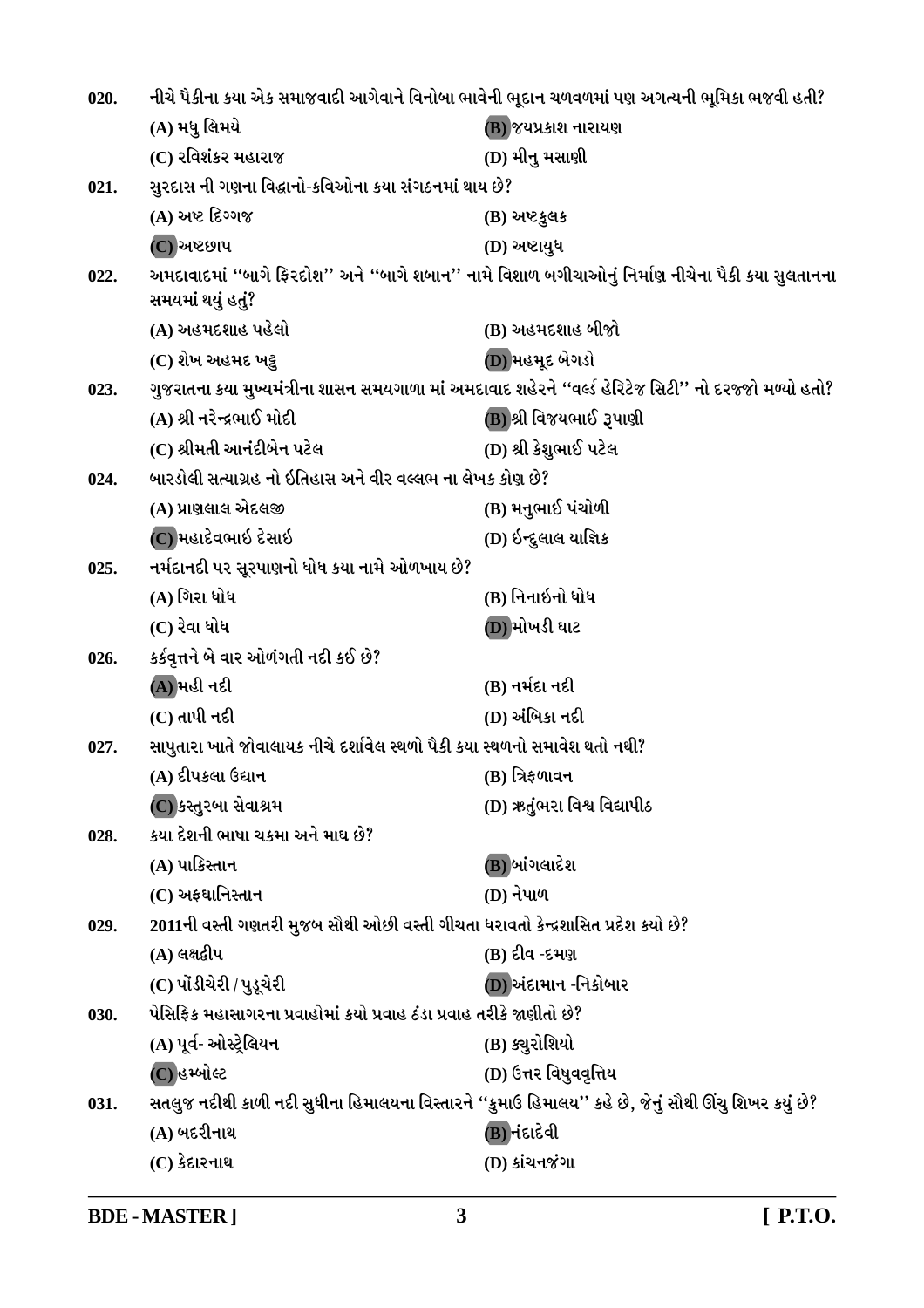| 032. | પંજાબના મેદાની પ્રદેશ માં બાંગર(જુનો કાંપ)નું મેદાન ………. તરીકે ઓળખાય છે?              |                                                                                                                |
|------|---------------------------------------------------------------------------------------|----------------------------------------------------------------------------------------------------------------|
|      | (A) ઢાઈયા                                                                             | (B) બેટ                                                                                                        |
|      | $(C)$ ભૂડ                                                                             | (D) ધાયા                                                                                                       |
| 033. | નીચેનામાંથી કયા ગ્રહને સર્વાધિક પ્રાકૃતિક ઉપગ્રહ કે ચંદ્ર છે?                         |                                                                                                                |
|      | (A))બૃહસ્પતિ                                                                          | (B) મંગળ                                                                                                       |
|      | $(C)$ શનિ                                                                             | $(D)$ શુક                                                                                                      |
| 034. | વિવિધ જલવાયુ અને મૌસમદશાને બદલનારી બધી જ વાયુમંડલીય પ્રક્રિયા ક્યાં ઘટિત થાય છે?      |                                                                                                                |
|      | (A) સમતાપ આવરણ                                                                        | (B) બાહ્ય આવરણ                                                                                                 |
|      | (C) આયન આવરણ                                                                          | (D) ક્ષોભાવરણ                                                                                                  |
| 035. | ધોળાવીરા કયા ટાપુમાં આવેલું છે?                                                       |                                                                                                                |
|      | (A) પચ્છમ                                                                             | (B) ખદીર                                                                                                       |
|      | $(C)$ બેલા                                                                            | (D) ખાવડા                                                                                                      |
| 036. | નીચેનામાંથી કોનો સમાવેશ અરવલ્લી પર્વતમાળામાં થતો નથી?                                 |                                                                                                                |
|      | (A) જેસોરની ટેકરીઓ                                                                    | (B) રતન મહાલનો ડુંગર                                                                                           |
|      | (C) ઇડરિયો ગઢ                                                                         | (D) તારંગા ડુંગર                                                                                               |
| 037. | કરવામાં આવેલ હતી?                                                                     | વાણિજ્ય બેન્કોને તથા સહકારી બેન્કોને ગ્રામ્ય ધિરાણ પૂરું પાડવા પૂરવણી માટે 1975 માં ભારતમાં કઈ બેંકોની સ્થાપના |
|      | (A) પ્રાદેશિક ગ્રામીણ બેન્કો                                                          | (B) રાજ્ય સહકારી બેન્કો                                                                                        |
|      | (C) કૃષિ વિકાસ બેન્કો                                                                 | (D) લેન્ડ મોર્ટગેજ બેન્કો                                                                                      |
| 038. | ભારતીય ચલણ નોટ એ શું છે ?                                                             |                                                                                                                |
|      | $(A)$ ચેક                                                                             | (B) પ્રોમિસરી નોટ                                                                                              |
|      | $(C)$ $\dot{\mathcal{S}}\Omega$                                                       | (D) ઉપરોક્ત પૈકી એક પણ નહીં                                                                                    |
| 039. |                                                                                       | SEBI (Security and Exchange Board of India)ના મુખ્ય કાર્યોમાં નીચેના પૈકી કઈ બાબત સમાવેશ થતો નથી?              |
|      | (A) સામાન્ય પ્રજામાં રોકાણ સંબધિત જાગૃતિ ફેલાવવી                                      |                                                                                                                |
|      | (B) સ્ટોક એક્ષચેન્જ, મ્યુચ્યુયલ ફંડ, વેપારી બેન્કો, અંડરરાઈટર્સ વિગેરેનું રજીસ્ટ્રેશન |                                                                                                                |
|      | (C) ટેક્સ ચોરી અને મનીલોન્ડરીંગ અટકાવવું.                                             |                                                                                                                |
|      | (D) સ્ટોક એક્ષચેન્જ તથા નાણાકિય સંસ્થાઓનું નિરિક્ષણ અને ઓડિટ કરવું.                   |                                                                                                                |
| 040. | વિવિધ પાકોના ઉત્પાદનમાં અગ્રેસર રાજ્યોની યોગ્ય જોડી બનાવતા વિકલ્પની પસંદગી કરો.       |                                                                                                                |
|      | a. સૂર્યમુખીનું સૌથી મોટું ઉત્પાદક રાજ્ય                                              | 1. આંધ્રપ્રદેશ                                                                                                 |
|      | b. રબરનું સૌથી મોટું ઉત્પાદક રાજ્ય                                                    | 2. મહારાષ્ટ્ર                                                                                                  |
|      | c. હળદરનું સૌથી મોટું ઉત્પાદક રાજ્ય                                                   | 3. કર્ણાટક                                                                                                     |
|      | d. દ્રાક્ષનું સૌથી મોટું ઉત્પાદક રાજ્ય                                                | 4. કેરળ                                                                                                        |
|      | $(A)$ (a -3), (b -1), (c -4), (d -2)                                                  | $(B)$ (a -2), (b -4), (c -1), (d -3)                                                                           |
|      | $(C)$ (a -3), (b -1), (c -2), (d -4)                                                  | (D) $(a - 3)$ , $(b - 4)$ , $(c - 1)$ , $(d - 2)$                                                              |
| 041. | ભારતમાં કયા ક્ષેત્રે છૂપી બેકારી વિશેષ જોવા મળે છે?                                   |                                                                                                                |
|      | (A) ઉદ્યોગ                                                                            | (B) ખેતી                                                                                                       |
|      | $(C)$ શિક્ષણ                                                                          | (D) સેવાઓ                                                                                                      |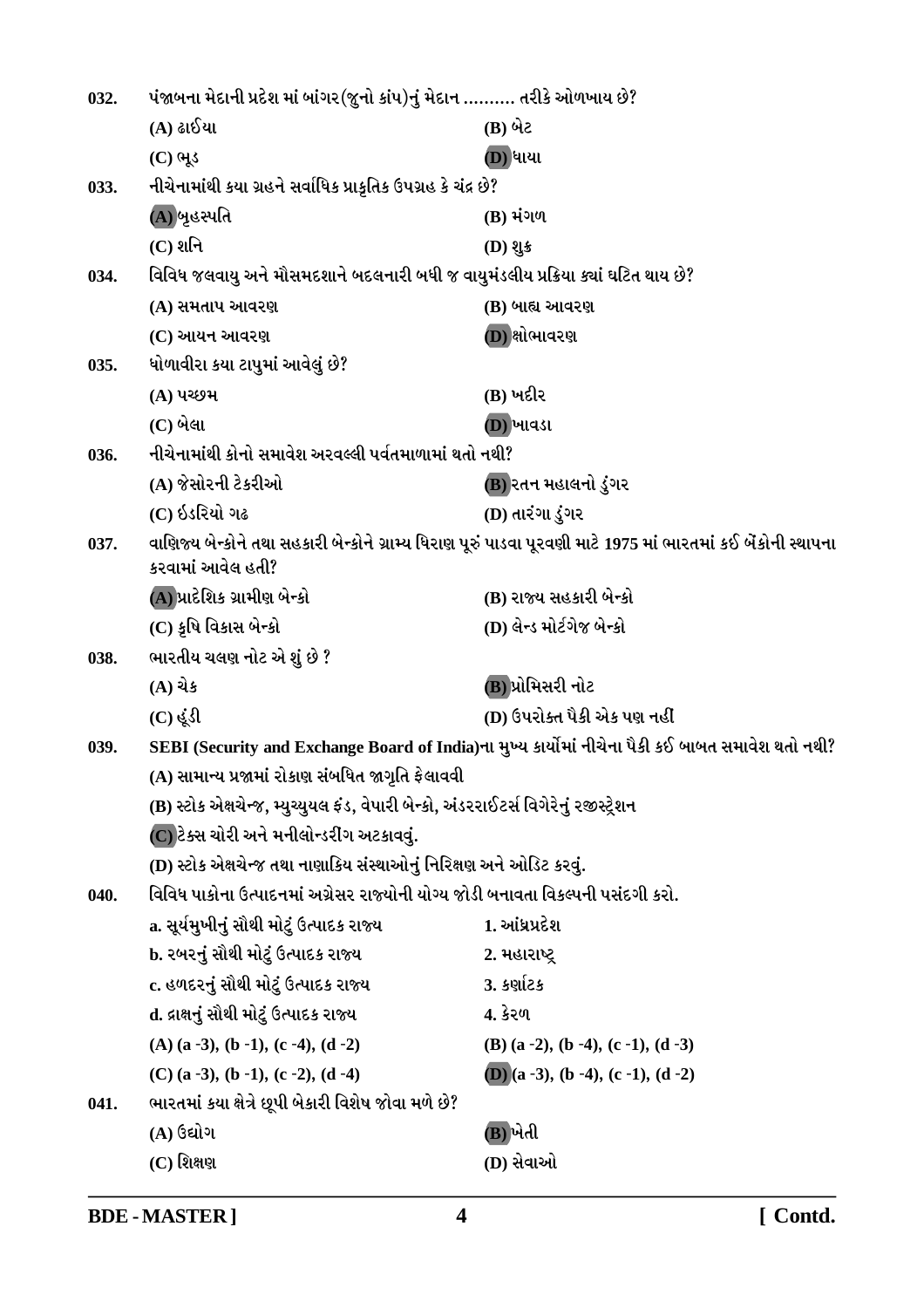| 042. | ભારતની મહત્વની સિંચાઇ પરિયોજનાનુ નામ અને તેની નદીની જોડી પૈકી કઈ સાચી નથી?             |                                                                                                          |
|------|----------------------------------------------------------------------------------------|----------------------------------------------------------------------------------------------------------|
|      | (A) ભીમા પરિયોજના - પાવના અને ક્રિષ્ના નદી                                             | (B) ફરાકકા યોજના - હુગલી, ગંગા                                                                           |
|      |                                                                                        |                                                                                                          |
| 043. | જનની શિશુ સુરક્ષા કાર્યક્રમ હેઠળ શાની જોગવાઈ કરવામાં આવી છે ?                          |                                                                                                          |
|      | (A) સરકારી હોસ્પિટલોમાં પ્રસૂતિ કરાવનારને મફત સવલત                                     |                                                                                                          |
|      | (B) સરકારી હોસ્પિટલોમાં નવજાત બીમાર બાળકને, જન્મના 30 દિવસ સુધી મફત સવલત               |                                                                                                          |
|      | (C) સરકારી હોસ્પિટલોમાં માતા બાળકને એક વર્ષ સુધી મફત સારવાર                            |                                                                                                          |
|      | (D) ઉપરોક્ત (A) અને (B) બંને                                                           |                                                                                                          |
| 044. | ભારતમાં બેરોજગારીના આંકડા એકત્રિત અને પ્રકાશિત કોણ કરે છ?                              |                                                                                                          |
|      | (A) નીતિ આયોગ                                                                          | (B) નાણાં આયોગ                                                                                           |
|      | (C) NSSO                                                                               | (D) UNO                                                                                                  |
| 045. | મહત્તમ જોવા મળે છે?                                                                    | ભારતમાં સૌથી વધુ FDI (Foreign Direct Investment) પ્રત્યક્ષ વિદેશી મૂડી રોકાણ નીચેના પૈકી કયા ક્ષેત્રોમાં |
|      | (A) કોમ્પ્યુટર સૉફ્ટવેર અને હાર્ડવેર                                                   | (B) માહિતી સંચાર                                                                                         |
|      | (C)બેંકિંગ, વીમા અને વાણિજ્ય                                                           | (D) વિદ્યુત અને કોલસો ઉત્પાદન                                                                            |
| 046. |                                                                                        | સરકાર દ્વારા કરવામાં આવતા વિમુદિકરણ (Demonetisation) થી થતા લાભોમાં કઈ બાબતનો સમાવેશ થશે નહીં?           |
|      | (A) દેશમાં બ્લેક મની અને ભ્રષ્ટાચારને નાબૂદ કરી શકાય.                                  |                                                                                                          |
|      | (B) તેના માધ્યમથી આતંકવાદ,નક્સલવાદ અને અપરાધીક ગતિવિધિઓ અટકાવી શકાય                    |                                                                                                          |
|      | (C) તેનાથી સકલ ઘરેલુ ઉત્પાદનની વૃદ્ધિ થશે.                                             |                                                                                                          |
|      | (D) તેનાથી બેંકોની ક્રેડિટ વધે છે, જેનાથી વ્યાજ દર સસ્તું થાય છે.                      |                                                                                                          |
| 047. |                                                                                        | બેન્કોએ તેઓની હાથ ઉપરની રોકડ અને કુલ અસ્કયામતો વચ્ચેનો ચોક્કસ ગુણોત્તર જાળવવાનો હોય છે જેને શું કહે છે?  |
|      | (A) SLR (કાયદામાન્ય પ્રવાહિતાનુ પ્રમાણ)                                                | (B) CLR (રોકડ પ્રવાહિતાનુ પ્રમાણ)                                                                        |
|      | $(C)$ SBR $(S)$ રાયદામાન્ય બેન્ક પ્રમાણ) $(D)$ CBR $(S)$ ન્દ્રિય બેન્ક પ્રમાણ)         |                                                                                                          |
| 048. | બીન અનામત વર્ગો માટે ગુજરાત સરકારની યોજનાઓ પૈકી કઇ યોજનાનો સમાવેશ થતો નથી?             |                                                                                                          |
|      | (A) હોસ્ટેલ ભોજન બિલ સહાય                                                              | (B) વ્યવસાય માટે વ્યાજ સહાય                                                                              |
|      | (C) ટ્યૂશન સહાય અંગે ત્રણ યોજનાઓ                                                       | (D) સ્વયં સક્ષમ એપ્રેન્ટિસ યોજના                                                                         |
| 049. | ''જનગણ-મન'' ને રાષ્ટ્ર ગાનના સ્વરૂપમાં સ્વીકૃતિ બંધારણ સભા દ્વારા ક્ચારે આપવામાં આવી ? |                                                                                                          |
|      | $(A)$ 22 જુલાઈ 1947                                                                    | (B) 26 જાન્યુઆરી 1950                                                                                    |
|      | (C) 24 જાન્યુઆરી 1950                                                                  | (D) 15 ઓગસ્ટ 1947                                                                                        |
| 050. | પંચાયતી રાજ સંદર્ભે ''ગ્રામ સભા જ ગામની લોકશાહી'' આ વિધાન કોનું છે?                    |                                                                                                          |
|      | (A) મહાત્મા ગાંધી                                                                      | (B) એસ. કે. ડે.                                                                                          |
|      | (C) જયપ્રકાશ નારાયણ                                                                    | (D) જવાહરલાલ નહેરુ                                                                                       |
| 051. | જાહેર હિસાબ સમિતિના અધ્યક્ષને કોણ નામાંકિત કરે છે?                                     |                                                                                                          |
|      | (A) રાષ્ટ્રપતિ                                                                         | $(B)$ વડાપ્રધાન                                                                                          |
|      | (C) લોકસભાના અધ્યક્ષ                                                                   | (D) રાજ્યસભાના સભાપતિ                                                                                    |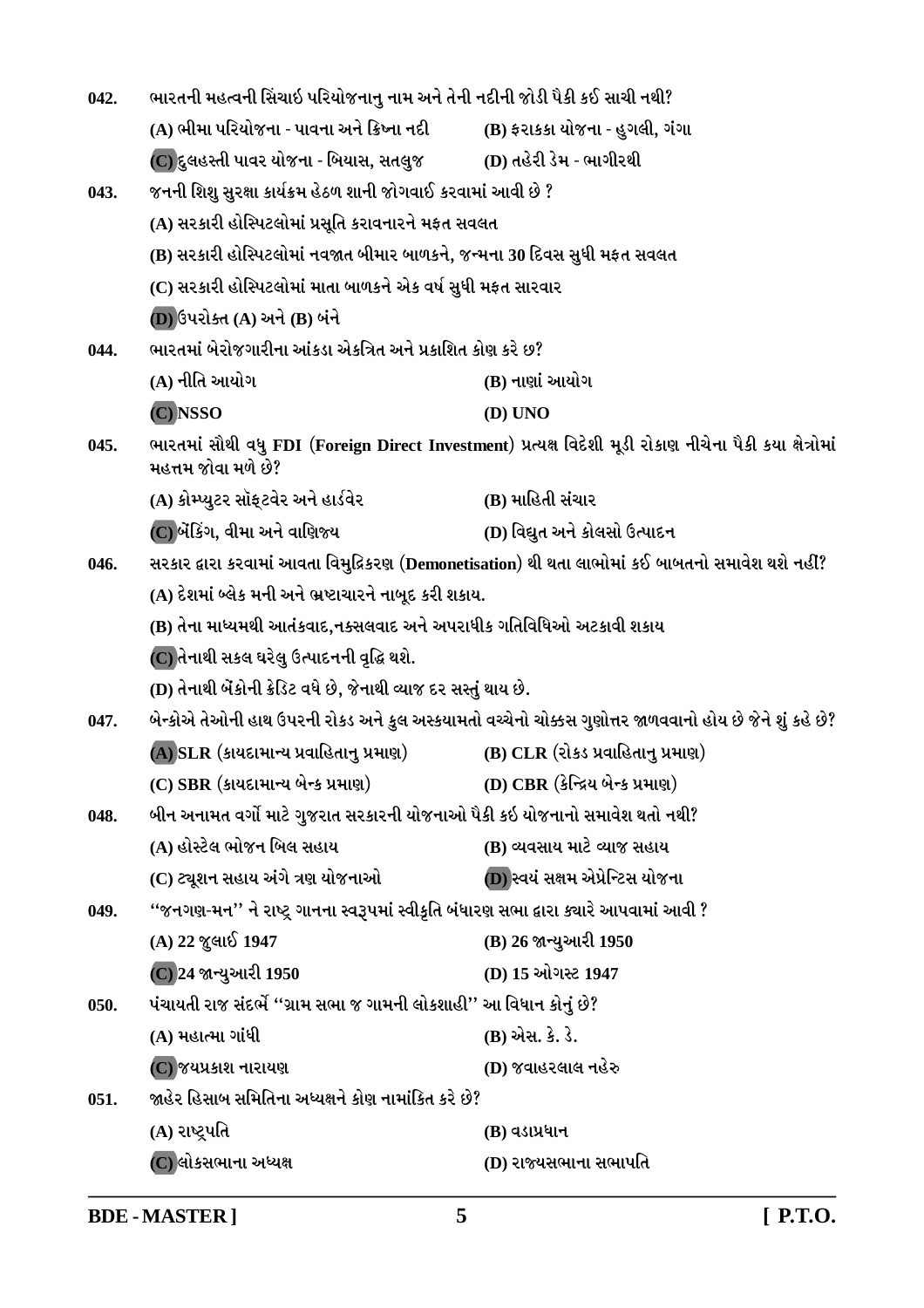| 052. | રાજ્ય વિધાનસભાના સભ્ય બનવાની ન્યૂનતમ લાયકાતોમાં કઈ બાબત સમાવિષ્ટ થતી નથી?                                                                                                            |                                                                                                                  |
|------|--------------------------------------------------------------------------------------------------------------------------------------------------------------------------------------|------------------------------------------------------------------------------------------------------------------|
|      | (A) ઓછામાં ઓછી 25 વર્ષની વય                                                                                                                                                          |                                                                                                                  |
|      | (B) ભારતીય નાગરિકત્વ                                                                                                                                                                 |                                                                                                                  |
|      | (C) કેન્દ્ર કે રાજ્ય સરકાર અંતર્ગત કોઈ લાભ કે હોદ્દો મેળવતા ન હોય                                                                                                                    |                                                                                                                  |
|      | (D) સ્નાતક કક્ષા સુધીનું શિક્ષણ                                                                                                                                                      |                                                                                                                  |
| 053. | ''કેન્દ્ર દ્વારા રાજ્યના રાજ્યપાલની નિમણૂક'' એ કયા દેશના બંધારણમાંથી લેવામાં આવ્યું છે?                                                                                              |                                                                                                                  |
|      | (A) ઓસ્ટ્રેલિયા                                                                                                                                                                      | (B) આયર લેન્ડ                                                                                                    |
|      | (C) કેનેડા                                                                                                                                                                           | (D) ईान्स                                                                                                        |
| 054. | આમુખ એ પ્રાવધાન છે જે બધા વયસ્ક નાગરિકોને મતદાનનો અધિકાર પ્રદાન કરે છે, એને શું કહેવાય?                                                                                              |                                                                                                                  |
|      | (A) પ્રજાસત્તાક                                                                                                                                                                      | $(B)$ ગણતંત્ર                                                                                                    |
|      | (C) સમાજવાદ                                                                                                                                                                          | (D) પંથ નિરપેક્ષ                                                                                                 |
| 055. | ન્યાયાલયે કયા વાદ/કેસમાં કર્યું છે?                                                                                                                                                  | ''ઇન્ટરનેટ દ્વારા શિક્ષણ મેળવવાને બંધારણના અનુચ્છેદ 21(A) અંતર્ગત મૂળભૂત અધિકાર છે.'' આ સિદ્ધાંતનું પ્રતિપાદન    |
|      | (A) ગુલામ નબી આઝાદ વિ. ભારત સંઘ                                                                                                                                                      | (B) મેનકા ગાંધી વિ. ભારત સંઘ                                                                                     |
|      | (C) એ. કે ગોપાલન વિ. મદ્રાસ સ્ટેટ                                                                                                                                                    | (D) ફહિમી શિરીન વિ. કેરલ સ્ટેટ                                                                                   |
| 056. | કરવાનો અધિકાર આપે છે?                                                                                                                                                                | ભારતના બંધારણ નો કયો અનુચ્છેદ અલ્પસંખ્યકોને પોતાની પસંદગીની શિક્ષણ સંસ્થા સ્થાપવાનો  અને  તેનો  વહીવટ            |
|      | (A) અનુચ્છેદ-25                                                                                                                                                                      | (B) અનુચ્છેદ-30                                                                                                  |
|      | (C) અનુચ્છેદ-29                                                                                                                                                                      | (D) અનુચ્છેદ-24                                                                                                  |
| 057. | ભારતમાં સૌ પ્રથમ કયા રાજ્યએ લોકાયુક્ત અંગે કાયદો ઘડ્યો?                                                                                                                              |                                                                                                                  |
|      | (A) મહારાષ્ટ્ર                                                                                                                                                                       | (B)ઓડિશા                                                                                                         |
|      | (C) ગુજરાત                                                                                                                                                                           | (D) રાજસ્થાન                                                                                                     |
| 058. | સહકારી સમિતિના સભ્યો અને હોદ્દેદારોની સંખ્યા અને કાર્યકાળ સંદર્ભે નીચે ના પૈકી કયું વિધાન સાચું નથી?                                                                                 |                                                                                                                  |
|      | (A) સહકારી સમિતિના હોદ્દેદારોનો કાર્યકાળ ચૂંટણીની તારીખથી ત્રણ વર્ષનો રહેશે.<br>(B) સહકારી સમિતિના સભ્યોમાં એક બેઠક અ.જા અથવા અ.જ.જા.અને બે બેઠકો મહિલાઓ માટે અનામત રાખવામા<br>આવશે. |                                                                                                                  |
|      |                                                                                                                                                                                      |                                                                                                                  |
|      | (C) સામાન્ય રીતે સહકારી સમિતિના સભ્યોની સંખ્યા 21થી વધુ હોવી જોઈએ નહી.                                                                                                               |                                                                                                                  |
|      | (D) અચાનક સભ્યપદ ખાલી પડે અને સમિતિની મુદત અડધા સમય થી પણ બાકી હોય ત્યારે તે પસંદગી દ્વારા પણ ભરી<br>શકાશે.                                                                          |                                                                                                                  |
| 059. | નીચે દર્શાવેલ સંસ્થાઓ પૈકી કઇ બંધારણીય સંસ્થા નથી?                                                                                                                                   |                                                                                                                  |
|      | (A) રાષ્ટ્રીય માનવાધિકાર આયોગ                                                                                                                                                        | (B) રાજ્ય ચૂંટણી પંચ                                                                                             |
|      | (C) રાષ્ટ્રીય પછાતવર્ગ આયોગ                                                                                                                                                          | $(D)$ નાણાપંચ                                                                                                    |
| 060. | સહવર્તી સૂચીની બાબતમાં રાજ્યનો કાયદો કેન્દ્રિય કાયદા કરતાં પ્રમુખ ક્ચારે બને?                                                                                                        |                                                                                                                  |
|      | (A) જો રાજ્યનો કાયદો વહેલો પસાર થયો હોય                                                                                                                                              |                                                                                                                  |
|      | વિષય પર સંસદ કાયદો બનાવવા ઠરાવ કરે ત્યારે                                                                                                                                            | (B) જો પહેલા રાજ્ય દ્વારા કોઈ કાયદો પસાર કરીને તેના પર રાષ્ટ્રપતિની સંમતિ પ્રાપ્ત કરી લેવામાં આવી હોય તે પછી તેજ |
|      | (C) કોઈ પણ સંજોગોમાં નહીં                                                                                                                                                            |                                                                                                                  |
|      |                                                                                                                                                                                      |                                                                                                                  |

(D) રાજ્યનો કાયદો પસાર થતાં પૂર્વે કેન્દ્ર સાથે પરામર્શ થયેલ હોય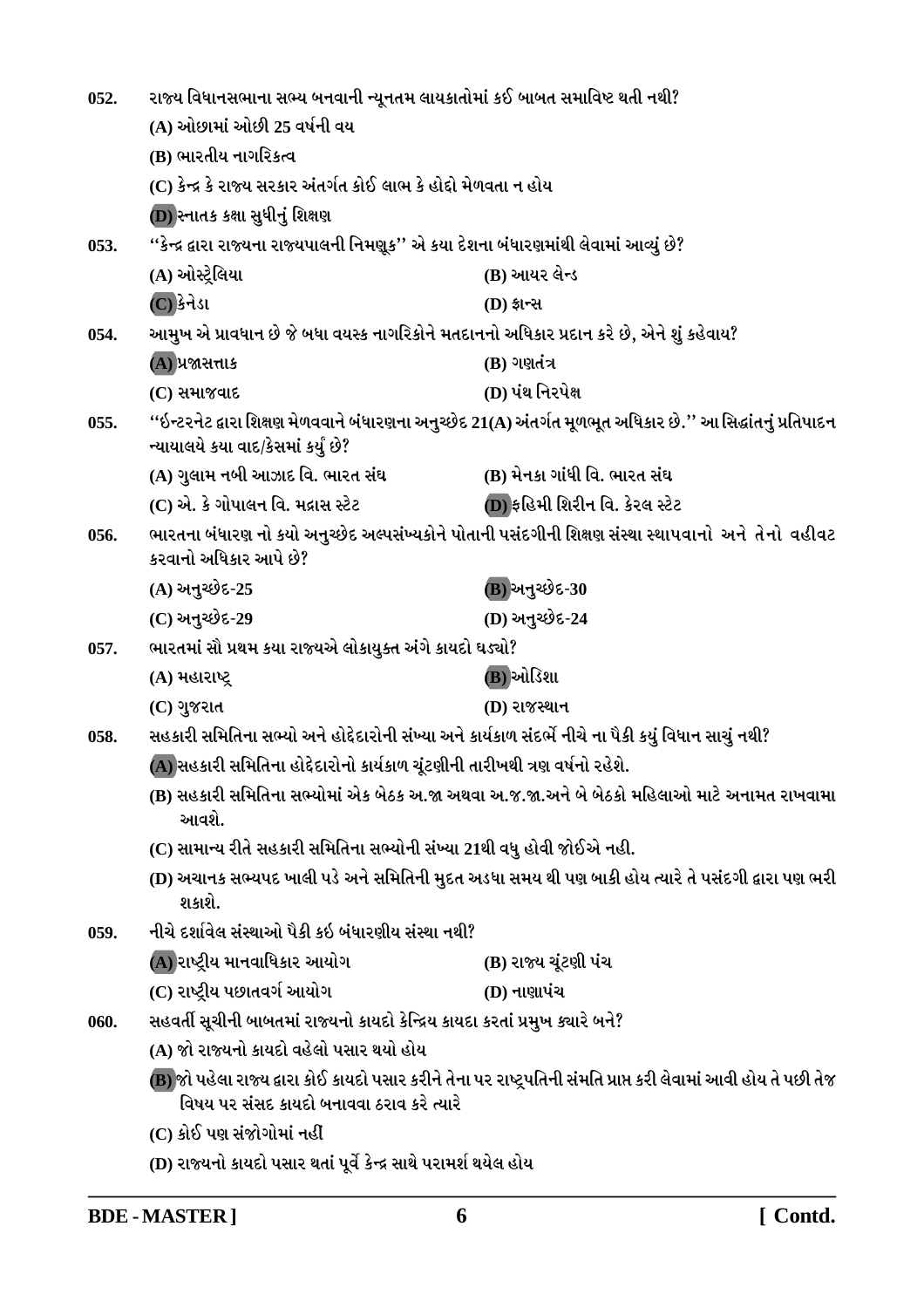| 061. | રાજયમાં અનુસુચિત જાતિઓની જ્ઞાતિઓ, જાતિઓ તથા અનુસુચિત જનજાતિના આદિવાસી સમૂહોને નકકી કરવા કોણ<br>અધિકૃત છે? |                                                                                                                                                    |
|------|-----------------------------------------------------------------------------------------------------------|----------------------------------------------------------------------------------------------------------------------------------------------------|
|      | (A) અનુસુચિત જાતિ/ જનજાતિના રાષ્ટ્રીય આયોગ         (B) કેન્દ્રિય મંત્રી મંડળ                              |                                                                                                                                                    |
|      | (C) રાજયપાલ સાથે પરામર્શ કર્યા પછી રાષ્ટ્રપતિ                                                             | (D) વડાપ્રધાન                                                                                                                                      |
| 062. | આઠ વખત એક જ પક્ષની ટિકિટ પર ચૂંટાયેલી પ્રથમ ભારતીય મહિલા કોણ હતાં/છે?                                     |                                                                                                                                                    |
|      | (A) શ્રીમતી પ્રતિભા પાટિલ                                                                                 | (B) સુ.શ્રી સુષ્મા સ્વરાજ                                                                                                                          |
|      | (C) સુ.શ્રી સરોજિની નાયડુ                                                                                 | (D) સુ.શ્રી સુમિત્રા મહાજન                                                                                                                         |
| 063. | પાંચ અંકોની સૌથી મોટી અને સૌથી નાની સંખ્યાનો સરવાળો                                                       |                                                                                                                                                    |
|      | $(A)$ 11,110                                                                                              | $(B)$ 10,999                                                                                                                                       |
|      | $(C)$ 109999                                                                                              | $(D)$ 111110                                                                                                                                       |
| 064. | $0.01$ કરતાં $0.1$ કેટલા ગણી વધારે છે?                                                                    |                                                                                                                                                    |
|      | $(A)$ 1 ગણી                                                                                               | $\overline{(\mathbf{B})}$ 10 ગણી                                                                                                                   |
|      | $(C)$ 100 ગણી                                                                                             | (D) 1000 ગણી                                                                                                                                       |
| 065. | નીચેનામાંથી શેમાં-કયા નંબરમાં સૌથી વધુ સંખ્યામાં વિભાજકો છે?                                              |                                                                                                                                                    |
|      | $(A)$ 99                                                                                                  | $(B)$ 101                                                                                                                                          |
|      | $(C)$ 176                                                                                                 | $(D)$ 182                                                                                                                                          |
| 066. | $4848 \div 24 \times 11 - 222 = ?$                                                                        |                                                                                                                                                    |
|      |                                                                                                           |                                                                                                                                                    |
|      | (A) 200                                                                                                   | $(B)$ 2444                                                                                                                                         |
|      | $(C)$ 2000                                                                                                | (D) 115 $\frac{3}{8}$                                                                                                                              |
| 067. | જો 25a + 25b = 115 તો a અને b ની સરેરાશ કેટલી થાય ?                                                       |                                                                                                                                                    |
|      | $(A)$ 2.5                                                                                                 | $(B)$ 3.4                                                                                                                                          |
|      | $(C)$ 4.5                                                                                                 | (D) એક પણ નહીં                                                                                                                                     |
| 068. | સરવાળો કેટલો થાય?                                                                                         | કોઈ સંખ્યા ના બે ગણા અને 42 ના ત્રણ ગણાનો સરવાળો 238 છે, તો તે સંખ્યાના ત્રણ ગણા અને 42ના બે ગણા નો                                                |
|      | $(A)$ 245                                                                                                 | (B) 250                                                                                                                                            |
|      | $(C)$ 252                                                                                                 | $(D)$ 264                                                                                                                                          |
| 069. | તેમજ $\mathbf z$ એ $\mathbf x$ કરતાં 12 વર્ષ નાનો છે. તો $\mathbf z$ ની હાલની ઉંમર કેટલી છે?              | $\mathbf X$ ની ઉંમર ત્રણ વર્ષ પહેલા $\mathbf Y$ ની ઉંમર(વર્તમાન) કરતાં ત્રણ ગણી હતી. હાલમાં $\mathbf Z$ ની ઉંમર $\mathbf Y$ ની ઉંમર કરતાં બમણી છે, |
|      | $(A)$ 15 વર્ષ                                                                                             | (B) 24 વર્ષ                                                                                                                                        |
|      | $(C)$ 12 વર્ષ                                                                                             | (D) 18 વર્ષ                                                                                                                                        |
| 070. | તે આર્ટીકલ રૂ. 5700 માં વેચી દીધો. તેણીની ખોટની ટકાવારી કેટલી?                                            | નંદીની બાસુએ રૂ. 5844 માં એક આર્ટીકલ ખરીદ્યો . જો તેણે તેની ખામી દૂર કરવા મિકેનિકને રૂ.156 આપ્યા.પછી તેણીએ                                         |
|      | $(A)$ 5 %                                                                                                 | (B) 5.5 $\%$                                                                                                                                       |

**BDE-MASTER**]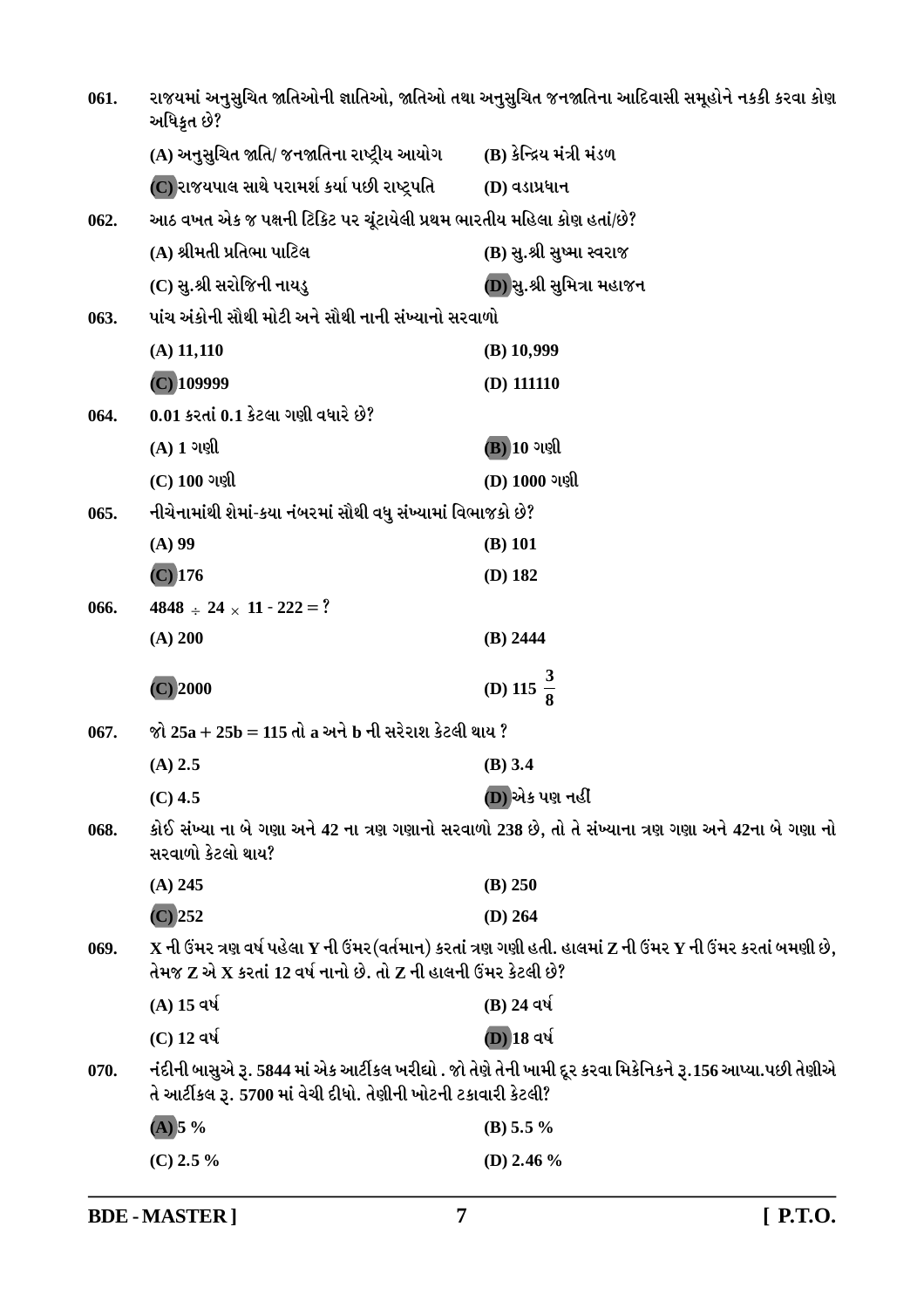| 071. | રાજ અને સુરજે એક સાથે પાણીની બોટલ ખરીદી, જેમાં 2 લિટર પાણી હતું. રાજે તેનો $\frac{1}{4}$ મો ભાગ પીધો․ બાકીનું           |                                                                                                                      |
|------|-------------------------------------------------------------------------------------------------------------------------|----------------------------------------------------------------------------------------------------------------------|
|      | પાણી સુરજ પીતો હતો. સુરજ દ્વારા વપરાયેલ પાણી ની માત્રા શોધો.                                                            |                                                                                                                      |
|      | (A) 1.5 લિટર                                                                                                            | (B) 0.5 લિટર                                                                                                         |
|      | (C) 2.5 લિટર                                                                                                            | (D) 2 લિટર                                                                                                           |
| 072. | સાથે જોડાયો. તેઓએ એક વર્ષ પછી રૂ.17,50,000 નો નફો મેળવ્યો. નફામાં અનિકેતનો હિસ્સો શું છે?                               | શંકર રૂ. 1,20,000 ના રોકાણ સાથે બિઝનેસ શરૂ કરે છે. ત્રણ મહિના પછી અનિકેત તેની સાથે ્ર.1,90,000 ના રોકાણ              |
|      | $(A)$ $\xi$ .8,00,000                                                                                                   | $(B)$ $\xi$ .8,50,000                                                                                                |
|      | $(C)$ 3.9,00,000                                                                                                        | $(D)$ 3.9,50,000                                                                                                     |
| 073. | એક કેન્ટીનને એક અઠવાડીયા માટે 651 કેળાં ની જરૂર પડે છે. તો એપ્રિલ, મે અને જૂન મહિના માટે કુલ કેટલા કેળાની<br>જરૂર પડશે? |                                                                                                                      |
|      | $(A)$ 8447                                                                                                              | (B) 8463                                                                                                             |
|      | $(C)$ 9086                                                                                                              | $(D)$ 9284                                                                                                           |
| 074. | કરી રૂ.200 સંયુક્ત વેતન મેળવે છે. વેતનમાં B નો હિસ્સો કેટલો હશે?                                                        | A કામનો એક ભાગ 8 દિવસમાં કરી શકે છે અને B તે જ કામ 12 દિવસમાં કરી શકે છે. A અને B મળીને સમાન કાર્ય પૂર્ણ             |
|      | $(A)$ 3.75                                                                                                              | $(B)$ 3.80                                                                                                           |
|      | $(C)$ 3.85                                                                                                              | $(D)$ 3.90                                                                                                           |
| 075. | સાયકલ ચલાવતો માણસ 25 સેકંડમાં 150 મીટરનું અંતર કાપે છે. તેની કી.મી. પ્રતિ કલાકની ઝડપ કેટલી હશે?                         |                                                                                                                      |
|      | $(A)$ 20                                                                                                                | $(B)$ 21.6                                                                                                           |
|      | $(C)$ 23                                                                                                                | $(D)$ 25                                                                                                             |
| 076. | ચક્રવૃદ્ધિ વ્યાજ કેટલું હશે?                                                                                            | જો વ્યાજનો દર પ્રથમ વર્ષ માટે 4% , બીજા વર્ષ માટે 5% અને ત્રીજા વર્ષ માટે વાર્ષિક 6% હોય, તો રૂ.10,000 નું 3 વર્ષનું |
|      | $(A)$ 3. 1575.20                                                                                                        | $(B)$ $\gtrsim$ 1600                                                                                                 |
|      | $(C)$ $\bar{z}$ . 1625.80                                                                                               | (D) $3.2000$                                                                                                         |
| 077. | 15 મી ઓગસ્ટ, 2010 ના દિવસે અઠવાડિયાનો કયો વાર હતો?                                                                      |                                                                                                                      |
|      | (A) રવિવાર                                                                                                              | (B) સોમવાર                                                                                                           |
|      | (C) મંગળવાર                                                                                                             | (D) શુક્રવાર                                                                                                         |
| 078. | "રાષ્ટ્રીય આંકડા શાસ્ત્ર દિવસ" (National Statistics Day) ની ઉજવણી ક્યારે થાય છે?                                        |                                                                                                                      |
|      | $(A)$ 22 જુન                                                                                                            | <b>B</b> ) 29 જૂન                                                                                                    |
|      | (C) 24 ડિસેમ્બર                                                                                                         | (D) 18 ઓગસ્ટ                                                                                                         |
| 079. | પાછળ સૂર્ય- ચંદ્ર- પૃથ્વીની ગતિઓ જવાબદાર છે?                                                                            | કયાં ભારતીય ખગોળવિધે જણાવ્યુ હતું કે પૃથ્વી પોતાની ધરીની આસપાસ ભ્રમણ કરે છે તથા ચંદ્રગ્રહણ કે સૂર્યગ્રહણ             |
|      | (A) આર્યભટ્ટ                                                                                                            | (B) ભાસ્કરાચાર્ય                                                                                                     |
|      | (C) વરાહમિહિર                                                                                                           | $(D)$ કણાદ                                                                                                           |
| 080. | ઈનસેટ શ્રેણીના ઉપગ્રહો વિકસાવવામાં ભારતે કયા દેશની મદદ મેળવી હતી ?                                                      |                                                                                                                      |
|      | (A) રશિયા                                                                                                               | $(B)$ ફ્રાન્સ                                                                                                        |
|      | (C)અમેરિકા                                                                                                              | (D) ઉપરોક્ત પૈકી એક પણ નહીં                                                                                          |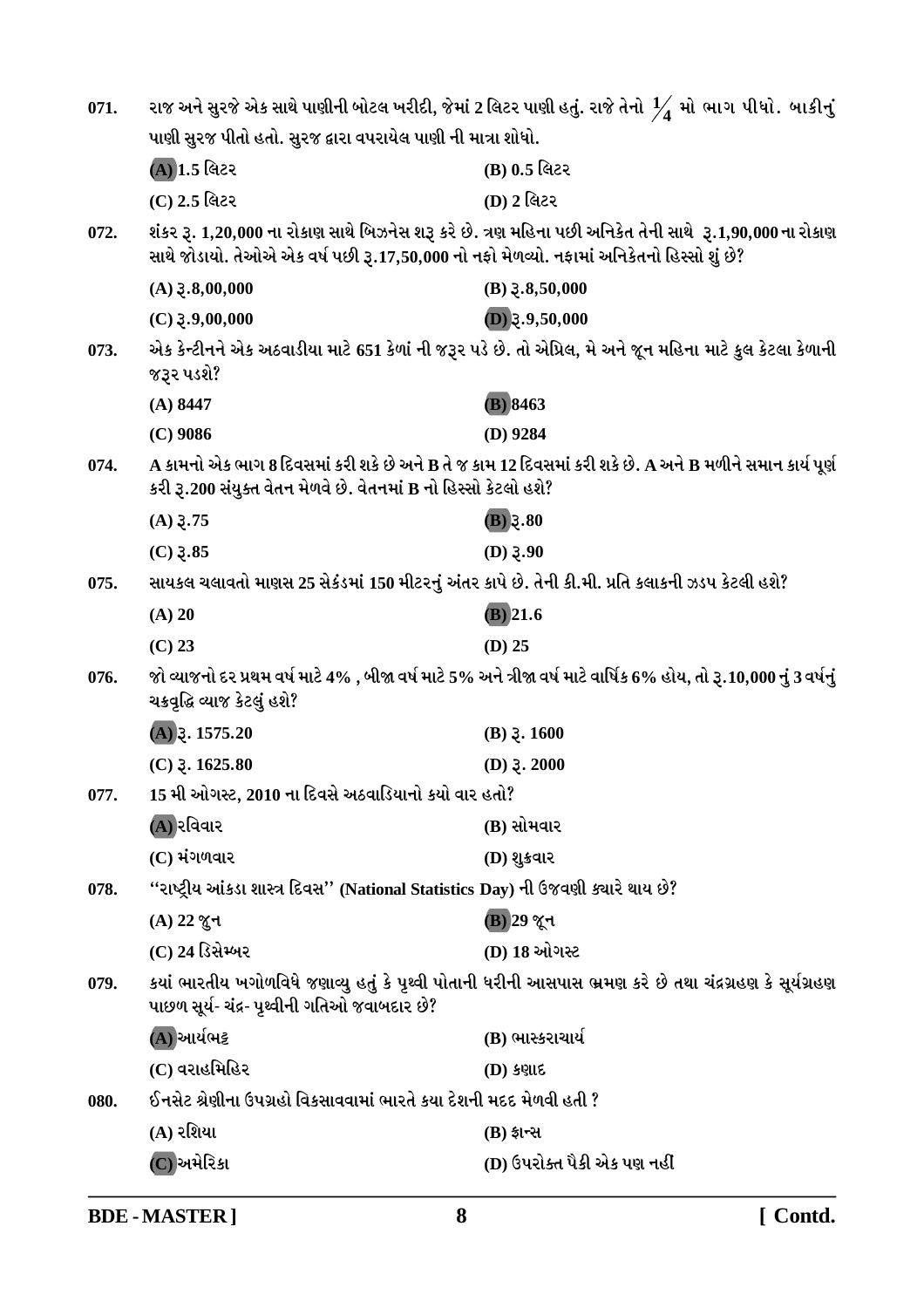| 081. | કમ્પ્યુટરની ભાષાના વ્યાકરણ ને શું કહે છે?                                               |                                                                                                      |
|------|-----------------------------------------------------------------------------------------|------------------------------------------------------------------------------------------------------|
|      | $(A)$ ગ્રામર                                                                            | (B) લીનેક્સ                                                                                          |
|      | (C)સિન્ટેક્સ                                                                            | (D) સિસ્ટમ                                                                                           |
| 082. | યોગ્ય જોડકા જોડો.                                                                       |                                                                                                      |
|      | a. ઇન્ડિયન ઇન્સ્ટિટ્યુટ ઓફ પેટ્રોલિયમ                                                   | 1. પૂના                                                                                              |
|      | b. નેશનલ ઇન્સ્ટિટ્યુટ ઓફ ન્યુટ્રિશન                                                     | 2. અમદાવાદ                                                                                           |
|      | c. નેશનલ ઇન્સ્ટિટ્યુટ ઓફ વાઇરોલોજી                                                      | 3. લખનૌ                                                                                              |
|      | d. નેશનલ ઇન્સ્ટિટ્યુટ ઓફ ડિઝાઇન                                                         | 4. હેદરાબાદ                                                                                          |
|      |                                                                                         | 5. દહેરાદૂન                                                                                          |
|      | $(A)$ (a -3), (b -2), (c -1), (d -4)                                                    | $(B)$ (a -4), (b -5), (c -2), (d -1)                                                                 |
|      | $(C)(a - 5)$ , $(b - 4)$ , $(c - 1)$ , $(d - 2)$                                        | (D) (a -4), (b -5), (c -1), (d -2)                                                                   |
| 083. | સ્ક્રેમજેટ એન્જિન વિશે ખરા વિધાનો પસંદ કરો.                                             |                                                                                                      |
|      | 1. સ્ક્રેમજેટ એન્જિનમાં ઓક્સિડાઈઝર ચેમ્બર નથી.                                          |                                                                                                      |
|      | 2. દહન માટે જરૂરી ઓક્સિજન હવામાંથી જ મેળવવામાં આવે છે.                                  |                                                                                                      |
|      | $(A)$ માત્ર 1                                                                           | (B) માત્ર 2                                                                                          |
|      | $(C)$ 1 અને 2                                                                           | (D) ઉપરોક્ત પૈકી એક પણ નહીં                                                                          |
| 084. | ''મેઘરાજ'' શું છે ?                                                                     |                                                                                                      |
|      | (A) ક્લાઉડ સીડિંગ પ્રણાલી                                                               | (B) ભારતની ક્લાઉડ સિસ્ટમ                                                                             |
|      | (C) વાતાવરણ પર દેખરેખ રાખનારી વિશેષ પ્રણાલી                                             | (D) ઉપરોક્ત પૈકી એક પણ નહીં                                                                          |
| 085. | નહરકટિયા તથા મોરાન તેલ ભંડાર ક્ષેત્રો કયા રાજયમાં આવેલા છે?                             |                                                                                                      |
|      | (A) આસામ                                                                                | (B) પશ્ચિમ બંગાળ                                                                                     |
|      | $(C)$ ત્રિપુરા                                                                          | (D) ઝારખંડ                                                                                           |
| 086. | ઉદય (ઉજ્જવલ ડિસ્કોમ એશ્યોરન્સ યોજના) વિશે ખરા વિધાનો ચકાસો.                             |                                                                                                      |
|      |                                                                                         | 1. વિદ્યુત વિતરણ કરનારી કંપનીઓના ઋણ ને રાજ્ય સરકારો સ્ટેટ બોન્ડ જાહેર કરીને ભરપાઈ કરવાની કોશિશ કરશે. |
|      | 2. રાજ્ય સરકારો માટે ઉદય યોજનામાં જોડાવવું ફરજિયાત છે?                                  |                                                                                                      |
|      | (A) માત્ર 1                                                                             | $(B)$ માત્ર 2                                                                                        |
|      | (C) 1 અને 2                                                                             | (D) ઉપરોક્ત પૈકી એક પણ નહીં                                                                          |
| 087. | ભારતનું સૌથી મોટું ''સંશોધન ન્યુક્લિયર રિએક્ટર'' કયું છે?                               |                                                                                                      |
|      | $(A)$ અપ્સરા                                                                            | $(B)$ કામિની                                                                                         |
|      | $(C)$ પુર્ણિમા                                                                          | (D)ધ્રુવ                                                                                             |
| 088. | તાજેતરમાં લોન્ચ થયેલ અત્યાધુનિક 'હેલી સર્વે ટેકનૉલોજી' નો ઉપયોગ શાના માટે કરવામાં આવશે? |                                                                                                      |
|      | (A) ભૂગર્ભ જળ વ્યસ્થાપન માટે                                                            | (B) નેશનલ રોડ સેફટી માટે                                                                             |
|      | (C) ડ્રોન ના ઉપયોગ સંબધિત                                                               | (D) કૌશલ્ય વિકાસ ની તકો માટે                                                                         |

**BDE-MASTER**]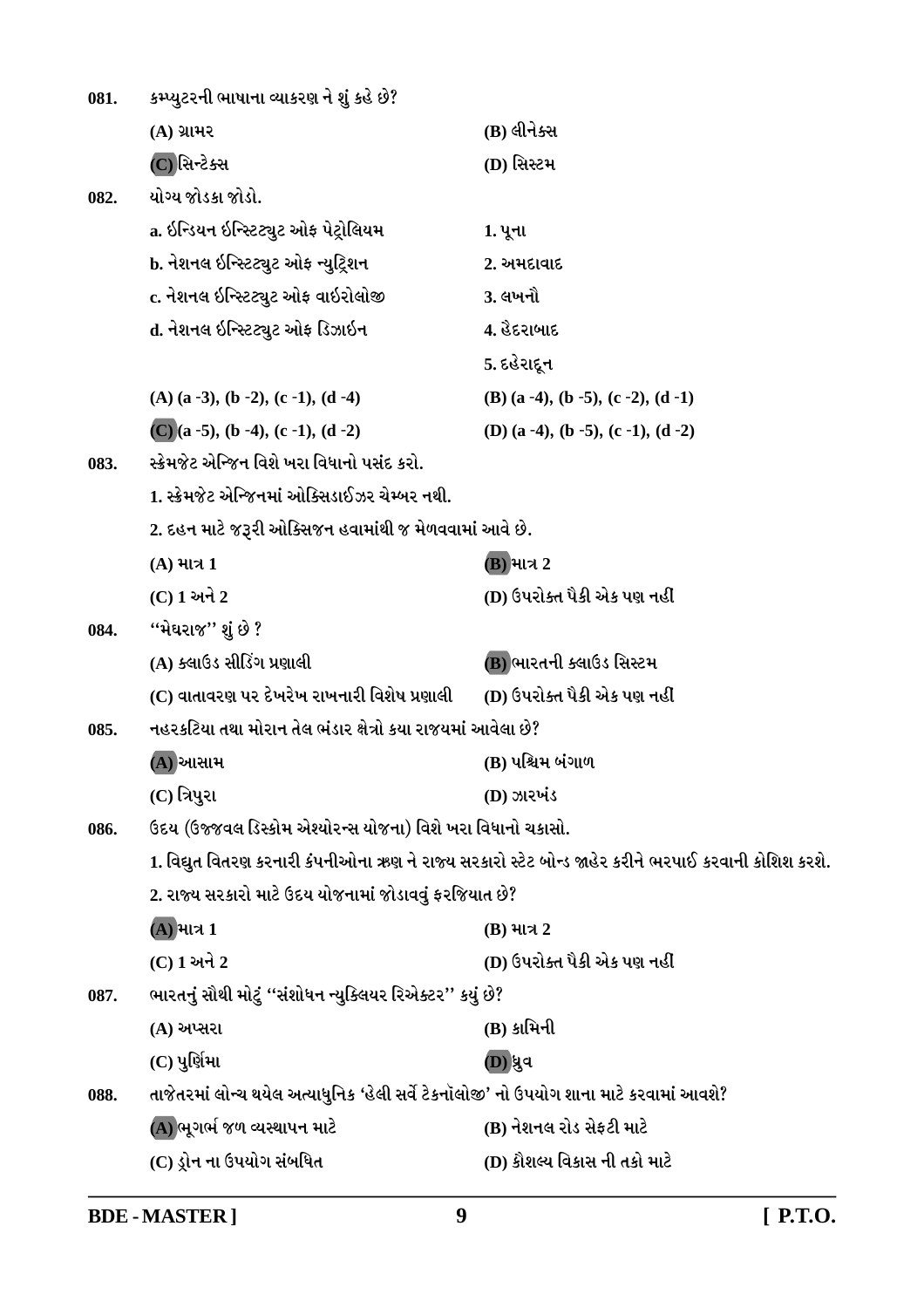| 089. | પ્રદૂષક ફટાકડાઓમાં કોનો કોનો સમાવેશ થાય છે?                                                                                                  | "કાઉન્સીલ ફોર સાયંટિફિક એન્ડ ઈન્ડસ્ટ્રીયલ રિસર્ચ" (CSIR) દ્વારા વર્ષ 2018ની દિવાળી પર વિકસાવેલા ઓછા                     |  |
|------|----------------------------------------------------------------------------------------------------------------------------------------------|-------------------------------------------------------------------------------------------------------------------------|--|
|      | 1. SWAS                                                                                                                                      |                                                                                                                         |  |
|      | 2. SARAL                                                                                                                                     |                                                                                                                         |  |
|      | 3. STAR                                                                                                                                      |                                                                                                                         |  |
|      | 4. SAFAL                                                                                                                                     |                                                                                                                         |  |
|      | 5. SAHAJ                                                                                                                                     |                                                                                                                         |  |
|      | $(A)$ 1, 2 અને 3                                                                                                                             | $(B)$ 2 અને 5                                                                                                           |  |
|      | (C) 1, 3 અને 4                                                                                                                               | (D) 3, 4 અને 5                                                                                                          |  |
| 090. | Parks) સ્થાપવાની મંજૂરી આપી છે?                                                                                                              | અર્થતંત્રમાં કાપડ ક્ષેત્રે વિકાસ અને વૈશ્વિક સ્થાન પ્રાપ્ત કરવા માટે કેન્દ્ર સરકારે કેટલા પી. એમ. મિત્ર પાર્ક (PM MITRA |  |
|      | $(A)$ 9                                                                                                                                      | $(B)$ 7                                                                                                                 |  |
|      | $(C)$ 5                                                                                                                                      | $(D)$ 6                                                                                                                 |  |
| 091. | 2021માં શ્રીલંકા સામે વેસ્ટ ઈન્ડિઝ ક્રિકેટ ટીમના કયા બેટ્સમેન દ્વારા 6 બૉલમાં 6 સિક્સર ફટકારવાની સિદ્ધિ મેળવવામાં<br>આવી છે?                 |                                                                                                                         |  |
|      | (A) કીરોન પોલાર્ડ                                                                                                                            | (B) થિસારા પરેરા                                                                                                        |  |
|      | (C) હર્શેલ ગિબ્સ                                                                                                                             | (D) લીઓ કાર્ટર                                                                                                          |  |
| 092. | તાજેતરમાં કોના દ્વારા 'સેન્ટર ફોર એક્સલન્સ ઑન ક્વોન્ટમ ટેક્નોલૉજી'ની સ્થાપના કરી છે?                                                         |                                                                                                                         |  |
|      | (A) IIT, મદ્રાસ                                                                                                                              | (B) IIT, દિલ્હી                                                                                                         |  |
|      | $(C)$ IIT, રૂરકી                                                                                                                             | (D) IIT, ખડગપુર (Kharagpur)                                                                                             |  |
| 093. | તાજેતરમાં આસામના જુડીમા (Judima) વાઇન રાઈસને GI ટેગ આપવામાં આવ્યો છે. જે કઈ આદિજાતિ <i>દ્વા</i> રા  ઘરે<br>બનાવવામાં આવતી પરંપરાગત વાઇન છે ? |                                                                                                                         |  |
|      | (A) બોડો                                                                                                                                     | $(B)$ હાજોંગ                                                                                                            |  |
|      | $(C)$ ગારો                                                                                                                                   | (D) દિમાસા                                                                                                              |  |
| 094. | તાજેતરમાં સમાચારમાં રહેલ સુ.શ્રી જ્યોતિ સુરેખા વેન્નમ કઈ રમત સાથે સંકળાયેલ છે ?                                                              |                                                                                                                         |  |
|      | (A) બેડમિન્ટન                                                                                                                                | (B) સ્વિમિંગ                                                                                                            |  |
|      | (C)તીરંદાજી                                                                                                                                  | (D) વૉલીબૉલ                                                                                                             |  |
| 095. | તાજેતરમાં રાજસ્થાન અને ગુજરાતમાં સૌર ઉર્જા પ્રોજેક્ટ્સ સ્થાપવા માટે કઈ કંપનીએ પ્રથમ ગ્રીન ટર્મ લોન કરાર પર<br>હસ્તાક્ષર કર્યા છે?            |                                                                                                                         |  |
|      | (A) NTPC – રિન્યુએબલ એનર્જી                                                                                                                  | (B) સુઝલોન એનર્જી લી.                                                                                                   |  |
|      | (C) INDO SOLAR LTD.                                                                                                                          | (D) Synergy Green Industries ltd.                                                                                       |  |
| 096. | હિન્દી ફિલ્મ ''હમ દિલ દે ચૂકે સનમ'' માં કયા પાત્રની ભૂમિકા ભજવી હતી?                                                                         | તાજેતરમાં નિધન થયેલ 'તારક મહેતાના ઉલ્ટા ચશ્મા' સિરિયલના ગુજરાતી કલાકાર શ્રી. ઘનશ્યામ નાયકએ 1999 માં                     |  |
|      | $(A)$ નટુ કાકા                                                                                                                               | (B) ઈન્સ્પેકટર                                                                                                          |  |
|      | (C) કલ્યાણજીભાઈ                                                                                                                              | <b>D</b> ) વિક્રલકાકા                                                                                                   |  |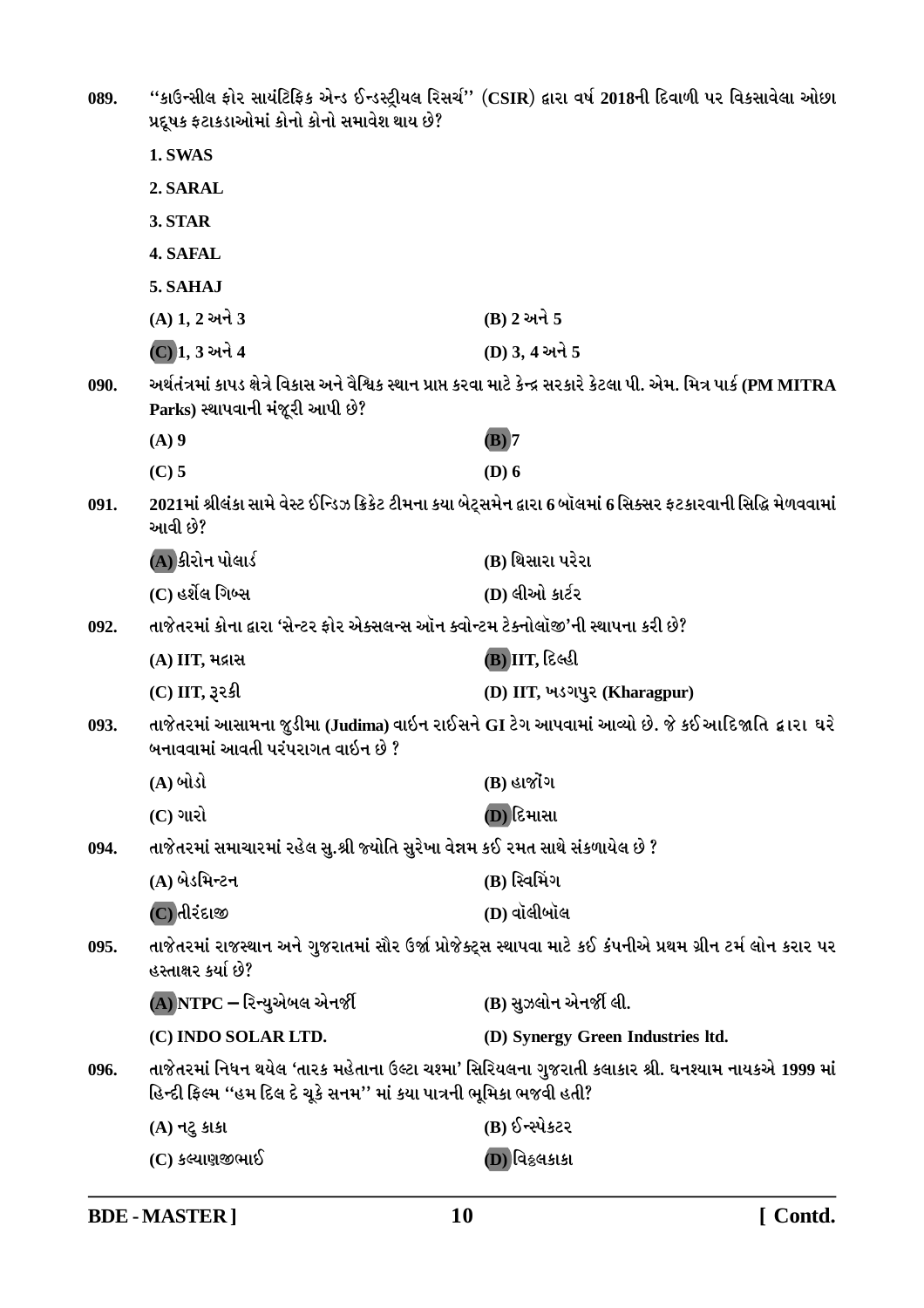| 097. | વર્ષ 2021ની ''રાષ્ટ્રીય વિજ્ઞાન દિવસ'' ની થીમ શું હતી?                                                                                                                                  |                           |
|------|-----------------------------------------------------------------------------------------------------------------------------------------------------------------------------------------|---------------------------|
|      | (A) Future of STI: Impacts on education, skills and work                                                                                                                                |                           |
|      | (B) Science for women                                                                                                                                                                   |                           |
|      | (C) Science for nature                                                                                                                                                                  |                           |
|      | (D) Women in Science                                                                                                                                                                    |                           |
| 098. | ભારતની તમામ જનરલ અને હેલ્થ ઈન્સ્યોરન્સ કંપનીઓને IRDAI દ્વારા 1 એપ્રિલ 2021 થી સ્ટાન્ડર્ડ પર્સનલ એક્સિડંટ<br>પોલિસી આપવાનો આદેશ આપવામાં આવ્યો છે, જે પોલિસીને શું નામ આપવામાં આવ્યું છે? |                           |
|      | (A) જીવન સુરક્ષા વીમા પોલિસી                                                                                                                                                            |                           |
|      | (B) અમર જીવન સુરક્ષા વીમા પોલિસી                                                                                                                                                        |                           |
|      | (C) સરળ સુરક્ષા વીમા પોલિસી/સરલ સુરક્ષા બીમાપોલિસી                                                                                                                                      |                           |
|      | (D) જીવન લાભ વીમા પોલિસી                                                                                                                                                                |                           |
| 099. | તાજેતરમાં કઈ સ્પેસ એજન્સીએ ''લેન્ડસેટ-9'' નામનો સેટેલાઈટ લોન્ચ કર્યો છે?                                                                                                                |                           |
|      | (A) રોસ્કોસ્મોસ (Roscosmos)                                                                                                                                                             | <b>(B)</b> નાસા (Nasa)    |
|      | $(C)$ ઇસરો (ISRO)                                                                                                                                                                       | (D) SpaceX                |
| 100. | "Reforms in Urban Planning Capacity in India" નામનો રિપોર્ટ કોણે લોન્ચ કર્યો છે?                                                                                                        |                           |
|      | (A) વિશ્વ મૌસમ વિજ્ઞાન સંગઠન (WMO)                                                                                                                                                      | (B) નીતિ આયોગ             |
|      | (C) ઇકોનોમિસ્ટ ઇન્ટેલિજન્સ યુનિટ (EIU)                                                                                                                                                  | (D) વર્લ્ડ બેન્ક          |
| 101. | The specific volume of a liquid is the reciprocal of                                                                                                                                    |                           |
|      | (A) weight density                                                                                                                                                                      | (B) mass density          |
|      | (C) specific weight                                                                                                                                                                     | (D) specific volume       |
| 102. | Density of water is                                                                                                                                                                     |                           |
|      | $(A)$ 1 gm/cm <sup>3</sup>                                                                                                                                                              | (B) $1000 \text{ Kg/m}^3$ |
|      | (C) $62.43$ lb/ft <sup>3</sup>                                                                                                                                                          | (D) All of the above      |
| 103. | The specific weight is also known as _______.                                                                                                                                           |                           |
|      | (A) Specific density                                                                                                                                                                    | (B) Specific volume       |
|      | (C) Weight density                                                                                                                                                                      | (D) None of the above     |
| 104. | ____ is measured in Hydrometer scale.                                                                                                                                                   |                           |
|      | (A) API gravity                                                                                                                                                                         | (B) Specific gravity      |
|      | (C) Density                                                                                                                                                                             | (D) None of the above     |
| 105. | Liquid widely used in thermometer is ______.                                                                                                                                            |                           |
|      | (A) Water                                                                                                                                                                               | (B) Lime                  |
|      | (C) Copper Sulphate                                                                                                                                                                     | (D) Mercury               |
| 106. | Beam balance or calibrated electronic balance is used to measure ______.<br>(A) Mass                                                                                                    | (B) Time                  |
|      | (C) Weight                                                                                                                                                                              | (D) Acceleration          |
|      |                                                                                                                                                                                         |                           |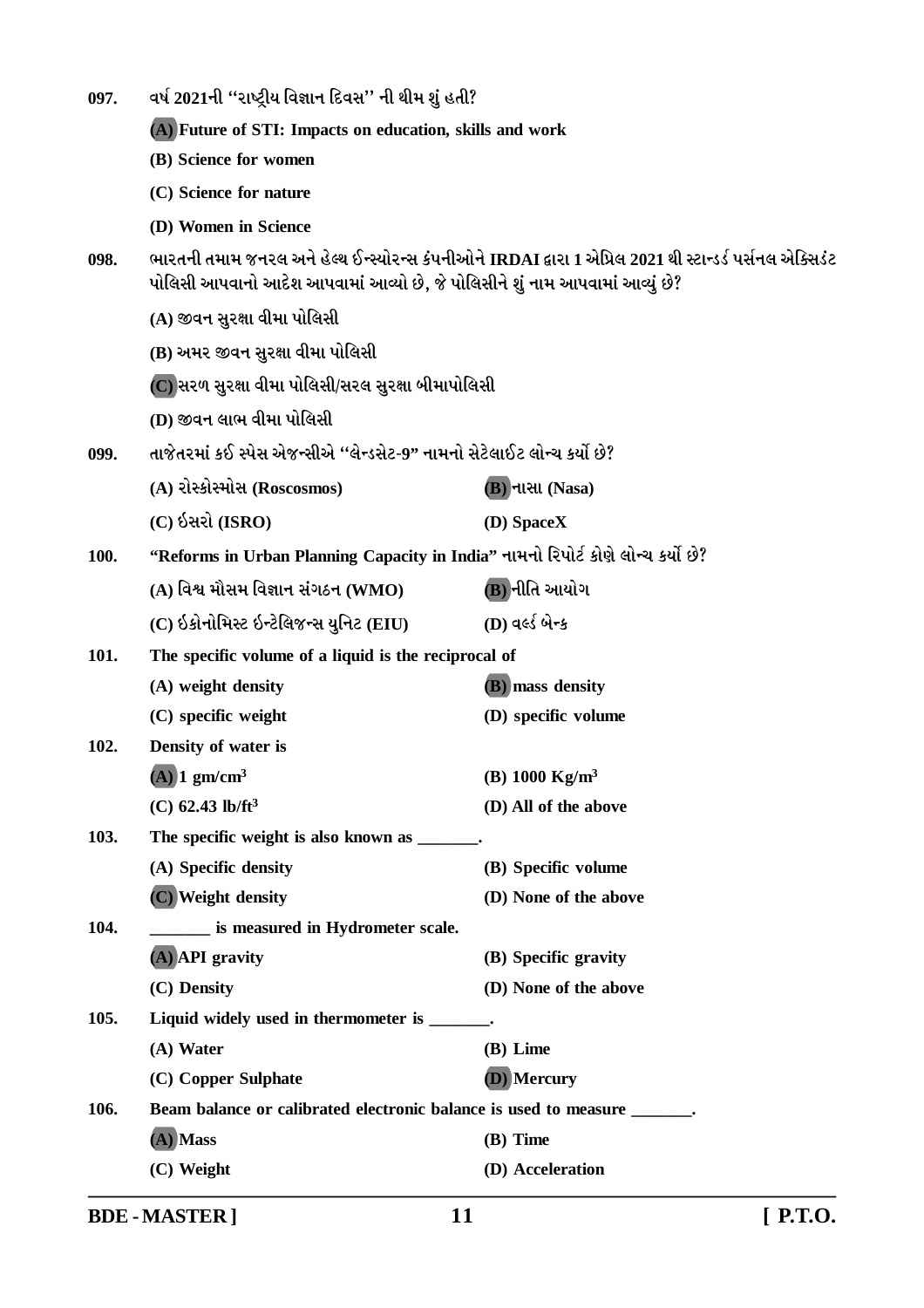| 107.        | As we gain altitude, density of air ______.                                                  |                                                                                                   |
|-------------|----------------------------------------------------------------------------------------------|---------------------------------------------------------------------------------------------------|
|             | (A) increases                                                                                | (B) decreases                                                                                     |
|             | (C) remains constant                                                                         | (D) None of the above                                                                             |
| 108.        | Which, among the following qualities, is not affected by the magnetic field?                 |                                                                                                   |
|             | (A) Moving charge                                                                            | (B) Change in magnetic flux                                                                       |
|             | (C) Current flowing in a conductor                                                           | (D) Stationary charge                                                                             |
| 109.        | If the flow of electric current is parallel to the magnetic field, the force will be ______. |                                                                                                   |
|             | $(A)$ Infinity                                                                               | (B) Maximum                                                                                       |
|             | $(C)$ Zero                                                                                   | (D) Half the original value                                                                       |
| <b>110.</b> | circuit. This is called _______.                                                             | Whenever the magnetic flux linked with an electric circuit changes, an emf is induced in the      |
|             | (A) electromagnetic induction                                                                | $(B)$ lenz's law                                                                                  |
|             | (C) hysteresis loss                                                                          | (D) kirchhoff's laws                                                                              |
| 111.        | The laws of electromagnetic induction have been used in the construction of a ______.        |                                                                                                   |
|             | (A) galvanometer                                                                             | (B) voltmeter                                                                                     |
|             | (C) electric motor                                                                           | (D) generator                                                                                     |
| 112.        | The self inductance associated with a coil is independent of ______.                         |                                                                                                   |
|             | $(A)$ current                                                                                | (B) induced voltage                                                                               |
|             | $(C)$ time                                                                                   | (D) resistance of a coil                                                                          |
| 113.        | When the rate of change of current is unity, the induced emf is equal to ______.             |                                                                                                   |
|             | (A) thickness of coil                                                                        | (B) number of turns in coil                                                                       |
|             | (C) coefficient of self inductance                                                           | (D) total flux linked with coil                                                                   |
| 114.        | The magnitude of the induced e.m.f. in a conductor depends on the ______.                    |                                                                                                   |
|             | (A) Amount of flux cut                                                                       | (B) Flux density of the magnetic field                                                            |
|             | (C) Amount of flux linkages                                                                  | (D) Rate of change of flux-linkages                                                               |
| 115.        | changes is known as _______.                                                                 | The property of coil by which a counter e.m.f. is induced in it when the current through the coil |
|             | (A) Self-inductance                                                                          | (B) Mutual inductance                                                                             |
|             | (C) Series aiding inductance                                                                 | (D) Capacitance                                                                                   |
| 116.        | Which circuit element(s) will oppose the change in circuit current?                          |                                                                                                   |
|             | (A) Resistance only                                                                          | <b>(B)</b> Inductance only                                                                        |
|             | (C) Capacitance only                                                                         | (D) Inductance and capacitance                                                                    |
| 117.        | Which of the following materials is the most suitable for making a permanent magnet?         |                                                                                                   |
|             | (A) Soft Iron                                                                                | (B) Nickel                                                                                        |
|             | $(C)$ Copper                                                                                 | (D) Steel                                                                                         |
| 118.        | The Pascal's law is applicable to the liquid which is _______.                               |                                                                                                   |
|             | (A) Compressible                                                                             | (B) In-compressible                                                                               |
|             | (C) Solid in phase                                                                           | (D) Super-compressive                                                                             |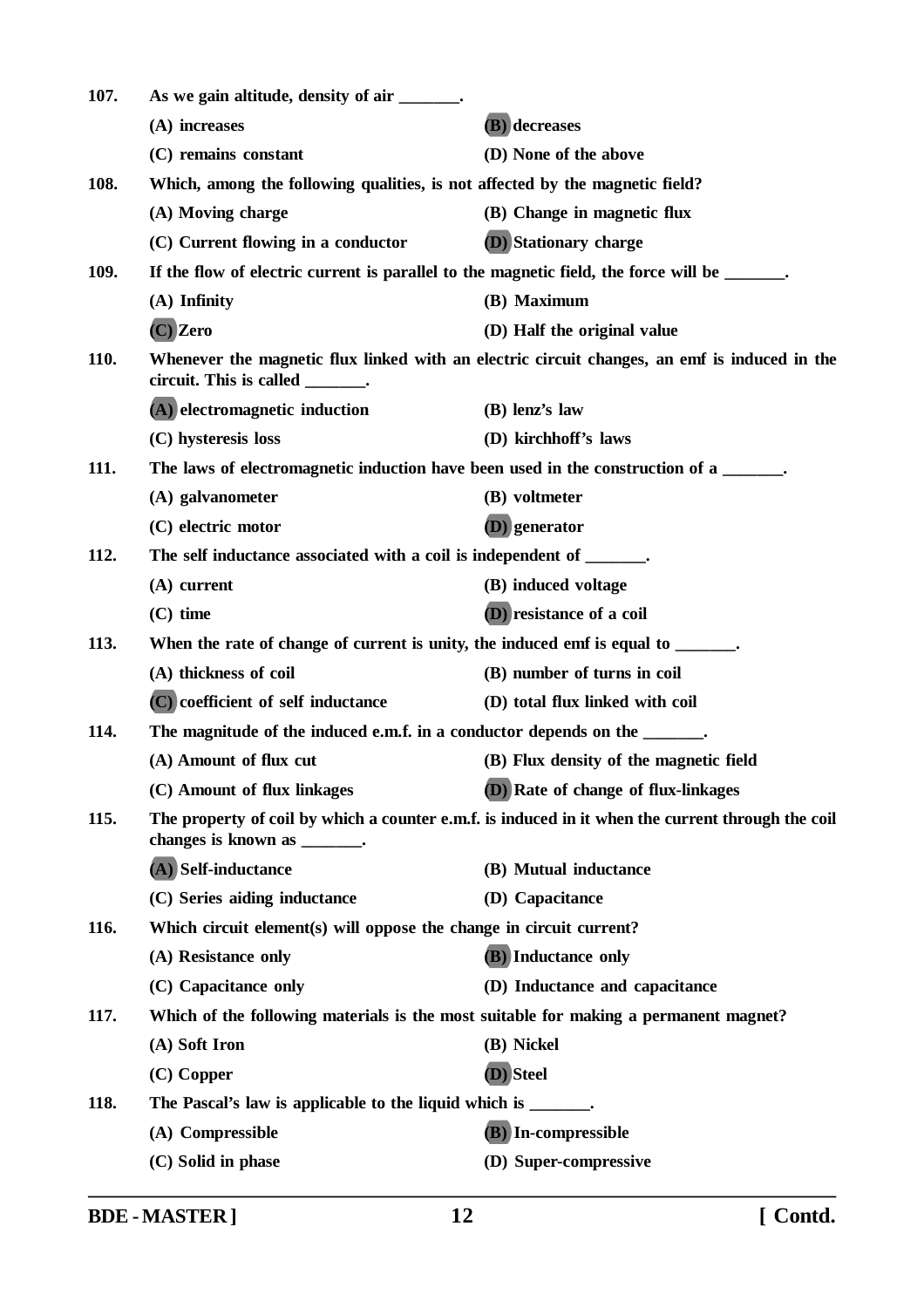| 119. | Newton's law of gravitation applies to _______.                                  |                                                                                               |
|------|----------------------------------------------------------------------------------|-----------------------------------------------------------------------------------------------|
|      | (A) Small bodies only                                                            | (B) All bodies irrespective of their size                                                     |
|      | (C) Plants only                                                                  | (D) For solar system                                                                          |
| 120. | The mass of the body on moon is 40kg, what is the weight on the earth?           |                                                                                               |
|      | $(A)$ 400 kg                                                                     | (B) 240 N                                                                                     |
|      | $(C)$ 392 N                                                                      | $(D)$ 240 kg                                                                                  |
| 121. | The turning effect of a force is called the _______ of the force.                |                                                                                               |
|      | (A) perpendicular distance                                                       | (B) lever                                                                                     |
|      | $(C)$ equilibrium                                                                | (D) moment                                                                                    |
| 122. | The point through which the weight of a body appears to act is called its        |                                                                                               |
|      | (A) centre of gravity                                                            | (B) pivot                                                                                     |
|      | $(C)$ fulcrum                                                                    | (D) handle                                                                                    |
| 123. |                                                                                  | According to Archimede's principle, loss of weight of a body immersed in a liquid is equal to |
|      | (A) weight of the body                                                           | (B) weight of the liquid displaced                                                            |
|      | (C) weight of the total liquid                                                   | (D) None of the above                                                                         |
| 124. | Which of the statement correctly represents Ohm's law?                           |                                                                                               |
|      | $(A)$ $R = VI$                                                                   | $(B)$ $V = I R$                                                                               |
|      | $(C) V = R / I$                                                                  | $(D) I = R / V$                                                                               |
| 125. |                                                                                  | The maximum limit up to which stress is applied on the body without deformation is called     |
|      | $(A)$ limit                                                                      | (B) elastic limit                                                                             |
|      | $(C)$ strain                                                                     | (D) torque                                                                                    |
| 126. | Gun metal is an alloy of                                                         |                                                                                               |
|      | $(A)$ Cu and Al                                                                  | (B) Cu and Sn                                                                                 |
|      | $(C)$ Cu, Zn and Sn                                                              | (D) Cu, Zn and Ni                                                                             |
| 127. | Zinc and mercury do not show variable valency like d-block elements because      |                                                                                               |
|      | $(A)$ they are soft                                                              |                                                                                               |
|      | (B) their d-shells are complete                                                  |                                                                                               |
|      | (C) they have only two electrons in the outermost subshell.                      |                                                                                               |
|      | (D) their d-shells are incomplete                                                |                                                                                               |
| 128. | What are the conditions for gas like Carbon monoxide to obey the ideal gas laws? |                                                                                               |
|      | (A) low temperature and low pressure                                             | (B) low temperature and high pressure                                                         |
|      | (C) high temperature and low pressure                                            | (D) high temperature and high pressure                                                        |
| 129. |                                                                                  | If the temperature is doubled, the average velocity of a gaseous molecule increases by        |
|      | $(A)$ 4                                                                          | $(B)$ 1.4                                                                                     |
|      | $(C)$ 2                                                                          | $(D)$ 2.8                                                                                     |
| 130. | Which one will have maximum numbers of water molecules?                          |                                                                                               |
|      | (A) 18 molecules of water                                                        | $(B)$ 1.8 grams of water                                                                      |
|      | $(C)$ 18 grams of water                                                          | (D) 18 moles of water                                                                         |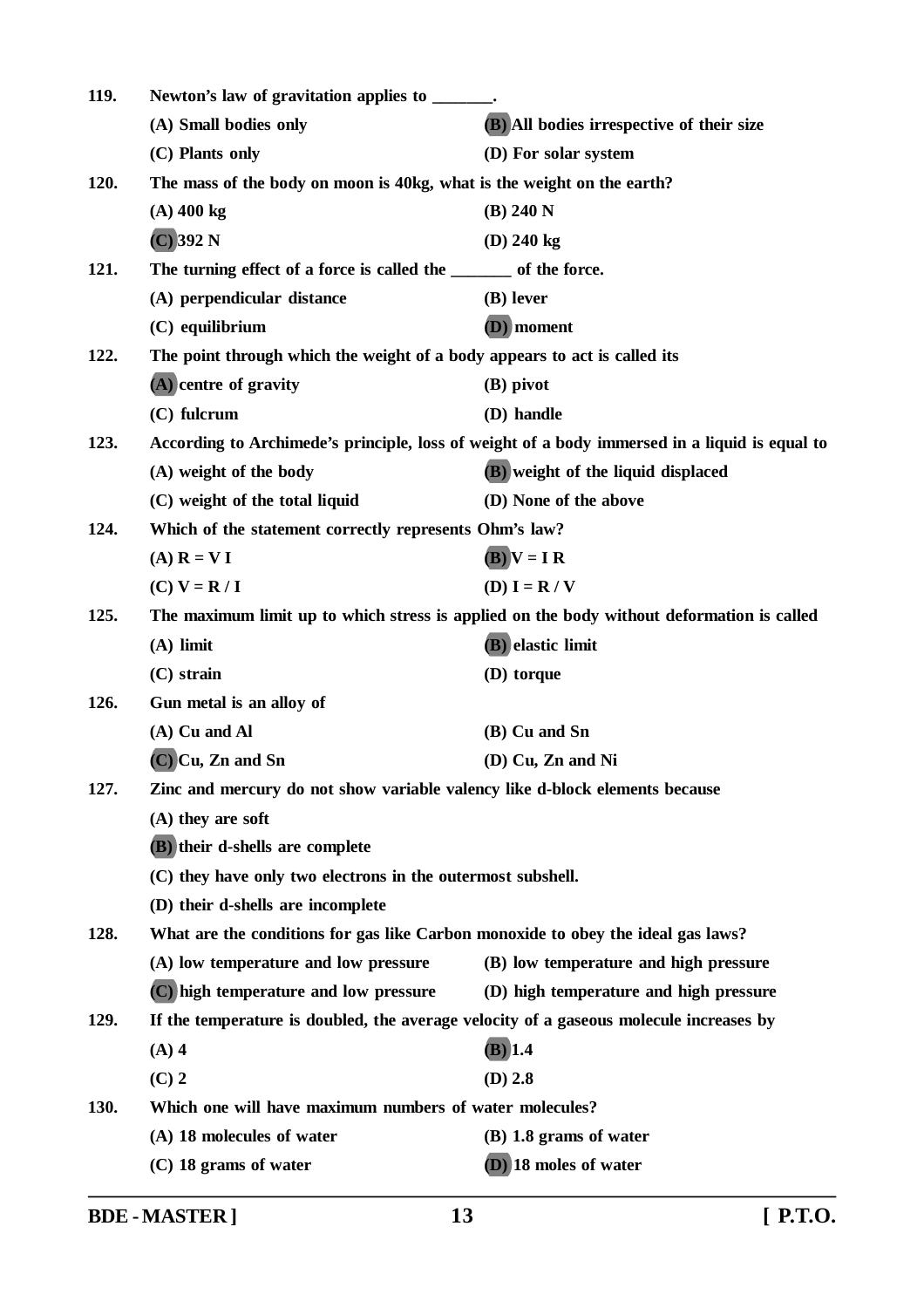| 131. | Pressure has the same dimension as                                                                                 |                                    |  |
|------|--------------------------------------------------------------------------------------------------------------------|------------------------------------|--|
|      | (A) Energy per unit volume                                                                                         | (B) Energy                         |  |
|      | (C) Force per unit volume                                                                                          | (D) Force                          |  |
| 132. | The degree of freedom for tri atomic gas is                                                                        |                                    |  |
|      | $(A)$ 6                                                                                                            | $(B)$ 4                            |  |
|      | $(C)$ 2                                                                                                            | $(D)$ 8                            |  |
| 133. | The orientation of atomic orbitals depends on their                                                                |                                    |  |
|      | (A) spin quantum number                                                                                            | <b>(B)</b> magnetic quantum number |  |
|      | (C) azimuthal quantum number                                                                                       | (D) principal quantum number       |  |
| 134. | Any charged particle is called                                                                                     |                                    |  |
|      | (A) Atom                                                                                                           | (B) Molecule                       |  |
|      | $(C)$ Ion                                                                                                          | (D) Mixture                        |  |
| 135. | The (-ve) charged particles is called                                                                              |                                    |  |
|      | $(A)$ Anion                                                                                                        | (B) Cation                         |  |
|      | (C) Radical                                                                                                        | (D) Atom                           |  |
| 136. | The balancing of equations is based upon which of the following law?                                               |                                    |  |
|      | (A) Law of Multiple Proportions                                                                                    | (B) Law of Conservation of Mass    |  |
|      | (C) Boyles Law                                                                                                     | (D) Law of Reciprocal Proportions  |  |
| 137. | A chemical formula based on actual number of molecule is called _______ formula.                                   |                                    |  |
|      | (A) Structural                                                                                                     | (B) Molecular                      |  |
|      | (C) Empirical                                                                                                      | (D) None of above                  |  |
| 138. | Rutherford's experiment which established the nuclear model of the atom used a beam of                             |                                    |  |
|      | $(A)$ $\beta$ -particles which impinged on a metal foil and got absorbed                                           |                                    |  |
|      | (B) γ-rays, which impinged on a metal foil and got absorbed                                                        |                                    |  |
|      | (C) helium atoms which impinged on a metal foil and got reflected                                                  |                                    |  |
|      | (D) helium nuclei which impinged on a metal foil and got scattered                                                 |                                    |  |
| 139. | SI unit of pressure is                                                                                             |                                    |  |
|      | (A) Pascal                                                                                                         | $(B)$ Torr                         |  |
|      | $(C)$ mm of Hg                                                                                                     | (D) None of the above              |  |
| 140. | According to kinetic theory of gases, in an ideal gas, between two successive collisions a gas<br>molecule travels |                                    |  |
|      | (A) In a circular path                                                                                             | (B) In a wavy path                 |  |
|      | (C) In a straight line path                                                                                        | (D) With an accelerated velocity   |  |
| 141. | When did substances exist in different crystalline forms the phenomenon is called                                  |                                    |  |
|      | (A) Allotropy                                                                                                      | <b>(B)</b> Polymorphism            |  |
|      | (C) Polymerization                                                                                                 | (D) Isomorphism                    |  |
| 142. | The state of matter that shows the uniformity of behavior                                                          |                                    |  |
|      | (A) Solid                                                                                                          | (B) Liquid                         |  |
|      | $(C)$ Gas                                                                                                          | (D) None of the above              |  |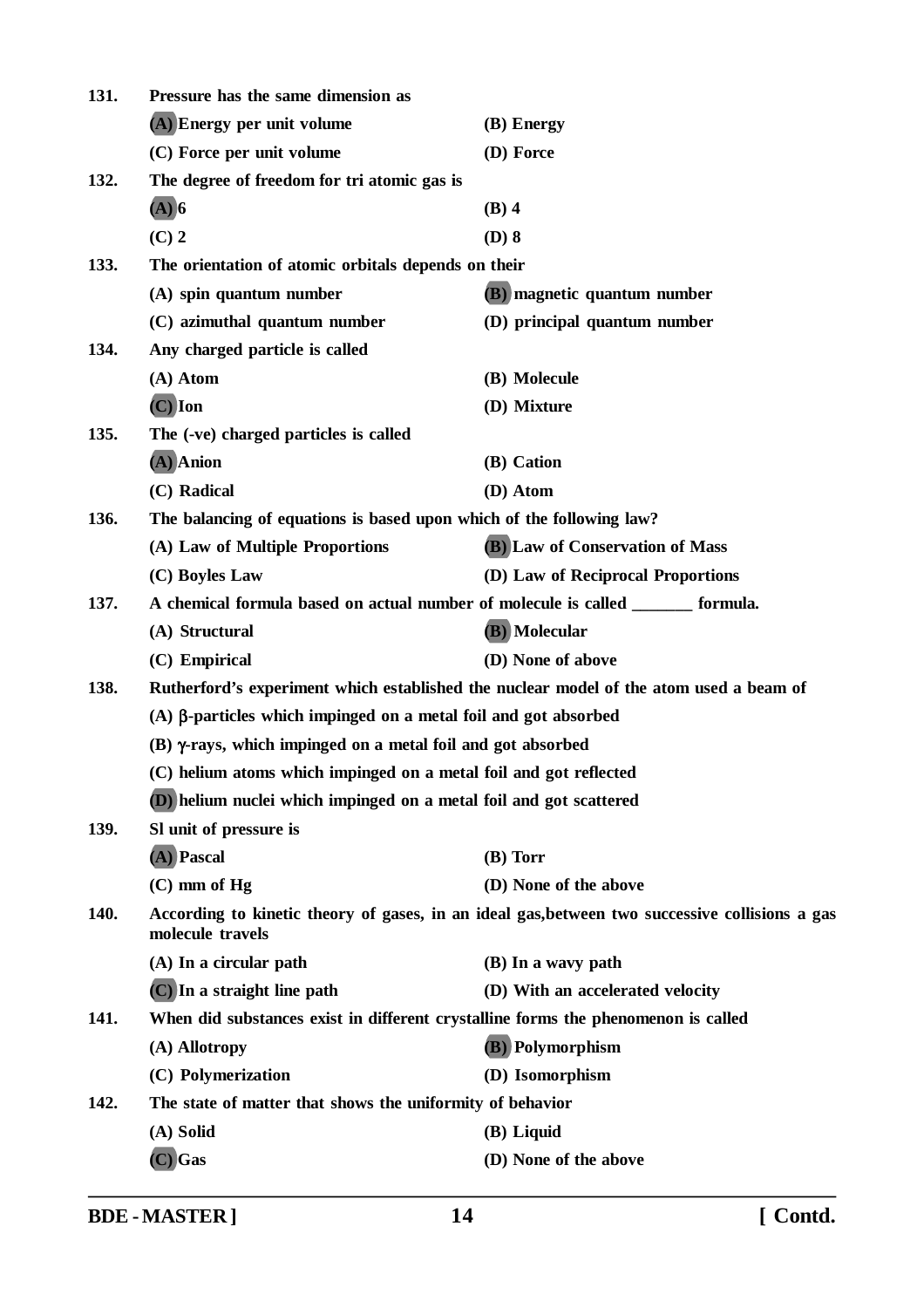| 143. | Which of the following has the highest entropy?                                     |                                                                                                    |  |
|------|-------------------------------------------------------------------------------------|----------------------------------------------------------------------------------------------------|--|
|      | (A) Mercury                                                                         | (B) Hydrogen                                                                                       |  |
|      | (C) Water                                                                           | (D) Graphite                                                                                       |  |
| 144. | The zero error belongs to the category of                                           |                                                                                                    |  |
|      | (A) constant error                                                                  | (B) personal error                                                                                 |  |
|      | (C) accidental error                                                                | (D) instrumental error                                                                             |  |
| 145. | Which of the following is not a unit of time?                                       |                                                                                                    |  |
|      | (A) Second                                                                          | (B) Minute                                                                                         |  |
|      | (C) Light year                                                                      | (D) None of the above                                                                              |  |
| 146. | experimental value can be called                                                    | In an experiment, it is found that the experimental value is very close to actual value, hence the |  |
|      | (A) Accurate                                                                        | (B) Precise                                                                                        |  |
|      | (C) Suitable                                                                        | (D) Mean                                                                                           |  |
| 147. | Sapphire is mineral of                                                              |                                                                                                    |  |
|      | $(A)$ Cu                                                                            | $(B)$ Mg                                                                                           |  |
|      | $(C)$ Al                                                                            | $(D)$ Zn                                                                                           |  |
| 148. | Which of the following metal is not found in free state?                            |                                                                                                    |  |
|      | $(A)$ Na                                                                            | $(B)$ Pb                                                                                           |  |
|      | $(C)$ Au                                                                            | $(D)$ Ag                                                                                           |  |
| 149. | Which of the following ore is used for industrial extraction of aluminium in India? |                                                                                                    |  |
|      | (A) Keolin                                                                          | (B) Cryolite                                                                                       |  |
|      | (C) Bauxite                                                                         | (D) Corundum                                                                                       |  |
| 150. | A number of elements are available in earth's crust but most abundant elements are  |                                                                                                    |  |
|      | (A) Al and Fe                                                                       | (B) Al and Cu                                                                                      |  |
|      | (C) Fe and Cu                                                                       | (D) Cu and Ag                                                                                      |  |
| 151. | Consider system of equations given below:                                           |                                                                                                    |  |
|      | $x + y = 2$                                                                         |                                                                                                    |  |
|      | $2x + 2y = 5$                                                                       |                                                                                                    |  |
|      | This system has                                                                     |                                                                                                    |  |
|      | (A) one solution                                                                    | (B) no solution                                                                                    |  |
|      | (C) infinite solutions                                                              | (D) four solutions                                                                                 |  |
| 152. |                                                                                     | The runs scored by a batsman in 5 ODIs are 31, 97, 112, 63 and 12. The standard deviation is       |  |
|      | $(A)$ 24.79                                                                         | $(B)$ 23.79                                                                                        |  |
|      | $(C)$ 25.79                                                                         | $(D)$ 26.79                                                                                        |  |
| 153. | Calculate the geometric Mean of 1, 3, 9, 3                                          |                                                                                                    |  |
|      | $(A)$ 1                                                                             | $(B)$ 2                                                                                            |  |
|      | $(C)$ 3                                                                             | $(D)$ 4                                                                                            |  |
|      |                                                                                     |                                                                                                    |  |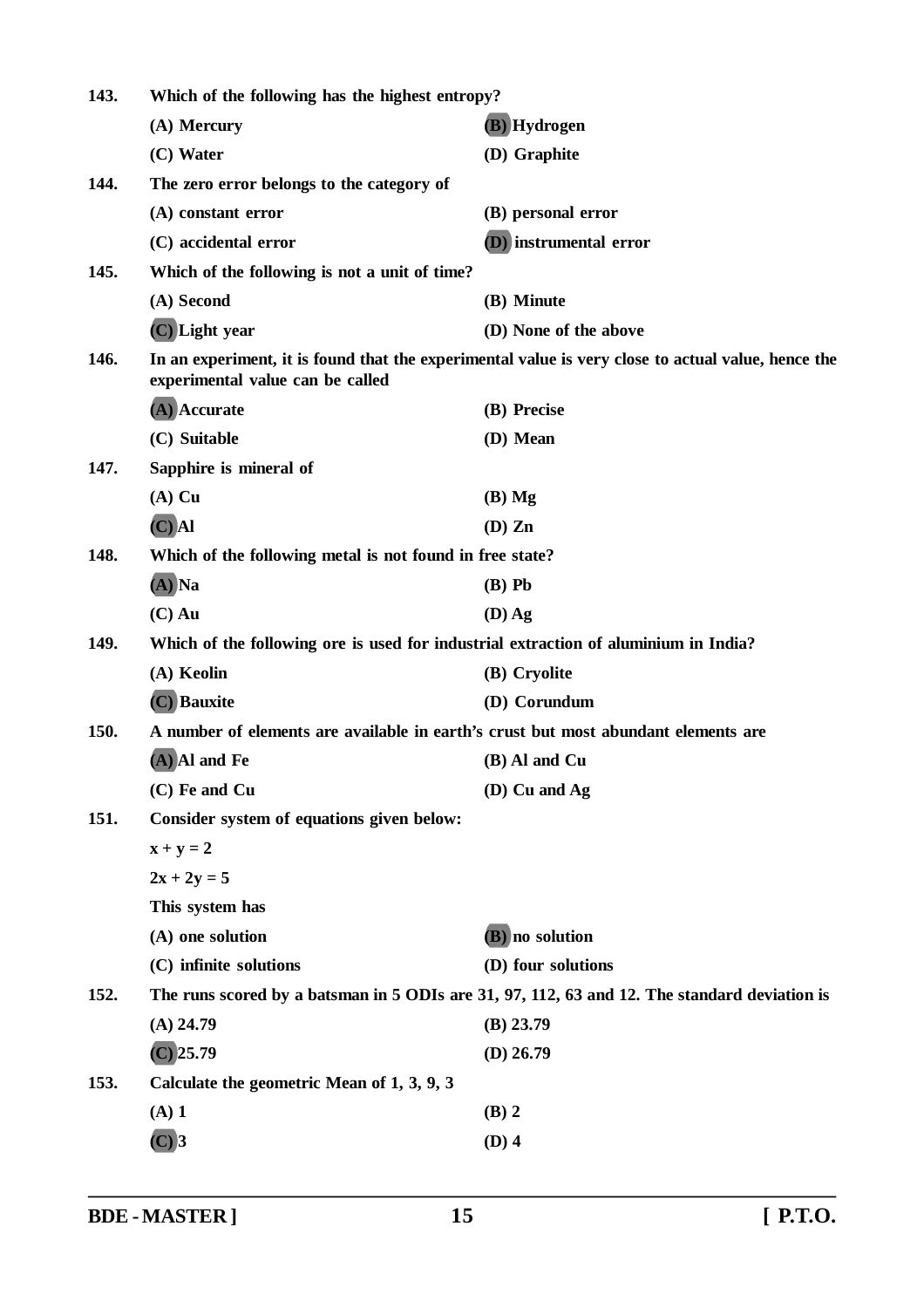| 154. | 1.14 is expressed as $\frac{1}{2}$ percent of 1.9.                                                                                                                                                                                   |                                                                                                     |  |
|------|--------------------------------------------------------------------------------------------------------------------------------------------------------------------------------------------------------------------------------------|-----------------------------------------------------------------------------------------------------|--|
|      | (A) 6%                                                                                                                                                                                                                               | (B) $10\%$                                                                                          |  |
|      | $(C)$ 60%                                                                                                                                                                                                                            | (D) $90\%$                                                                                          |  |
| 155. | and height 4 cm is                                                                                                                                                                                                                   | The slant height of the frustum of a cone having radii of two ends as 5 cm and 2 cm respectively    |  |
|      | $(A)$ 5.099 cm                                                                                                                                                                                                                       | $(B)$ 5 cm                                                                                          |  |
|      | $(C)$ 8.062 cm                                                                                                                                                                                                                       | $(D)$ 25 cm                                                                                         |  |
| 156. | The surface area of a sphere is $616 \text{ cm}^2$ . Its radius is                                                                                                                                                                   |                                                                                                     |  |
|      | $(A)$ 7 cm                                                                                                                                                                                                                           | $(B)$ 14 cm                                                                                         |  |
|      | $(C)$ 21 cm                                                                                                                                                                                                                          | $(D)$ 28 cm                                                                                         |  |
| 157. | The volume of a sphere is $4851 \text{ cm}^3$ . Its diameter is                                                                                                                                                                      |                                                                                                     |  |
|      | $(A)$ 3.5 cm                                                                                                                                                                                                                         | $(B)$ 7 cm                                                                                          |  |
|      | $(C)$ 14 cm                                                                                                                                                                                                                          | $(D)$ 21 cm                                                                                         |  |
| 158. | When the product of two fractions is unity, each is called the                                                                                                                                                                       |                                                                                                     |  |
|      | (A) denominator of the other                                                                                                                                                                                                         | (B) numerator of the other                                                                          |  |
|      | (C) additive inverse of the other                                                                                                                                                                                                    | (D) reciprocal of the other                                                                         |  |
| 159. | A person sold a stove for Rs. 423 and incurred a loss of 6%. At what price would it be sold so as<br>to earn a profit of $8\%$ ?                                                                                                     |                                                                                                     |  |
|      | $(A)$ Rs.490                                                                                                                                                                                                                         | $(B)$ Rs.486                                                                                        |  |
|      | $(C)$ Rs.525                                                                                                                                                                                                                         | $(D)$ Rs.500                                                                                        |  |
| 160. | Ramesh sold a statue for a price 25% higher than the original price of the statue. He had<br>however bought the statue at 20% discount on the original price. With the profit of Rs. 2025,<br>find the original price of the statue. |                                                                                                     |  |
|      | $(A)$ Rs.6000                                                                                                                                                                                                                        | $(B)$ Rs.7500                                                                                       |  |
|      | $(C)$ Rs.3500                                                                                                                                                                                                                        | $(D)$ <sub>Rs.4500</sub>                                                                            |  |
| 161. |                                                                                                                                                                                                                                      | If a person sells a "sari" for Rs. 5200, making a profit of 30%, then the cost price of the sari is |  |
|      | $(A)$ Rs.4420                                                                                                                                                                                                                        | $(B)$ Rs.4000                                                                                       |  |
|      | $(C)$ Rs.3900                                                                                                                                                                                                                        | (D) Rs.3800                                                                                         |  |
| 162. | The ratio of the present age of father to that of son is 7:2. After 10 years their ages will be in the<br>ratio of 9:4. The present age of the father is                                                                             |                                                                                                     |  |
|      | $(A)$ 35 years                                                                                                                                                                                                                       | $(B)$ 40 years                                                                                      |  |
|      | $(C)$ 30 years                                                                                                                                                                                                                       | $(D)$ 25 years                                                                                      |  |
| 163. | of girls is 212, determine the number of boys participating in the sports.                                                                                                                                                           | The ratio of numbers of girls and boys participating in sports of a school is 4:5. If the number    |  |
|      | $(A)$ 256                                                                                                                                                                                                                            | $(B)$ 265                                                                                           |  |
|      | $(C)$ 251                                                                                                                                                                                                                            | $(D)$ 263                                                                                           |  |
|      |                                                                                                                                                                                                                                      |                                                                                                     |  |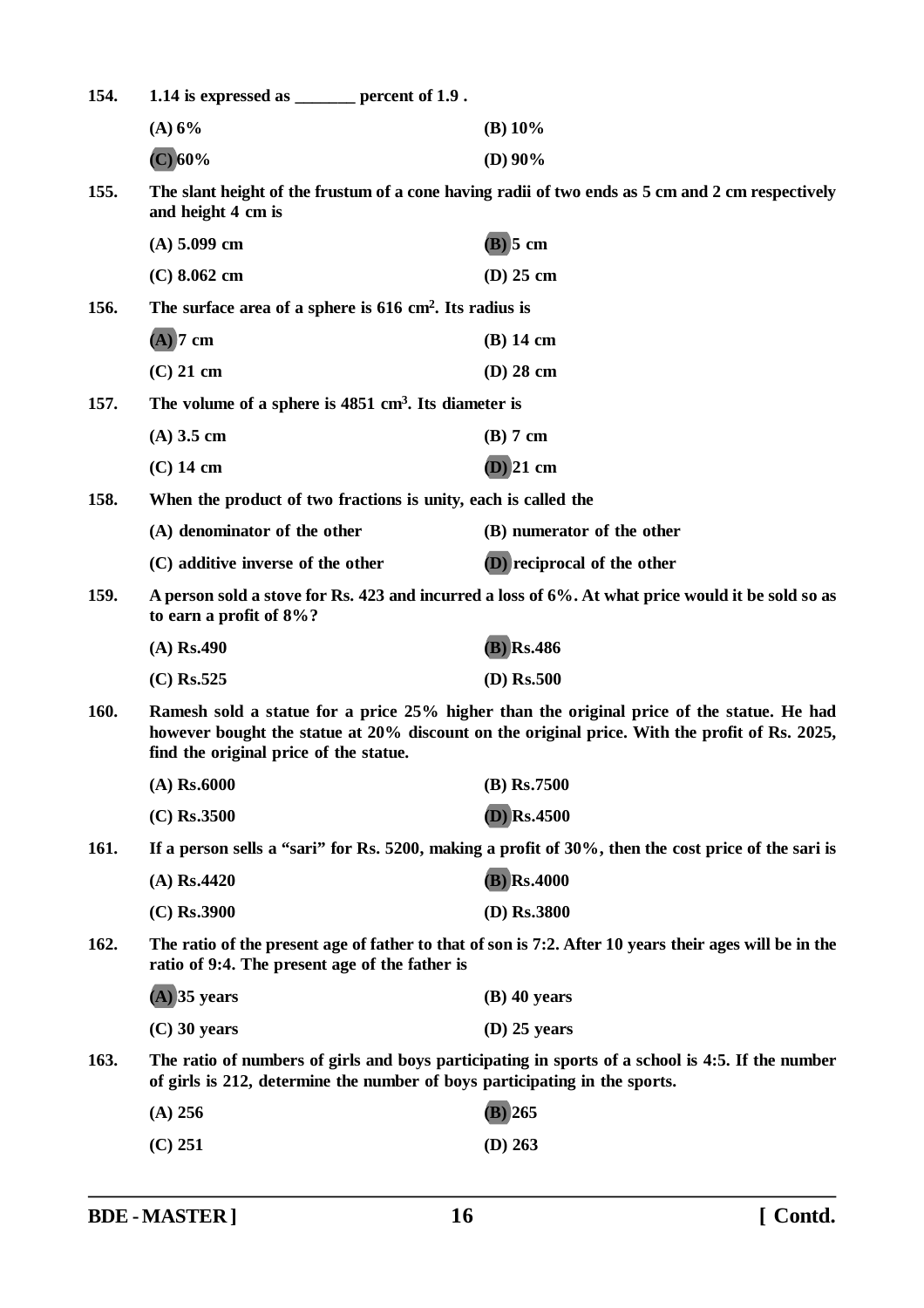| 164. | The three numbers are in the ratio $1/2$ : $2/3$ : $3/4$ . The difference between greatest and smallest<br>number is 36. Find the numbers. |                                                                                                   |
|------|--------------------------------------------------------------------------------------------------------------------------------------------|---------------------------------------------------------------------------------------------------|
|      | $(A)$ 72, 84, 108                                                                                                                          | $(B)$ 60, 72, 96                                                                                  |
|      | $(C)$ 72, 84, 96                                                                                                                           | $(D)$ 72, 96, 108                                                                                 |
| 165. | numbers is                                                                                                                                 | The product of two positive numbers is 4752 and their ratio is 11:12. The smaller of these        |
|      | $(A)$ 72                                                                                                                                   | $(B)$ 60                                                                                          |
|      | $(C)$ 66                                                                                                                                   | $(D)$ 75                                                                                          |
| 166. | 8 min, what should be his speed?                                                                                                           | Amit covers a distance at a speed of 24 km/hr in 6 min. If he wants to cover the same distance in |
|      | $(A)$ 18 km/hr                                                                                                                             | $(B)$ 21 km/hr                                                                                    |
|      | $(C)$ 30 km/hr                                                                                                                             | $(D)$ 15 km/hr                                                                                    |
| 167. | A car is running at a speed of 90 kmph. What distance will it cover in 15 second?                                                          |                                                                                                   |
|      | $(A)$ 100 m                                                                                                                                | $(B)$ 255 m                                                                                       |
|      | $(C)$ 375 m                                                                                                                                | (D) None of the above                                                                             |
| 168. | find the time in which the work will be completed if both Ajay and Vijay work together.                                                    | If Ajay completes a certain work in 8 days and Vijay can complete the same work in 24 days,       |
|      | $(A)$ 12 days                                                                                                                              | $(B)$ 16 days                                                                                     |
|      | $(C)$ 6 days                                                                                                                               | $(D)$ 10 days                                                                                     |
| 169. | If the length of the shadow of a tree is decreasing then the angle of elevation is:                                                        |                                                                                                   |
|      | $(A)$ Increasing                                                                                                                           | (B) Decreasing                                                                                    |
|      | (C) Remains the same                                                                                                                       | (D) None of the above                                                                             |
| 170. | with the help of:                                                                                                                          | The height or length of an object or the distance between two distant objects can be determined   |
|      | (A) Trigonometry angles                                                                                                                    | <b>(B)</b> Trigonometry ratios                                                                    |
|      | (C) Trigonometry identities                                                                                                                | (D) None of the above                                                                             |
| 171. | is 8 m away from the wall, the length of ladder is                                                                                         | A ladder makes an angle of 600 with the ground, when placed along a wall. If the foot of ladder   |
|      | $(A)$ 4 m                                                                                                                                  | $(B)$ 8 m                                                                                         |
|      | $(C)$ 13.85 m                                                                                                                              | $(D)$ 16 m                                                                                        |
| 172. | Area bounded by the curve $y = \sin x$ and the x-axis between $x = 0$ and $x = 2\pi$ is                                                    |                                                                                                   |
|      | $(A)$ 2 sq units                                                                                                                           | $(B)$ 0 sq units                                                                                  |
|      | $(C)$ 3 sq units                                                                                                                           | $(D)$ 4 sq units                                                                                  |
| 173. | Find the maximum profit that a company can make, if the profit function is given by                                                        |                                                                                                   |
|      | $P(x) = 41 + 24x - 18x^2$ .                                                                                                                |                                                                                                   |
|      | $(A)$ 25                                                                                                                                   | $(B)$ 43                                                                                          |
|      | $(C)$ 62                                                                                                                                   | $(D)$ 49                                                                                          |
| 174. | percentage?                                                                                                                                | Eleven bags are bought for Rs.1000 and sold at 10 for Rs.1100. What is the gain or loss in        |
|      | $(A)$ 10%                                                                                                                                  | $B)$ 21%                                                                                          |
|      | $(C)$ 25%                                                                                                                                  | (D) $20%$                                                                                         |
|      |                                                                                                                                            |                                                                                                   |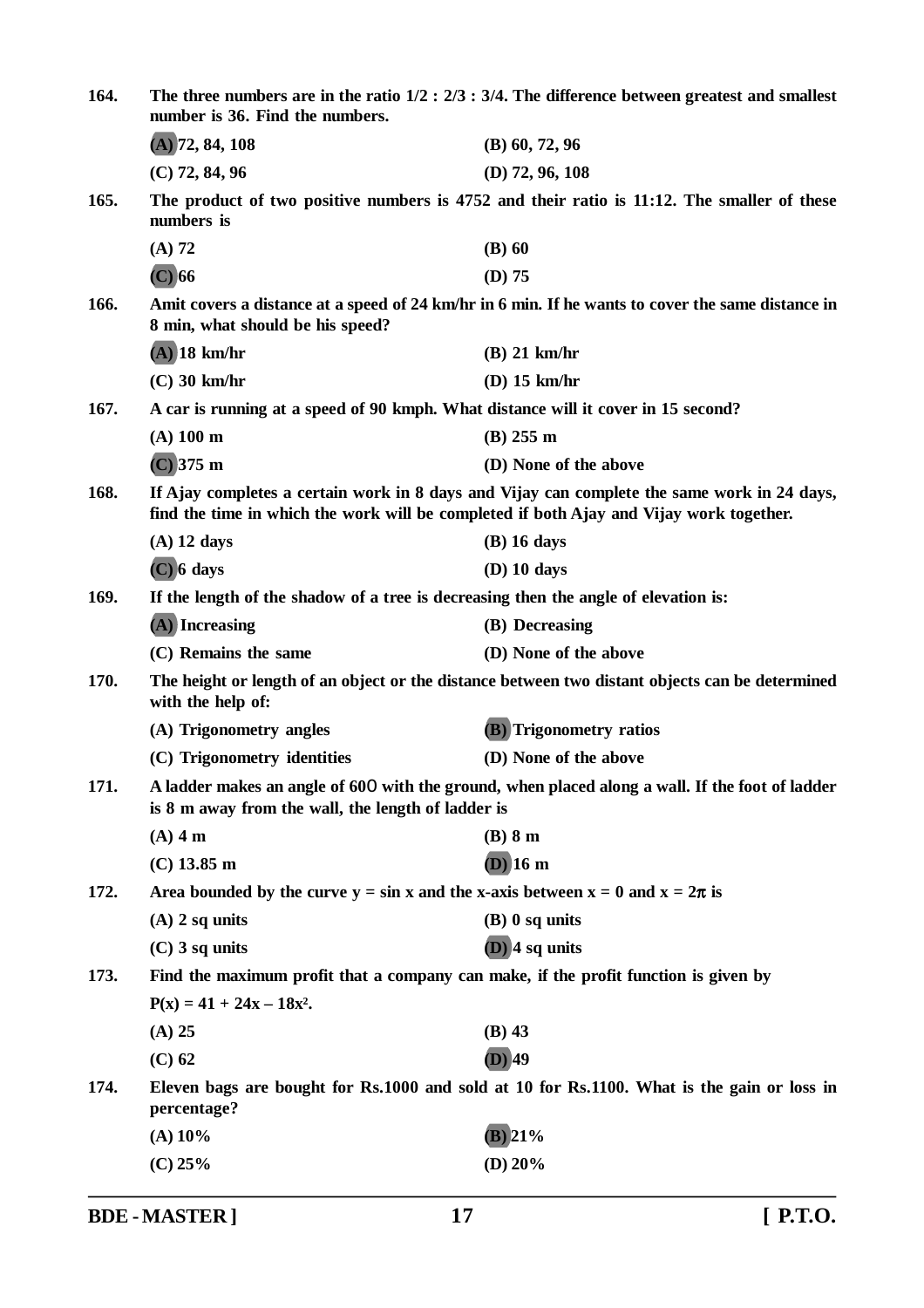| 175. | Ratio of two numbers is 3:8. On adding 5 to both numbers, the ratio becomes 2:5. Which is the<br>smaller number out of the two? |                                        |
|------|---------------------------------------------------------------------------------------------------------------------------------|----------------------------------------|
|      | $(A)$ 64                                                                                                                        | $(B)$ 120                              |
|      | $(C)$ 45                                                                                                                        | $(D)$ 105                              |
| 176. | What does HTTP stands for?                                                                                                      |                                        |
|      | (A) Head Tail Transfer Protocol                                                                                                 | (B) Hypertext Transfer Plot            |
|      | (C) Hypertext Transfer Plotter                                                                                                  | <b>D</b> ) Hypertext Transfer Protocol |
| 177. | An algorithm represented in the form of programming languages is _______.                                                       |                                        |
|      | (A) Flowchart                                                                                                                   | (B) Pseudo code                        |
|      | (C) Program                                                                                                                     | (D) None of the above                  |
| 178. | The basic unit of a worksheet into which you enter data in Excel is called a                                                    |                                        |
|      | $(A)$ column                                                                                                                    | $(B)$ box                              |
|      | $(C)$ table                                                                                                                     | (D) cell                               |
| 179. | Which among following is correct extension of MS-word files?                                                                    |                                        |
|      | $(A)$ .xls                                                                                                                      | (B) .doc                               |
|      | $(C)$ .ppt                                                                                                                      | $(D)$ .txt                             |
| 180. | Arrange in ascending order the units of memory TB, KB, GB, MB                                                                   |                                        |
|      | $(A)$ TB>MB>GB>KB                                                                                                               | $(B)$ MB>GB>TB>KB                      |
|      | (C) GB>MB>KB>TB                                                                                                                 | (D) TB>GB>MB>KB                        |
| 181. | <b>WWW</b> stands for ?                                                                                                         |                                        |
|      | (A) World Whole Web                                                                                                             | (B) Wide World Web                     |
|      | (C) World Wide Web                                                                                                              | (D) Web World Wide                     |
| 182. | Default line spacing in word is                                                                                                 |                                        |
|      | (A) Single                                                                                                                      | $(B)$ 1.5                              |
|      | (C) Double                                                                                                                      | (D) None                               |
| 183. | 1 Byte $=?$                                                                                                                     |                                        |
|      | $(A)$ 8 bits                                                                                                                    | $(B)$ 4 bits                           |
|      | $(C)$ 2 bits                                                                                                                    | $(D)$ 6 bits                           |
| 184. | The horizontal and vertical lines on a worksheet are called _______.                                                            |                                        |
|      | (A) Sheets                                                                                                                      | (B) Gridlines                          |
|      | (C) Cells                                                                                                                       | (D) Blocklines                         |
| 185. | Which type of software provides the public with its source code free of charge?                                                 |                                        |
|      | (A) Open-source software                                                                                                        | (B) Multitasking systems               |
|      | (C) UNIX                                                                                                                        | (D) Systems software                   |
| 186. | Which is not the valid edition of MS PowerPoint?                                                                                |                                        |
|      | (A) MS PowerPoint 2003                                                                                                          | (B) MS PowerPoint 2007                 |
|      | (C) MS PowerPoint 2010                                                                                                          | (D) MS PowerPoint 1920                 |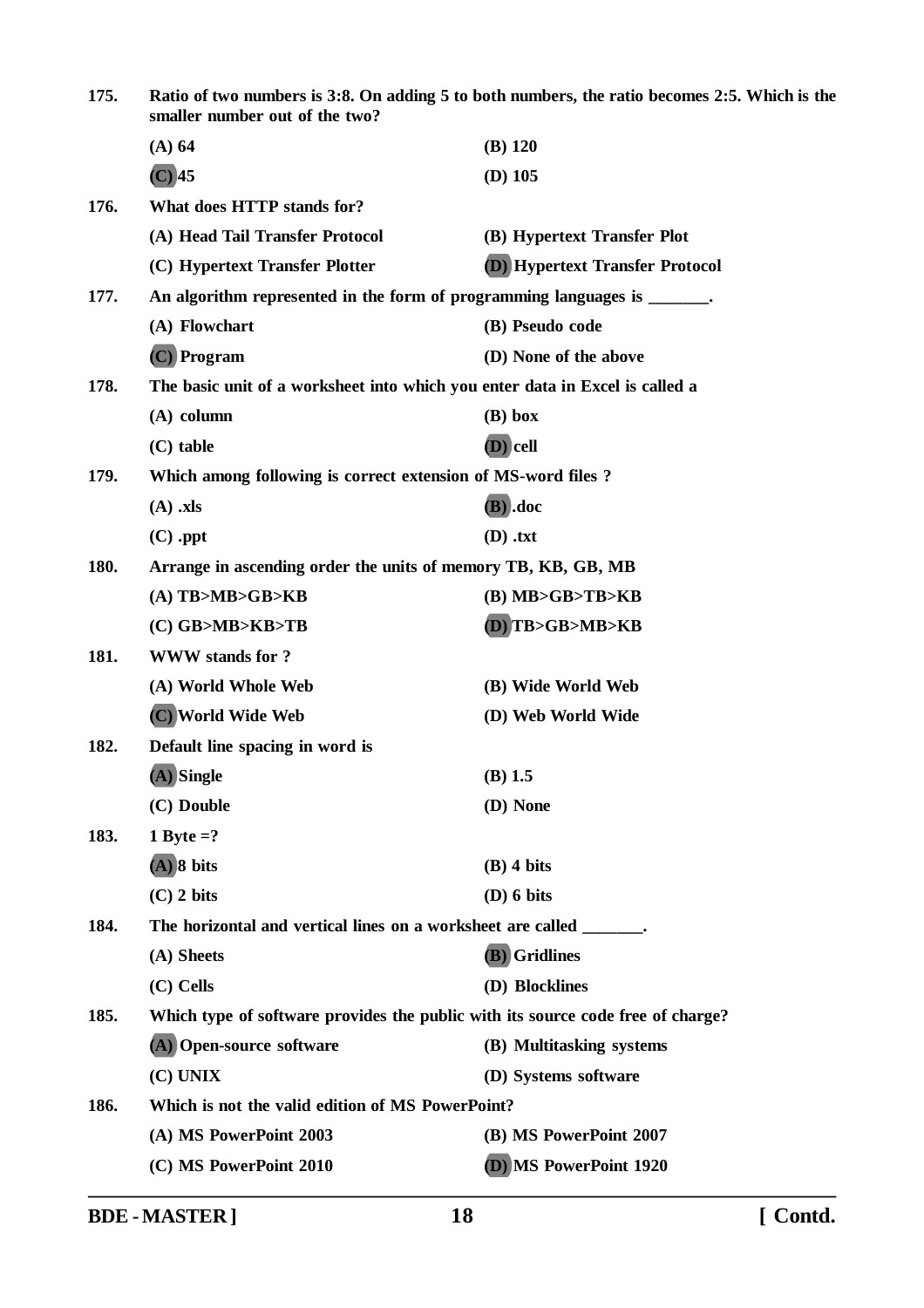| 187.        | The slide that is used to introduce a topic and set the tone for the presentation is called the |                                                |
|-------------|-------------------------------------------------------------------------------------------------|------------------------------------------------|
|             | (A) Title slide                                                                                 | (B) Bullet slide                               |
|             | (C) Table slide                                                                                 | (D) Graph slide                                |
| 188.        | Times new Roman, Cambria, Arial are the example of ______.                                      |                                                |
|             | (A) Clipart                                                                                     | (B) SmartArt                                   |
|             | (C) Font face                                                                                   | (D) Themes                                     |
| 189.        | To center the selected text in MS Word, the shortcut key is _______.                            |                                                |
|             | $(A)$ Ctrl+ C                                                                                   | $(B)$ Ctrl+ E                                  |
|             | $(C)$ Ctrl+ O                                                                                   | $(D)$ Ctrl+ U                                  |
| <b>190.</b> | Which type of view is not present in MS PowerPoint?                                             |                                                |
|             | (A) Extreme animation                                                                           | (B) Slide show                                 |
|             | (C) Slide sorter                                                                                | (D) Normal                                     |
| 191.        | Which of the following are components of Central Processing Unit (CPU)?                         |                                                |
|             | (A) Arithmetic logic unit, Mouse                                                                | (B) Arithmetic logic unit, Control unit        |
|             | (C) Control Unit, Monitor                                                                       | (D) Arithmetic logic unit, Integrated Circuits |
| 192.        | Full form of URL is?                                                                            |                                                |
|             | (A) Uniform Resource Link                                                                       | (B) Uniform Registered Link                    |
|             | (C) Unified Resource Link                                                                       | (D) Uniform Resource Locator                   |
| 193.        | Documents, Movies, Images and Photographs etc are stored at a ?                                 |                                                |
|             | (A) Application Sever                                                                           | (B) Web Sever                                  |
|             | (C) File Server                                                                                 | (D) Print Server                               |
| 194.        | What is full form of GUI in terms of computers?                                                 |                                                |
|             | (A) Graphical user Instrument                                                                   | (B) Graphical unified Interface                |
|             | (C) Graphical unified Instrument                                                                | <b>D</b> Graphical user Interface              |
| 195.        | What is LINUX?                                                                                  |                                                |
|             | (A) Malware                                                                                     | <b>(B)</b> Operating System                    |
|             | (C) Application Program                                                                         | (D) Firmware                                   |
| 196.        | MS-Word is an example of _______.                                                               |                                                |
|             | (A) An operating system                                                                         | (B) A processing device                        |
|             | (C) Application software                                                                        | (D) An input device                            |
| 197.        | <b>Computer Moniter is also known as:</b>                                                       |                                                |
|             | $(A)$ DVU                                                                                       | (B) UVD                                        |
|             | $(C)$ VDU                                                                                       | (D) CCTV                                       |
| 198.        | By default, your documents print in _______                                                     | mode.                                          |
|             | (A) Landscape                                                                                   | (B) Portrait                                   |
|             | (C) Page Setup                                                                                  | (D) Print View                                 |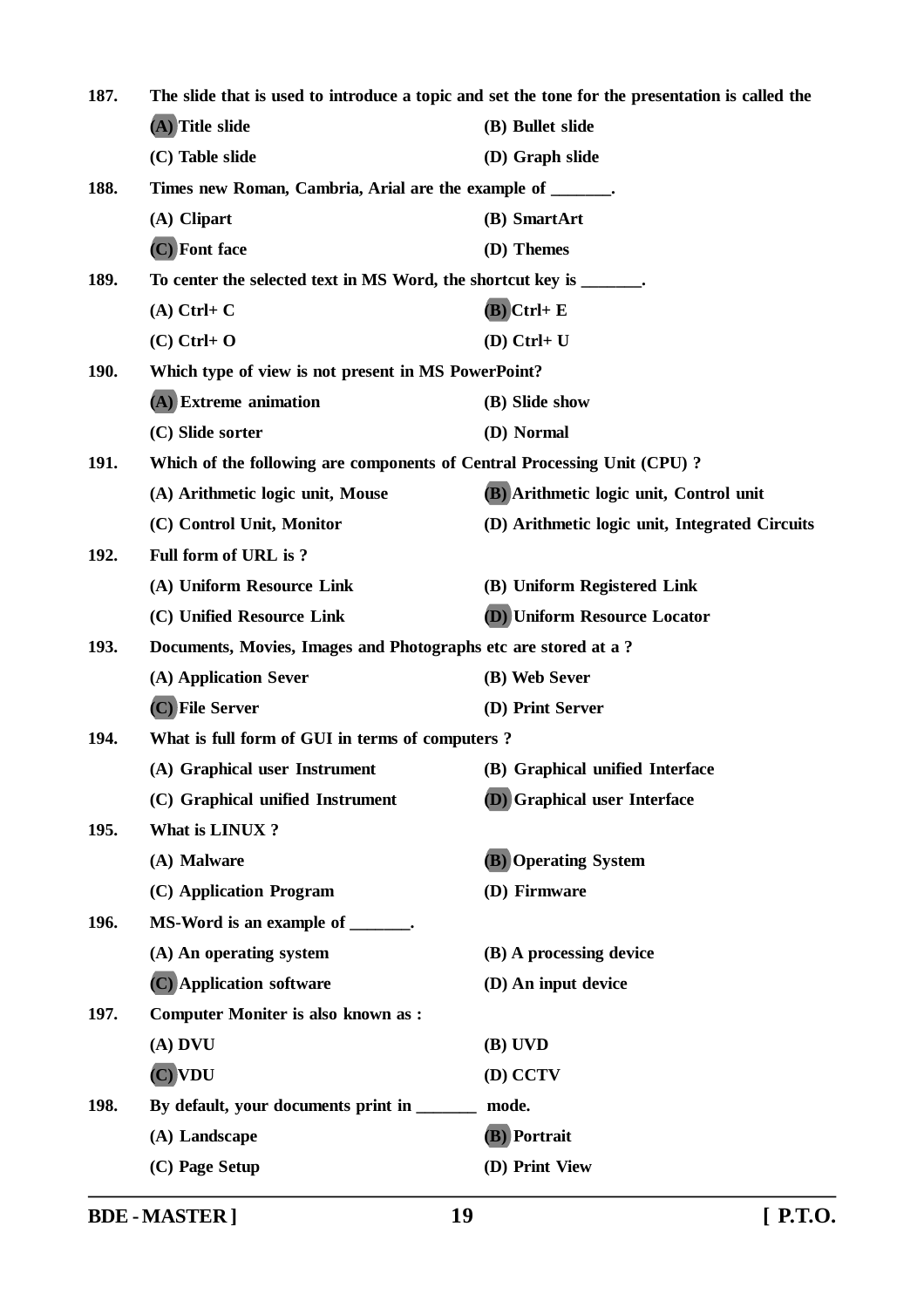| 199. | A piece of icon or image on a web page associated with another webpage is called |                                                |
|------|----------------------------------------------------------------------------------|------------------------------------------------|
|      | $(A)$ url                                                                        | (B) hyperlink                                  |
|      | $(C)$ plugin                                                                     | (D) None of the above                          |
| 200. | A computer on internet are identified by :                                       |                                                |
|      | (A) e-mail address                                                               | (B) street address                             |
|      | $(C)$ IP address                                                                 | (D) None of the above                          |
| 201. | Normal tension for a tape is defined as the                                      |                                                |
|      | (A) applied by an average adult                                                  | (B) applied for standardizing the tape         |
|      | (C) which equalizes the effect due to sag                                        | (D) that equalizes the effect due to the slope |
| 202. | Which of the following errors are regularly repetitive in nature?                |                                                |
|      | (A) systematic errors                                                            | (B) random errors                              |
|      | (C) illegitimate errors                                                          | (D) controllable errors                        |
| 203. | Which of the following instruments is most accurate?                             |                                                |
|      | (A) vertical caliper                                                             | (B) manometric screw gauge                     |
|      | (C) optical projector                                                            | (D) slip gauges                                |
| 204. | The purpose of ratchet screw in micrometer screw gauge is                        |                                                |
|      | (A) to lock a dimension                                                          |                                                |
|      | (B) to impart blow motion                                                        |                                                |
|      | (C) to allow zero adjustment                                                     |                                                |
|      | (D) to maintain sufficient and uniform measuring pressure                        |                                                |
| 205. | Profile of a gear tooth can be checked by                                        |                                                |
|      | $(A)$ sine bar                                                                   | (B) bench micrometer                           |
|      | (C) optical pyrometer                                                            | (D) optical projector                          |
| 206. | The term traceability in Engineering Metrology is concerned with                 |                                                |
|      | (A) measuring machines                                                           | (B) optical instruments                        |
|      | (C) standards                                                                    | (D) pneumatic comparator                       |
| 207. | Optical gauge works on the principle of                                          |                                                |
|      | (A) refraction                                                                   | (B) interference of light rays                 |
|      | (C) reflection                                                                   | (D) polarisation                               |
| 208. | Circular scale of the micrometer is marked on                                    |                                                |
|      | $(A)$ anvil                                                                      | (B) barrel                                     |
|      | $(C)$ ratchet                                                                    | $(D)$ thimble                                  |
| 209. | The thickness of oil film at the surface of slip gauges is of the order of       |                                                |
|      | $(A)$ 0.005 micron                                                               | $(B)$ 0.1 micron                               |
|      | $(C)$ 1 micron                                                                   | $(D)$ 10 micron                                |
| 210. | Which one of the following instruments is the most accurate?                     |                                                |
|      | (A) steel scale                                                                  | (B) micrometer screw gauge                     |
|      | (C) optical projector                                                            | (D) vernier dial gauge                         |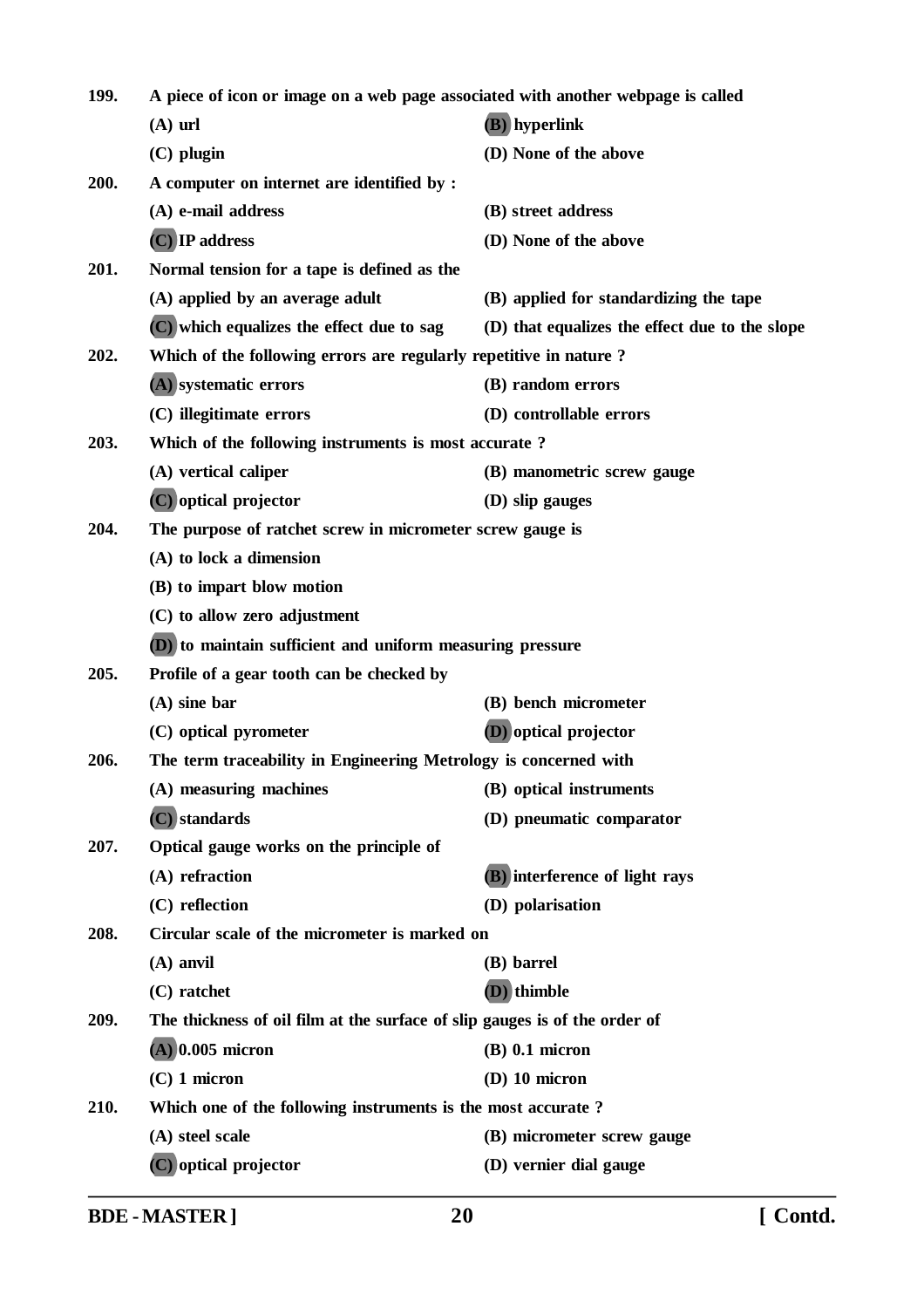| 211. | Which of the following methods is not used for testing straightness?  |                                                                                               |
|------|-----------------------------------------------------------------------|-----------------------------------------------------------------------------------------------|
|      | (A) spirit level method                                               | (B) autocollimator                                                                            |
|      | (C) interference method                                               | (D) beam comparator                                                                           |
| 212. | What is the accuracy of present day co- ordinate measuring machine?   |                                                                                               |
|      | $(A)$ 10 microns                                                      | $(B)$ 5 microns                                                                               |
|      | $(C)$ 2 microns                                                       | $(D)$ 1 micron                                                                                |
| 213. | Which type of CMM is most suited for large heavy workpieces?          |                                                                                               |
|      | (A) Cantilever type                                                   | (B) Bridge type                                                                               |
|      | (C) Horizontal boring mill type                                       | (D) Floating bridge type                                                                      |
| 214. |                                                                       | How many reference gauges are measured for volumetric length measuring accuracy in CMM?       |
|      | $(A)$ 2                                                               | $(B)$ 3                                                                                       |
|      | $(C)$ 4                                                               | $(D)$ 5                                                                                       |
| 215. |                                                                       | Which of the following is true for trigger type probe system used in computer controlled CMM? |
|      | (A) Bucking mechanism is a 2 point bearing                            |                                                                                               |
|      | (B) Current coordinate position stored when circuit is close          |                                                                                               |
|      | (C) Contacts of point bearing arranged at 90 degree                   |                                                                                               |
|      | <b>(D)</b> Contacts of point bearing act as electrical micro switches |                                                                                               |
| 216. | The surface roughness on a drawing is represented by                  |                                                                                               |
|      | (A) Square                                                            | (B) Curves                                                                                    |
|      | $(C)$ Triangles                                                       | $(D)$ Zig - zag lines                                                                         |
| 217. | A flatness of the machine bed can be measured using                   |                                                                                               |
|      | (A) vertical caliper                                                  | (B) autocollimator                                                                            |
|      | (C) height gauge                                                      | (D) tool maker's microscope                                                                   |
| 218. | Which of the following is used to test leveling of machine bed?       |                                                                                               |
|      | (A) Feeler gauge                                                      | (B) Slip gauge                                                                                |
|      | (C) Sensitive spirit level                                            | (D) Mandrels                                                                                  |
| 219. | A plug gauge is used for measuring                                    |                                                                                               |
|      | (A) cylinders                                                         | (B) cylindrical bores                                                                         |
|      | (C) spherical holes                                                   | (D) screw threads                                                                             |
| 220. | A sine bar is used to measure                                         |                                                                                               |
|      | (A) surface roughness                                                 | (B) gear profiles                                                                             |
|      | (C) internal tapers                                                   | <b>(D)</b> external tapers                                                                    |
| 221. | Optical square is used in connection with                             |                                                                                               |
|      | (A) alignment tests involving two surfaces at right angles            |                                                                                               |
|      | (B) measurement of flatness of surface                                |                                                                                               |
|      | (C) angular measurements                                              |                                                                                               |
|      | (D) interferometry measurements                                       |                                                                                               |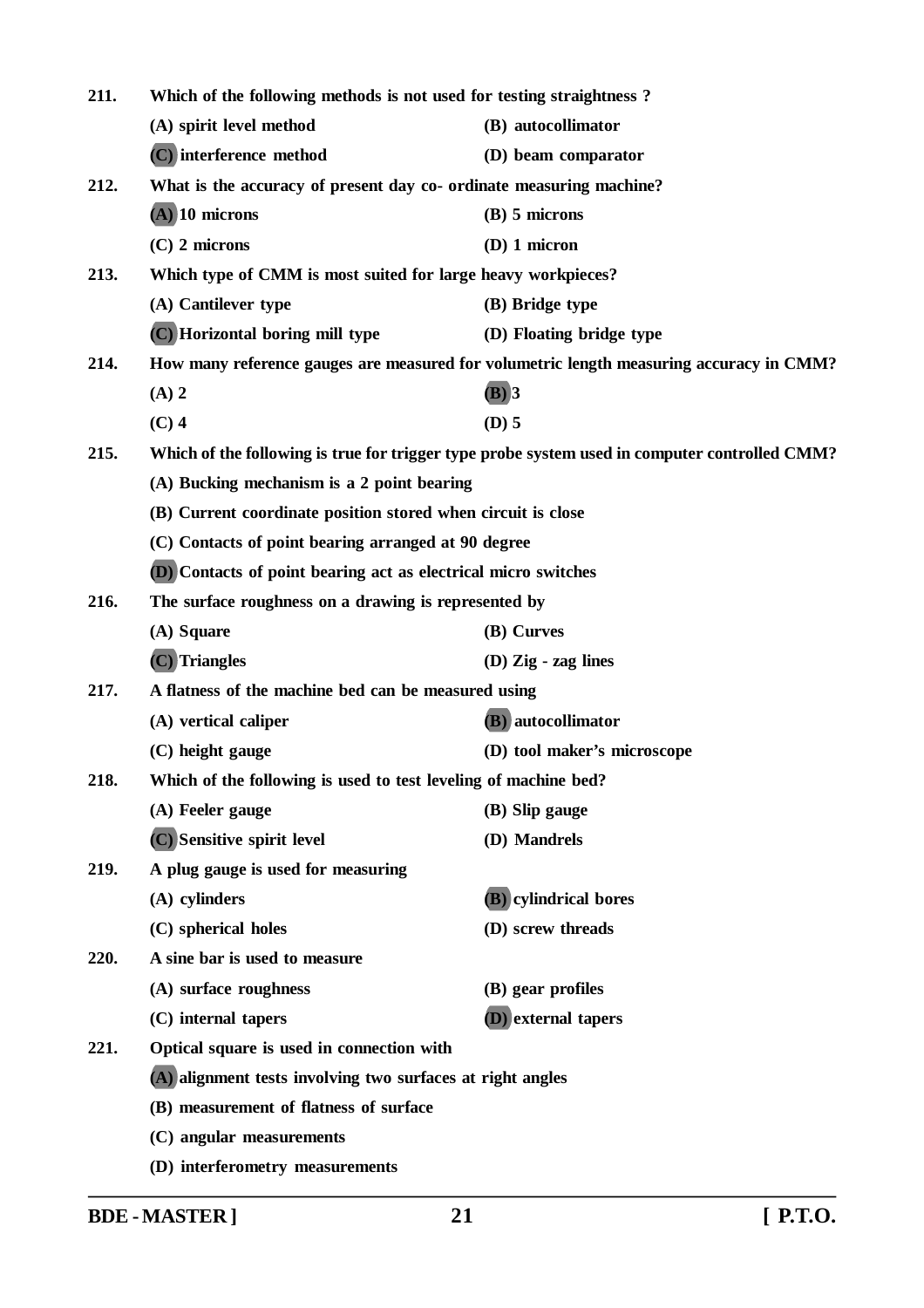| 222. | Stick micrometers are used for measuring                                                  |                                                                                        |  |
|------|-------------------------------------------------------------------------------------------|----------------------------------------------------------------------------------------|--|
|      | (A) depth of holes                                                                        | <b>(B)</b> longer internal lengths                                                     |  |
|      | (C) longer external lengths                                                               | (D) height of parts                                                                    |  |
| 223. | Which among the following is measured using four ball method?                             |                                                                                        |  |
|      | (A) Diameter                                                                              | (B) Length                                                                             |  |
|      | $(C)$ Angle                                                                               | (D) Depth                                                                              |  |
| 224. | When tolerance is given on one side of basic dimension, it is called                      |                                                                                        |  |
|      | (A) Tolerance system                                                                      | (B) Allowance system                                                                   |  |
|      | (C) Unilateral tolerance                                                                  | (D) Bilateral tolerance                                                                |  |
| 225. | called                                                                                    | The difference between maximum and minimum sizes allowed in manufactured components is |  |
|      | (A) Clearance                                                                             | (B) Allowance                                                                          |  |
|      | $(C)$ Limit                                                                               | (D) Tolerance                                                                          |  |
| 226. | Commonly used elements for wire strain gauges are ________.                               |                                                                                        |  |
|      | (A) nickel and copper                                                                     | (B) nickel and gold                                                                    |  |
|      | (C) gold and brass                                                                        | (D) silver and aluminium                                                               |  |
| 227. | Proper functioning of a strain gauge depends on ______.                                   |                                                                                        |  |
|      | $(A)$ strain                                                                              | (B) stress                                                                             |  |
|      | (C) bonding                                                                               | (D) length of wire                                                                     |  |
| 228. | Alternating current is measured by                                                        |                                                                                        |  |
|      | (A) Induction ammeter                                                                     | (B) Permanent magnet type ammeter                                                      |  |
|      | (C) Electrostatic ammeter                                                                 | (D) Moving iron repulsion type voltmeter                                               |  |
| 229. | Induction type single phase energy meters measure electric energy in                      |                                                                                        |  |
|      | $(A)$ kW                                                                                  | $(B)$ Wh                                                                               |  |
|      | $(C)$ kWh                                                                                 | (D) VAR                                                                                |  |
| 230. | is used for measuring torque in rotating parts in machines.                               |                                                                                        |  |
|      | (A) Accelerometer                                                                         | (B) Dynamometer                                                                        |  |
|      | (C) Tachometer                                                                            | (D) None of the above                                                                  |  |
| 231. | Which of the following is used to represent mass per unit volume of a substance?          |                                                                                        |  |
|      | (A) Mass density                                                                          | (B) Weight density                                                                     |  |
|      | (C) Specific density                                                                      | (D) None of the above                                                                  |  |
| 232. | When an elastic member is used in conjunction with a strain gauge, it is called a ______. |                                                                                        |  |
|      | $(A)$ proving ring                                                                        | (B) absorption dynamometer                                                             |  |
|      | (C) prony brake                                                                           | (D) load cell                                                                          |  |
| 233. | A dead-weight pressure gauge works on _______.                                            |                                                                                        |  |
|      | (A) D'Arsonval principle                                                                  | (B) Abbe's principle                                                                   |  |
|      | (C) Archimede's principle                                                                 | (D) D'alembert's principle                                                             |  |
| 234. | For the measurement of flow rate of liquid, the method used is                            |                                                                                        |  |
|      | (A) Conveyor-based methods                                                                | (B) Bourdon tube                                                                       |  |
|      | (C) Coriolis method                                                                       | (D) Thermal mass flow measurement                                                      |  |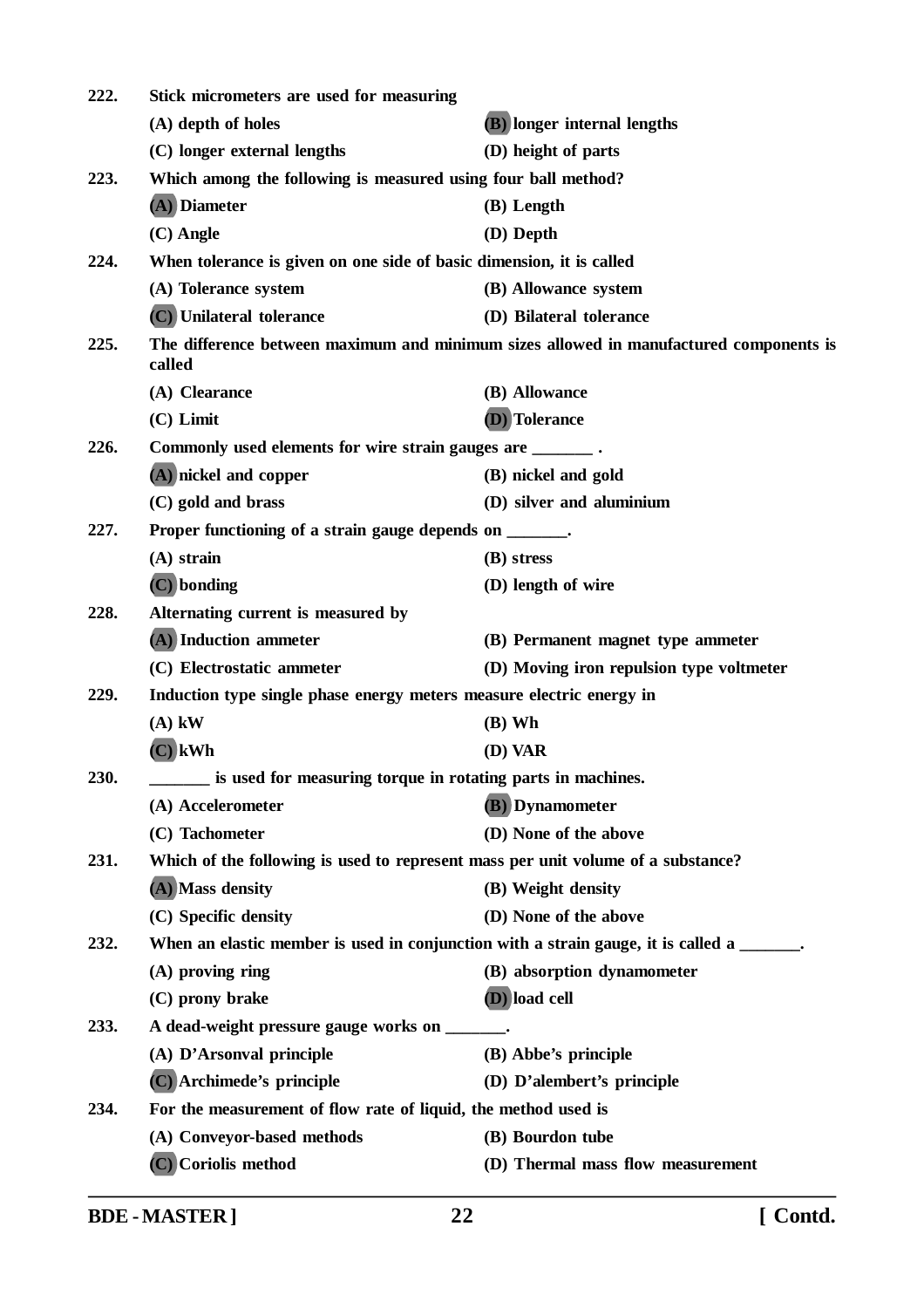| 235. | Instrument which is capable of discriminating temperature differences of even 0.1 degree Celsius<br>is |                                                                                                |
|------|--------------------------------------------------------------------------------------------------------|------------------------------------------------------------------------------------------------|
|      | (A) Fibre-optic level sensors                                                                          | (B) Laser method                                                                               |
|      | (C) Thermography                                                                                       | (D) Vibrating level sensors                                                                    |
| 236. | Traffic light system is the example of:                                                                |                                                                                                |
|      | (A) Open-loop system                                                                                   | (B) Closed-loop system                                                                         |
|      | $(C)$ Both $(A)$ and $(B)$                                                                             | (D) None of the above                                                                          |
| 237. | In a temperature control system, what conversion in signal takes place?                                |                                                                                                |
|      | (A) Error to Digital                                                                                   | (B) Error to Analog                                                                            |
|      | (C) Digital to Analog                                                                                  | (D) Analog to Digital                                                                          |
| 238. | A control system working under unknown random actions is called                                        |                                                                                                |
|      | (A) computer control system                                                                            | (B) stochastic control system                                                                  |
|      | (C) adaptive control system                                                                            | (D) digital data system                                                                        |
| 239. | Automatic control system in which output is a variable is called                                       |                                                                                                |
|      | (A) Closed loop system                                                                                 | (B) Servomechanism                                                                             |
|      | (C) Automatic regulating system                                                                        | <b>(D)</b> Process control system                                                              |
| 240. |                                                                                                        | A closed loop system is distinguished from open loop system by which of the following?         |
|      | (A) Servomechanism                                                                                     | (B) Feedback                                                                                   |
|      | (C) Output pattern                                                                                     | (D) Input pattern                                                                              |
| 241. |                                                                                                        | The most dramatic application of feedforward techniques has occurred in their application to:  |
|      | (A) Heat exchangers                                                                                    | (B) Level processes                                                                            |
|      | (C) Flow processes                                                                                     | <b>(D)</b> Distillation columns                                                                |
| 242. | speed of response.                                                                                     | The closed system has higher ___________ than open loop control system, this implies increased |
|      | $(A)$ Gain                                                                                             | (B) Bandwidth                                                                                  |
|      | (C) Frequency                                                                                          | (D) Speed                                                                                      |
| 243. | Feedback can cause a system that is originally stable to become_______.                                |                                                                                                |
|      | (A) Stable                                                                                             | (B) Unstable                                                                                   |
|      | (C) Conditionally stable                                                                               | (D) Either more stable or unstable                                                             |
| 244. | A servomechanism with step displacement input will form ________ system.                               |                                                                                                |
|      | $(A)$ Type-3                                                                                           | $(B)$ Type-2                                                                                   |
|      | $(C)$ Type-1                                                                                           | $(D)$ Type- $0$                                                                                |
| 245. | A servomechanism usually consist of                                                                    |                                                                                                |
|      | (A) Error actuated signal                                                                              | (B) Power amplifier                                                                            |
|      | (C) Mechanical output                                                                                  | (D) All of the above                                                                           |
| 246. | In a speed control system, output rate feedback is used to                                             |                                                                                                |
|      | (A) Limit the speed of motor                                                                           | (B) Limit the acceleration of the motor                                                        |
|      | (C) Reduce the dumping of the system                                                                   | (D) Increase the gain margin                                                                   |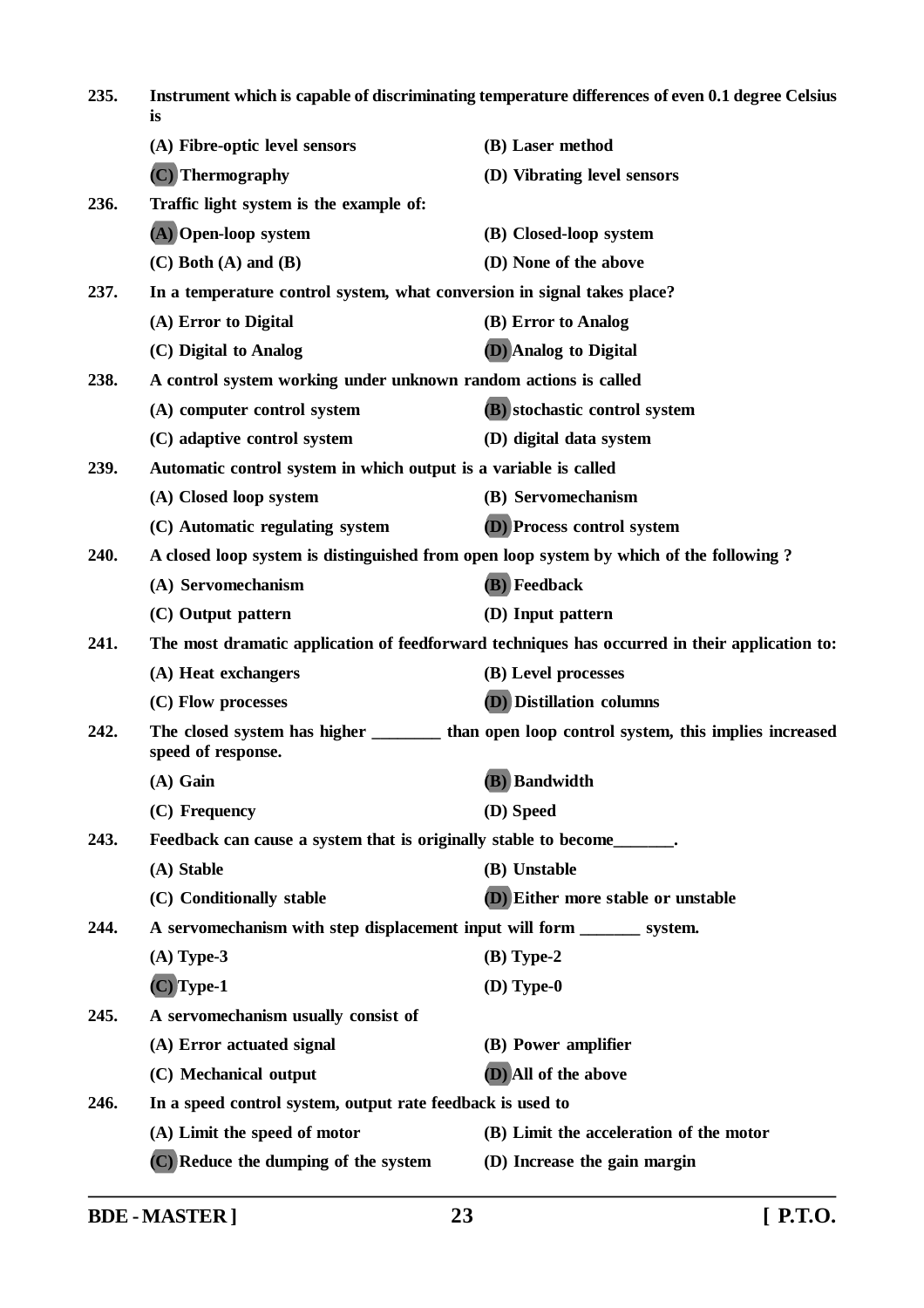| 247. | Which energy is converted into mechanical energy by the hydraulic cylinders?          |                                                                                                    |
|------|---------------------------------------------------------------------------------------|----------------------------------------------------------------------------------------------------|
|      | (A) hydrostatic energy                                                                | (B) hydrodynamic energy                                                                            |
|      | (C) electrical energy                                                                 | (D) None of the above                                                                              |
| 248. |                                                                                       | "What are the possible forms of energy transmission that can be undertaken by a transducer?        |
|      | (A) Acoustical                                                                        | (B) Electrical                                                                                     |
|      | (C) Mechanical                                                                        | (D) All of the above                                                                               |
| 249. |                                                                                       | Which active transistor results in the generation of voltage in correspondence to an illumination? |
|      | (A) Piezo-electric Sensor                                                             | (B) Photo-voltaic Cell                                                                             |
|      | (C) Thermocouple                                                                      | (D) All of the above                                                                               |
| 250. | Which among the below stated does not belong to the category of analog transducers?   |                                                                                                    |
|      | (A) Shaft Encoder                                                                     | (B) LVDT                                                                                           |
|      | (C) Thermistor                                                                        | (D) Strain-gauge                                                                                   |
| 251. | How many points are needed on the circumference to define a circle by computer?       |                                                                                                    |
|      | $(A)$ One                                                                             | (B) Two                                                                                            |
|      | (C) Three                                                                             | (D) Four                                                                                           |
| 252. | The facilitator for National e-governance Programme (NeGP) in India is:               |                                                                                                    |
|      | (A) Ministry of Human Resources Development                                           |                                                                                                    |
|      | <b>(B)</b> Department of Electronics and Information Technology                       |                                                                                                    |
|      | (C) Department of E-governance                                                        |                                                                                                    |
|      | (D) Department of Administrative Reforms and Public Grievances                        |                                                                                                    |
| 253. | What is another name of computer aided inspection?                                    |                                                                                                    |
|      | (A) Computer aided machining                                                          | (B) Visionary machining                                                                            |
|      | (C) Machine vision                                                                    | (D) Visionary inspection                                                                           |
| 254. | Which of the following is mounted on a robot arm for inspecting complicated surfaces? |                                                                                                    |
|      | (A) Vision sensor                                                                     | (B) Proximity sensor                                                                               |
|      | (C) Heat sensor                                                                       | (D) Touch sensor                                                                                   |
| 255. | the surface?                                                                          | Which of the following is used to detect the modulated reflected light from any irregularity on    |
|      | (A) Television camera                                                                 | (B) Light intensity sensor                                                                         |
|      | (C) Modulator                                                                         | (D) Video processor                                                                                |
| 256. | What is the full form of TQM?                                                         |                                                                                                    |
|      | (A) True quality machining                                                            | <b>(B)</b> Total quality management                                                                |
|      | (C) True quantitative machining                                                       | (D) Total queue management                                                                         |
| 257. | What is the purpose of ISO standards created for quality management systems?          |                                                                                                    |
|      | (A) To certify the process                                                            | (B) To certify the quality of a product                                                            |
|      | (C) To certify the quality of service                                                 | (D) To certify the quantity used for product                                                       |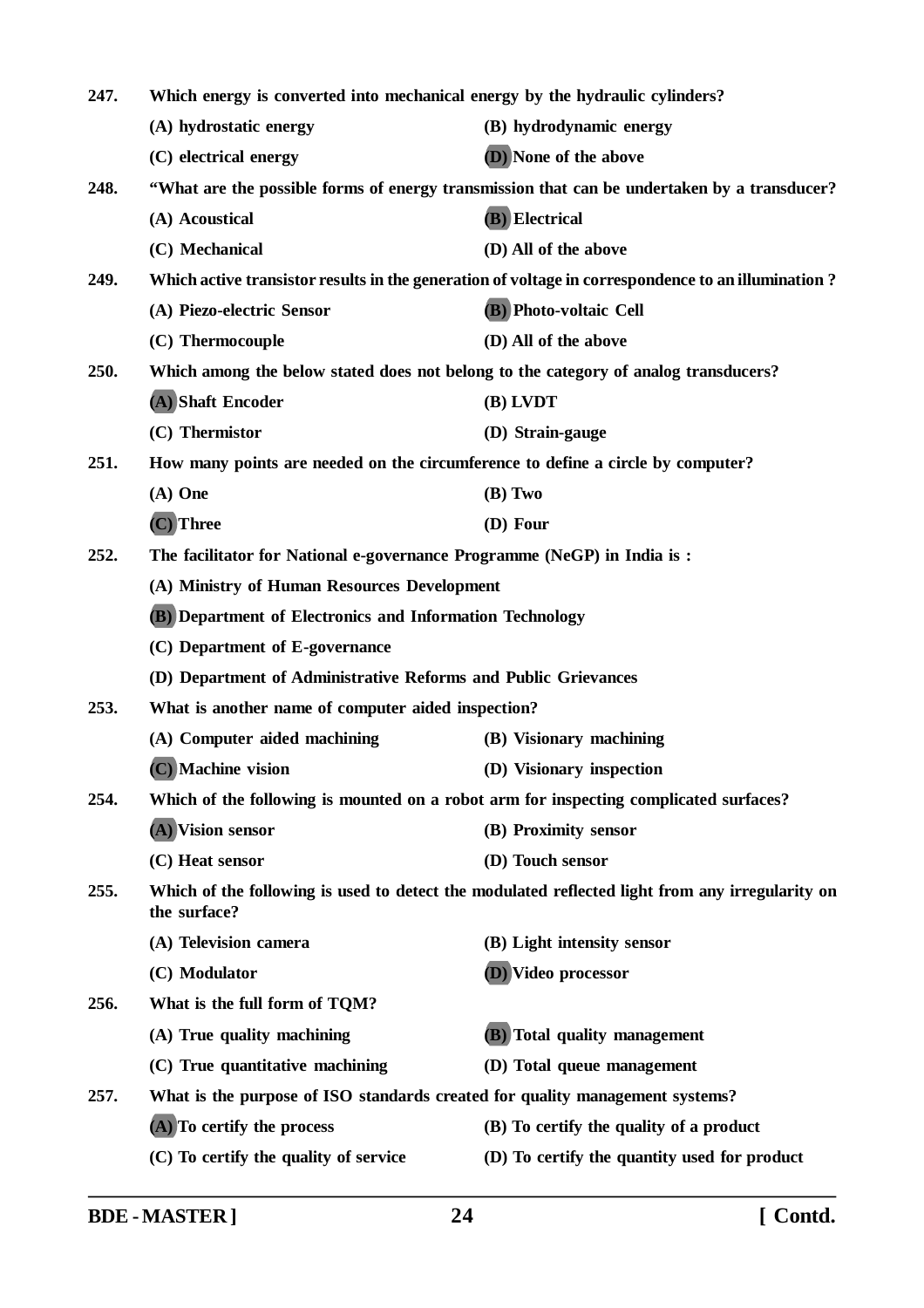| 258.                                         | What do you mean by image interpretation?                                                                |                                                                                                  |
|----------------------------------------------|----------------------------------------------------------------------------------------------------------|--------------------------------------------------------------------------------------------------|
|                                              | (A) Identification of type of image<br>(B) Identification of an object based on recognition of its image |                                                                                                  |
|                                              |                                                                                                          |                                                                                                  |
| (C) Identification of color content of image |                                                                                                          |                                                                                                  |
|                                              | (D) Identification of each pixel of image                                                                |                                                                                                  |
| 259.                                         | Which is an example of a periodic motion?                                                                |                                                                                                  |
|                                              | (A) Oscillation of a pendulum                                                                            | (B) Motion of a bus on road                                                                      |
|                                              | $(C)$ A spinning top                                                                                     | (D) A stone dropped from a certain height                                                        |
| 260.                                         | Which type of motion of an object that moves in a straight line?                                         |                                                                                                  |
|                                              | (A) Periodic motion                                                                                      | (B) Circular motion                                                                              |
|                                              | (C) Rectilinear motion                                                                                   | (D) None of the above                                                                            |
| 261.                                         | If he takes two hours to do so, his speed is                                                             | A boy starts from a point A, travels to a point B at a distance of 3 km from A and returns to A. |
|                                              | $(A)$ 3 km/h                                                                                             | $(B)$ zero                                                                                       |
|                                              | $(C)$ 2 km/h                                                                                             | $(D)$ 1.5 km/h                                                                                   |
| 262.                                         | The dimensional formula for speed is                                                                     |                                                                                                  |
|                                              | $(A) T^{-1}$                                                                                             | $(B) L T^{-1}$                                                                                   |
|                                              | $(C) L^{-1}T^{-1}$                                                                                       | $(D) L^{-1}T$                                                                                    |
| 263.                                         | the end of 2 min 20 sec?                                                                                 | An athlete finishes a round of circular track of radius R in 40 sec. What is his displacement at |
|                                              | (A) $2\pi R$                                                                                             | $(B)$ 7 $\pi$ R                                                                                  |
|                                              | $(C)$ Zero                                                                                               | $(D)$ 2R                                                                                         |
| 264.                                         | Consumer Protection Act is significant to ______                                                         |                                                                                                  |
|                                              | (A) Immovable Goods                                                                                      | (B) Movable Goods                                                                                |
|                                              | (C) Particular Goods and Services                                                                        | <b>(D)</b> All Goods and Services                                                                |
| 265.                                         | Rights of consumer are protected under _______.                                                          |                                                                                                  |
|                                              | (A) Consumer protection 1986                                                                             | (B) Consumer protection 1990                                                                     |
|                                              | (C) Consumer protection 1982                                                                             | (D) Consumer protection 1991                                                                     |
| 266.                                         |                                                                                                          | The consumer has the right to get compensation against unfair trade practices under right to     |
|                                              | (A) Right to choose                                                                                      | (B) Right to seek redressal                                                                      |
|                                              | (C) Right to safety                                                                                      | (D) None of the above                                                                            |
| 267.                                         | Which of the following are the ways and means of consumer protection?                                    |                                                                                                  |
|                                              | (A) Self-regulation by the business                                                                      | (B) Business associations                                                                        |
|                                              | (C) Government                                                                                           | (D) All of the above                                                                             |
| 268.                                         | _____ is the standardized mark on jewellery.                                                             |                                                                                                  |
|                                              | $(A)$ ISI                                                                                                | $(B)$ FPO                                                                                        |
|                                              | $(C)$ Hallmark                                                                                           | (D) CERC                                                                                         |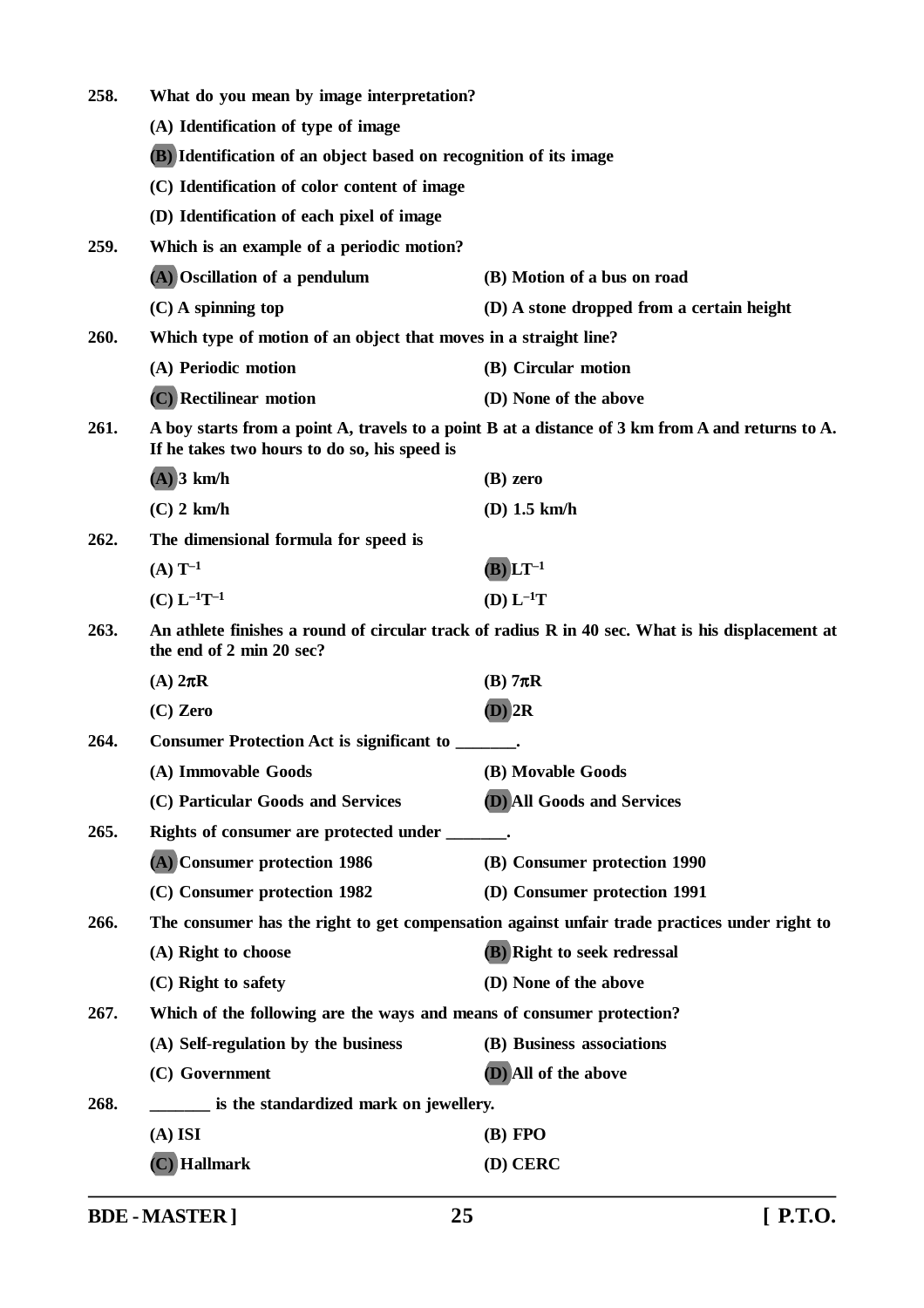| 269. | ____ are made to hear complaints of the value less than 5 lakhs.                                  |                                              |  |
|------|---------------------------------------------------------------------------------------------------|----------------------------------------------|--|
|      | (A) Consumer forum at district level                                                              | (B) State commission                         |  |
|      | (C) National commission                                                                           | (D) None of the above                        |  |
| 270. | A cube of ice is floating on water surface and when it completely melts, the level of water would |                                              |  |
|      | (A) Increase                                                                                      | (B) Decrease                                 |  |
|      | (C) Remains unchanged                                                                             | (D) None of the above                        |  |
| 271. | A man waves his arm while walking. This is ______.                                                |                                              |  |
|      | (A) To keep constant velocity                                                                     | (B) To ease the tension                      |  |
|      | (C) To increase the velocity                                                                      | (D) To balance the effect of earth's gravity |  |
| 272. | A gravitational law is also called _______.                                                       |                                              |  |
|      | (A) Universal law                                                                                 | (B) Newton's law                             |  |
|      | (C) Constant law                                                                                  | (D) True law                                 |  |
| 273. | At which part of the earth's surface, the value of 'g' is largest?                                |                                              |  |
|      | $(A)$ At the equator                                                                              | (B) At the poles                             |  |
|      | (C) Immediately below the equator                                                                 | (D) Immediately above the equator            |  |
| 274. | Mass is property of a body that cannot be changed by its _______.                                 |                                              |  |
|      | $(A)$ location                                                                                    | (B) speed                                    |  |
|      | $(C)$ shape                                                                                       | (D) All of the above                         |  |
| 275. | Newton is unit of _______.                                                                        |                                              |  |
|      | (A) Mass                                                                                          | (B) Energy                                   |  |
|      | (C) Weight                                                                                        | (D) Power                                    |  |
| 276. | According to legal Metrology Act 2009 the base unit of mass shall be                              |                                              |  |
|      | $(A)$ pound                                                                                       | (B) kilogram                                 |  |
|      | $(C)$ mole                                                                                        | $(D)$ gram                                   |  |
| 277. | The penalty for alternation of weight and measures with view of deceiving any person is upto      |                                              |  |
|      | $(A)$ Rs.25,000                                                                                   | $(B)$ Rs.50,000                              |  |
|      | $(C)$ Rs.1 lac                                                                                    | $(D)$ Rs.2 lac                               |  |
| 278. | $10^{12}$ equals to                                                                               |                                              |  |
|      | (A) One billion                                                                                   | (B) One trillion                             |  |
|      | $(C)$ 10 trillion                                                                                 | (D) 10 billion                               |  |
| 279. | In Legal Metrology Act 2009 base unit of amount of substance shall be                             |                                              |  |
|      | (A) kilogram                                                                                      | (B) litre                                    |  |
|      | $(C)$ mole                                                                                        | (D) kilo liter                               |  |
| 280. | Section 16 of Legal Metrology Act 2009 deals with                                                 |                                              |  |
|      | (A) Power of inspection, seizure etc. of weights and measures                                     |                                              |  |
|      |                                                                                                   |                                              |  |
|      | <b>(B)</b> Forfeiture of weights and measures                                                     |                                              |  |
|      | (C) Appointment of controller, Legal Metrology Offices, etc.                                      |                                              |  |
|      | (D) None of the above                                                                             |                                              |  |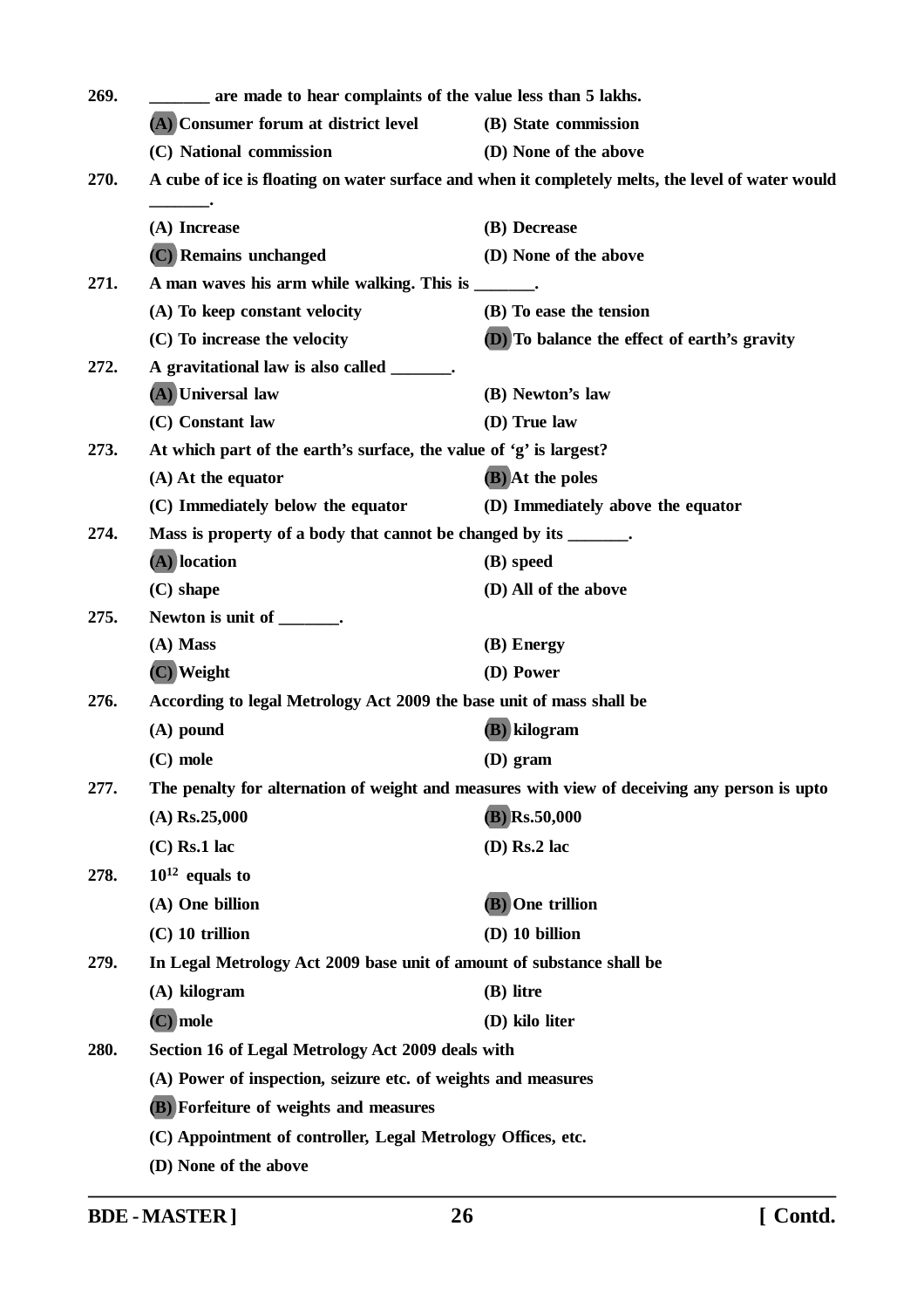| 281. | The provision of "Power of State Government to make rules" in Legal Metrology Act 2009 is<br>done in                                                                                                                                                   |                         |  |
|------|--------------------------------------------------------------------------------------------------------------------------------------------------------------------------------------------------------------------------------------------------------|-------------------------|--|
|      | $(A)$ Section 51                                                                                                                                                                                                                                       | (B) Section 52          |  |
|      | (C) Section 53                                                                                                                                                                                                                                         | (D) Section 54          |  |
| 282. | In Legal Metrology Act 2009 the penalty for failure to get the model of weight of measure approved<br>is provided in                                                                                                                                   |                         |  |
|      | (A) Section 32                                                                                                                                                                                                                                         | (B) Section 33          |  |
|      | $(C)$ Section 34                                                                                                                                                                                                                                       | (D) Section 35          |  |
| 283. | Section 25 of Legal Metrology Act 2009 deals with                                                                                                                                                                                                      |                         |  |
|      | (A) penalty for alteration of weights and measures                                                                                                                                                                                                     |                         |  |
|      | (B) verification of weights and measures                                                                                                                                                                                                               |                         |  |
|      | (C) penalty for manufacture or sale of non-standard weight or measure                                                                                                                                                                                  |                         |  |
|      | <b>(D)</b> penalty for use of non-standard weight or measure                                                                                                                                                                                           |                         |  |
| 284. | E-commerce in reference to Packaged Commodities Rules 2011 refers to                                                                                                                                                                                   |                         |  |
|      | (A) Buying and selling of goods and services over digital and electronic network                                                                                                                                                                       |                         |  |
|      | (B) Only selling of goods and services over digital and electronic network                                                                                                                                                                             |                         |  |
|      | (C) Only displaying of goods and services over digital and electronic network                                                                                                                                                                          |                         |  |
|      | (D) Only texation on goods over digital and electronic network                                                                                                                                                                                         |                         |  |
| 285. | According to Packaged Commodities Rules 2011 in advertisement, the font size of the net quantity<br>of commodity is ________ the font size of retail sale price.                                                                                       |                         |  |
|      | $(A)$ bigger than                                                                                                                                                                                                                                      | (B) smaller than        |  |
|      | (C) same as that of                                                                                                                                                                                                                                    | (D) None of the above   |  |
| 286. | Rule of Packaged Commodities Rules 2011 refers to exemption in respect of certain packages.                                                                                                                                                            |                         |  |
|      | $(A)$ 24                                                                                                                                                                                                                                               | $(B)$ 25                |  |
|      | $(C)$ 26                                                                                                                                                                                                                                               | $(D)$ 29                |  |
| 287. | According to Packaged Commodities Rules 2011, Market place based model of e-commerce<br>means providing of an information technology platform by e-commerce entity on a digital and<br>electronic network to act as a ______ between buyer and seller. |                         |  |
|      | (A) Facilitator                                                                                                                                                                                                                                        | (B) Commission Agent    |  |
|      | (C) Advisor                                                                                                                                                                                                                                            | (D) All of the above    |  |
| 288. | According to Packaged Commodities Rules 2011 Maximum permissible error of net quantities<br>declared by weight or by volume on declared quantity from 500 gm or ml to 1000 gm or ml is                                                                 |                         |  |
|      | $(A)$ 9 gm or ml                                                                                                                                                                                                                                       | $(B)$ 10 gm or ml       |  |
|      | $(C)$ 20 gm or ml                                                                                                                                                                                                                                      | $(D)$ 15 gm or ml       |  |
| 289. | In Packaged Commodity Rules 2011 the Provision of Chapter-II, (Package intended for retail<br>sale) shall apply to                                                                                                                                     |                         |  |
|      | $(A)$ Cement bag of 1000 kg                                                                                                                                                                                                                            | (B) Cement bag of 50 kg |  |
|      | (C) Cement bag above 50 kg                                                                                                                                                                                                                             | (D) None of the above   |  |
|      |                                                                                                                                                                                                                                                        |                         |  |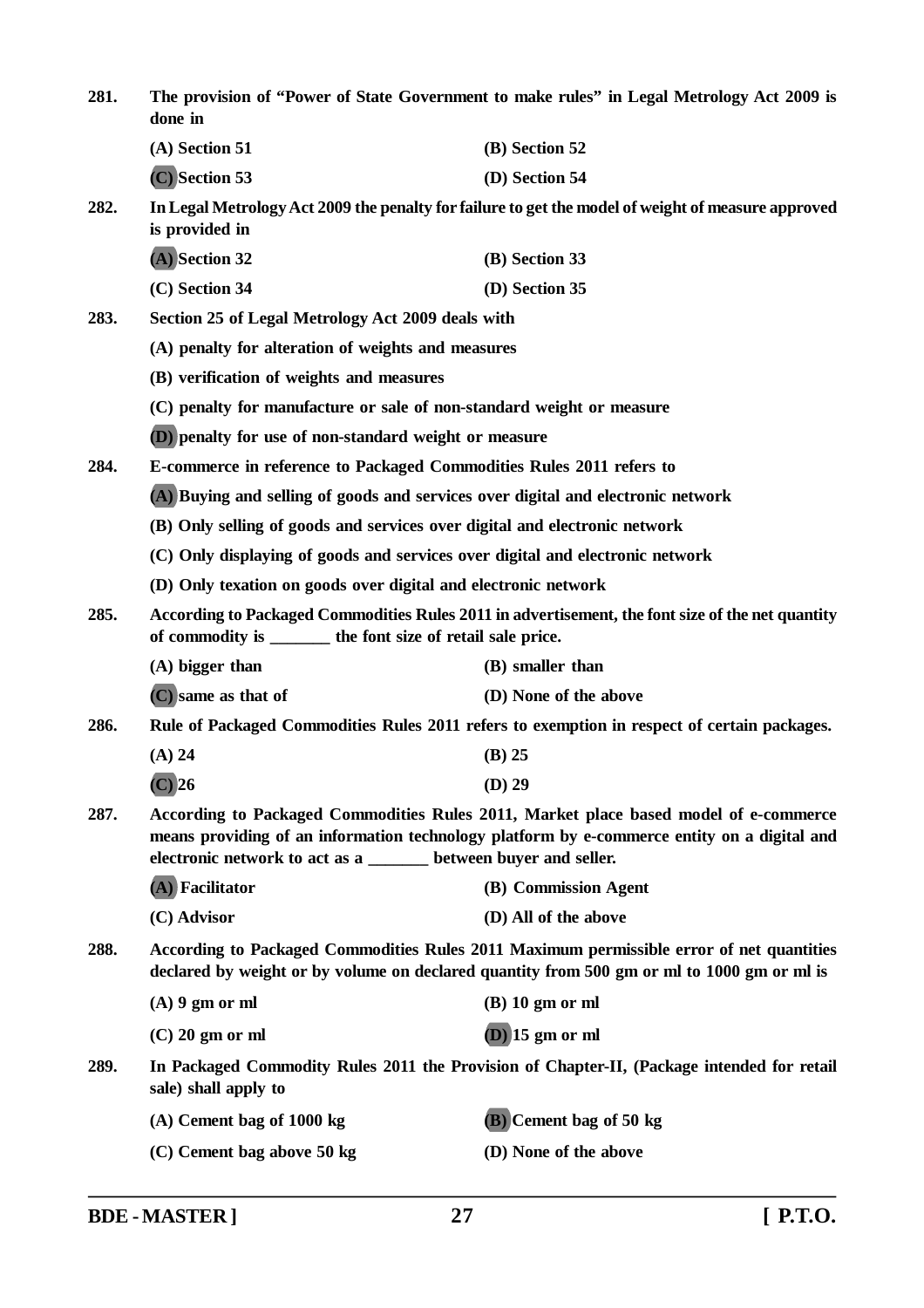| 290. | In Packaged Commodities Rules 2011, the display of red or brown dot for non-vegetarian origin<br>and green dot of vegetarian origin is mandatory for packages of                                |                                         |  |
|------|-------------------------------------------------------------------------------------------------------------------------------------------------------------------------------------------------|-----------------------------------------|--|
|      | (A) shampoos                                                                                                                                                                                    | (B) toothpastes                         |  |
|      | (C) cosmetics                                                                                                                                                                                   | (D) All of the above                    |  |
| 291. | National prototype kilogram is kept at ______.                                                                                                                                                  |                                         |  |
|      | (A) ISRO Ahmedabad                                                                                                                                                                              | (B) ISRO Bangalore                      |  |
|      | (C) NPL New Delhi                                                                                                                                                                               | (D) BIS New Delhi                       |  |
| 292. | In Cosumer Protection Act 2019 mediation means the process by which a mediator mediates the                                                                                                     |                                         |  |
|      | (A) crime disputes                                                                                                                                                                              | (B) legal disputes                      |  |
|      | (C) consumer disputes                                                                                                                                                                           | (D) land disputes                       |  |
| 293. | According to Consumer Protection Act 2019 the National Commission shall have jurisdiction to<br>entertain complaints where the value of goods and services paid as consideration exceeds        |                                         |  |
|      | $(A)$ 1 crore                                                                                                                                                                                   | $(B)$ 5 crores                          |  |
|      | $(C)$ 8 crores                                                                                                                                                                                  | $(D)$ 10 crores                         |  |
| 294. | Spurious goods with regards to Consumer Protection Act 2019 means goods which are                                                                                                               |                                         |  |
|      | (A) genuine goods claimed to be false                                                                                                                                                           | (B) falsely claimed goods to be genuine |  |
|      | (C) only spirit goods                                                                                                                                                                           | (D) None of the above                   |  |
| 295. | According to Consumer Protection Act 2009, the State Government shall establish, by notification,<br>a consumer mediation cell to be attached to                                                |                                         |  |
|      | (A) State Commission                                                                                                                                                                            |                                         |  |
|      | (B) District Commission                                                                                                                                                                         |                                         |  |
|      | (C) District Commission & State Commission                                                                                                                                                      |                                         |  |
|      | (D) National Commission                                                                                                                                                                         |                                         |  |
| 296. | According to Consumer Protection Act 2019 the District Commission shall have jurisdiction to<br>entertain complaints where the value of goods and services paid as cosideration does not exceed |                                         |  |
|      | $(A)$ Rs.50 lacs                                                                                                                                                                                | (B) Rs.1 crore                          |  |
|      | $(C)$ Rs.2 crores                                                                                                                                                                               | $(D)$ Rs.25 lacs                        |  |
| 297. | C.C.P.A. with reference to Consumer Protection Act 2019 stands for                                                                                                                              |                                         |  |
|      | (A) Central Consumer Protection Authority (B) Civil Consumer Protection Agency                                                                                                                  |                                         |  |
|      | (C) Civil Consumer Protection Authority (D) Central Consumer Protection Agency                                                                                                                  |                                         |  |
| 298. | According to definition 2(9) of Consumer Protection Act 2019 there are _________ consumer rights                                                                                                |                                         |  |
|      | $(A)$ 4                                                                                                                                                                                         | $(B)$ 5                                 |  |
|      | $(C)$ 6                                                                                                                                                                                         | $(D)$ 7                                 |  |